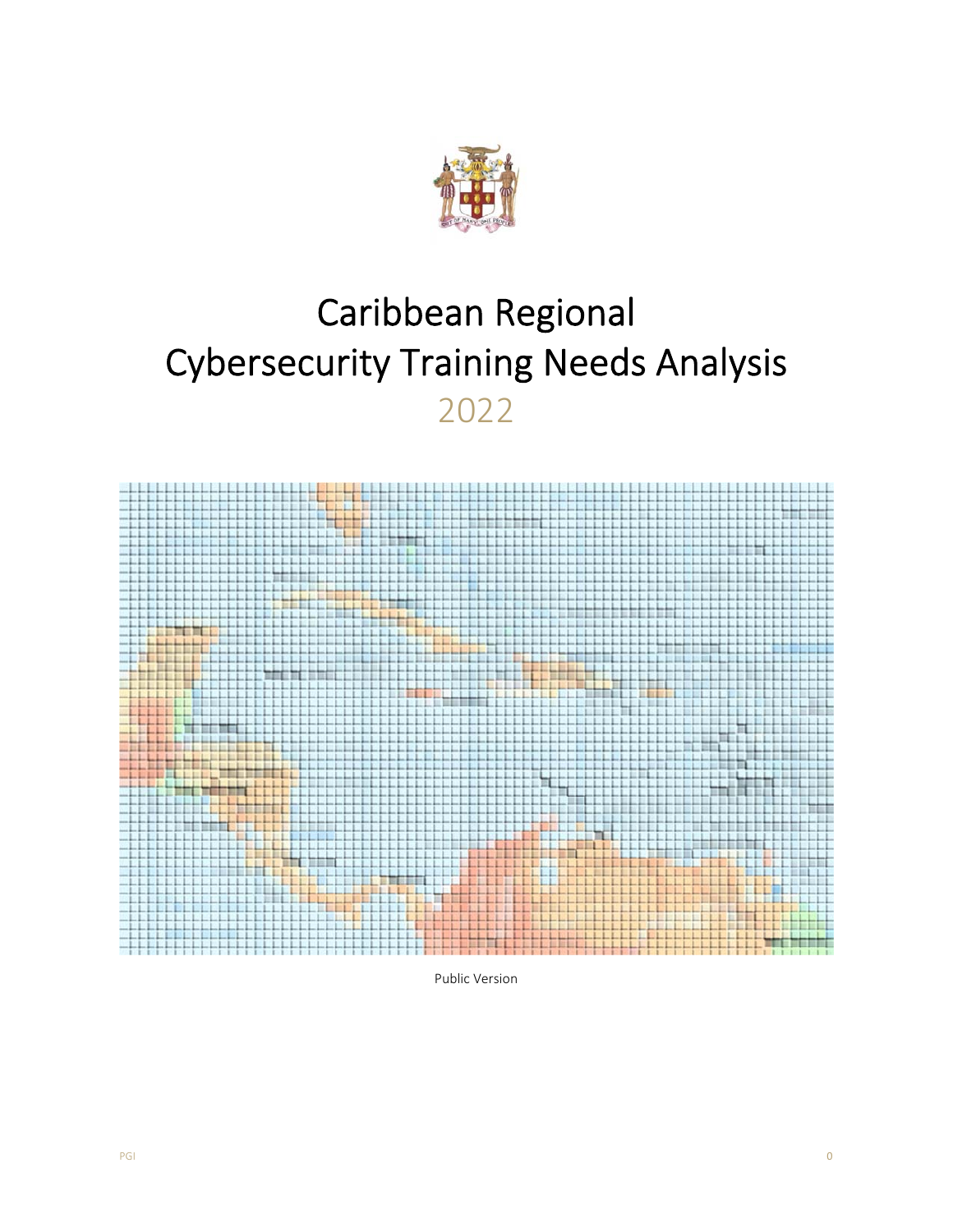## Acknowledgements

The Caribbean Regional Cybersecurity Training Needs Analysis was done on behalf of the Government of Jamaica, through the Office of the National Security Advisor (ONSA) by the Protection Group International (PGI). The project was facilitated through the support of the United Kingdom's Foreign, Commonwealth and Development Office.

ONSA would like to thank the national and regional stakeholders who participated in the Skills Symposium and Validation workshops, and also the stakeholders who participated in the consultation.

## ONSA Team

Brigadier Roderick Williams Major Corlane Barclay Ms Tameka Bowes

## PGI Team

Reem Awad Matthew Griffin Lucas Kantariz‐Diaz Brian Lord Sebastian Madden Lara Pace Sarah Puello Alfonso Hanniyah Rahman Shepherd Frederick Shepherd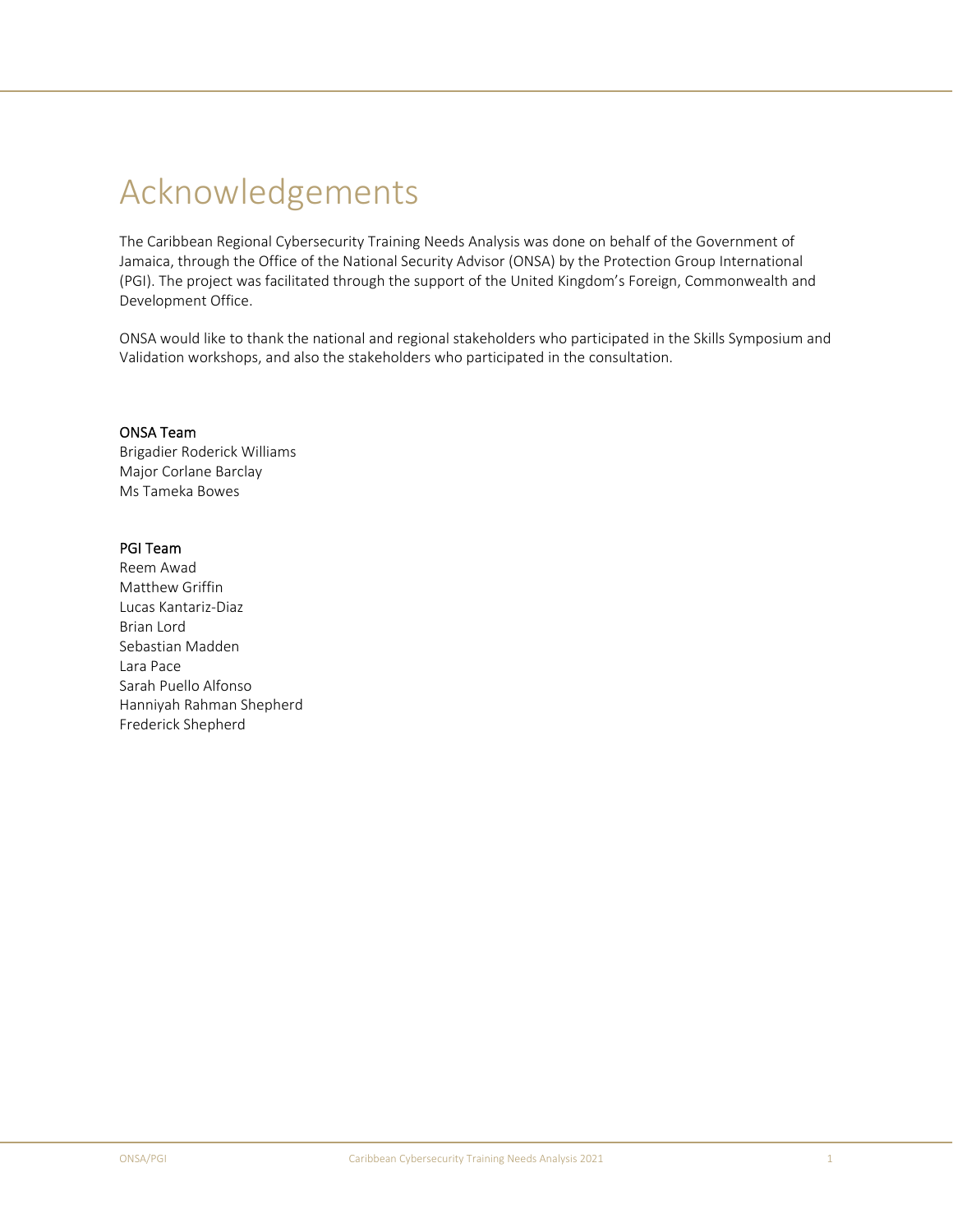# Table of Contents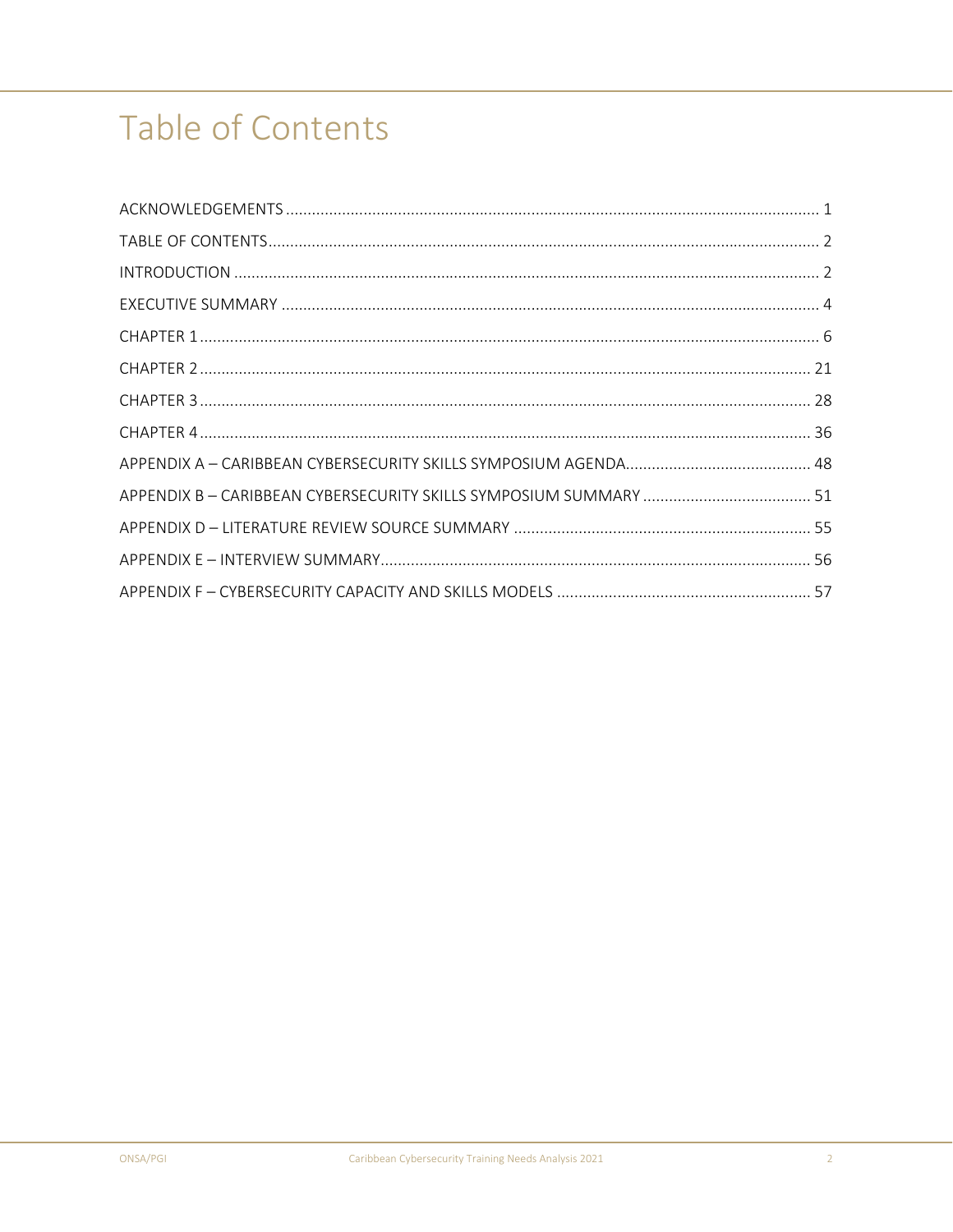## Introduction

This Training Needs Assessment report has been prepared for the Office of the National Security Advisor (ONSA) by Protection Group International (PGI) and funded by the Foreign, Commonwealth and Development Office of the United Kingdom. Some information has been redacted from the public version of this report.

## Context

The outcome of the cybersecurity training needs assessment is to inform the development of a Cyber Academy under the auspices of the Jamaican Defence Force. The Academy's objective is to enable a robust, resilient and responsive cybersecurity cadre of expertise over the next three to five years by developing cyber security professionals for Jamaican Defence, public and private sector organisations. The Academy is also intended to serve as a resource for other countries in the English-speaking Caribbean to enable economies of scale and regional interoperability.

The ONSA asked PGI to propose a strategic training needs assessment to inform the development of the Academy's vision, goals, curriculum, course material and commercial model to ensure that the design is driven by Jamaica's strategic objectives and the type and volume of skills these are likely to require and, where possible, the training and education needs of other countries in the region.



## Approach

*Figure 1. Training Needs Analysis Structure*

## This report is broken down into five chapters:

- Executive Summary
- Chapter 1: Strategic Drivers
- Chapter 2: Future Workforce Assessment
- Chapter 3: Market Assessment
- Chapter 4: Gap Assessment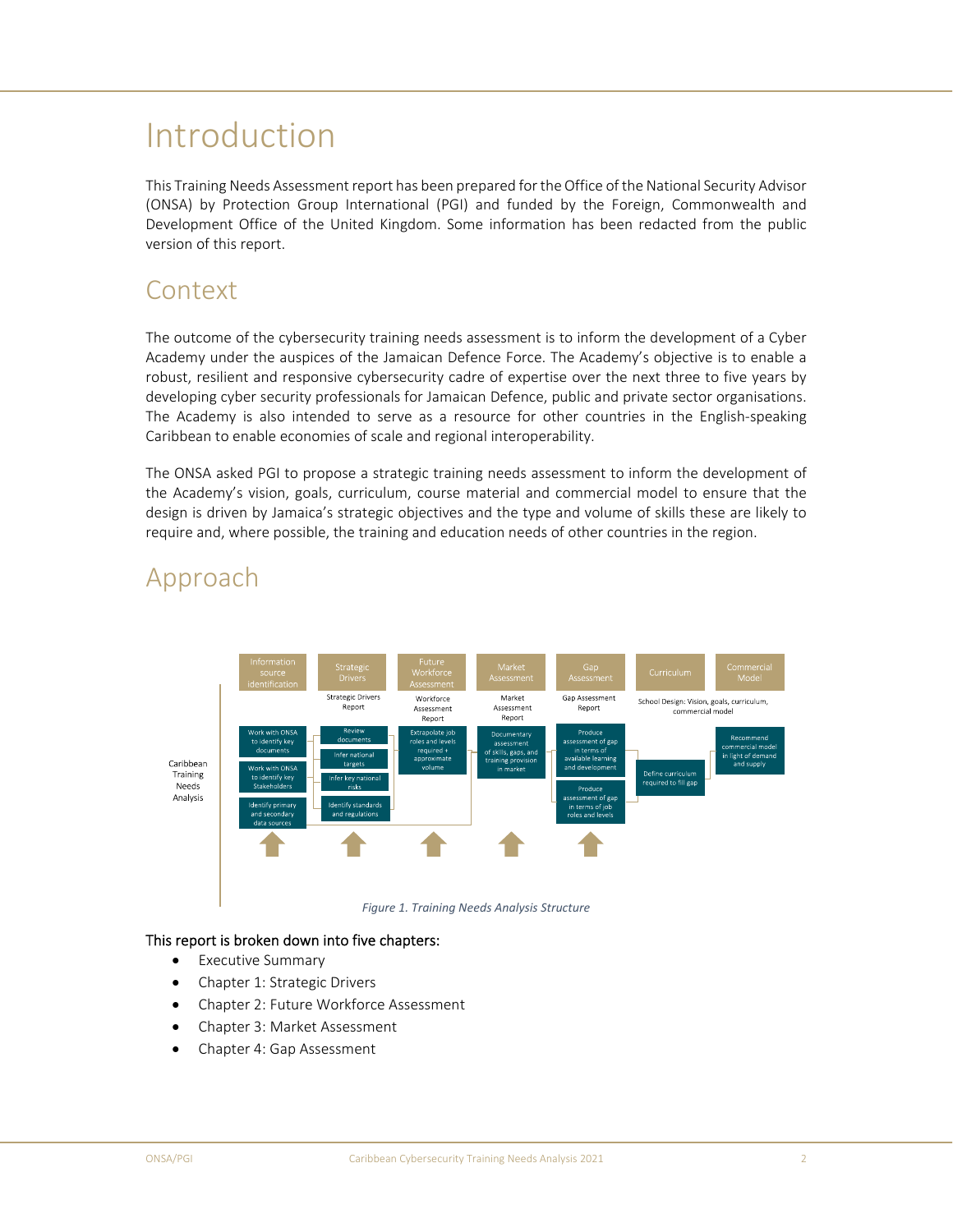The report outlines a set of recommendations and next steps, which include a suggested Curriculum, Commercial Model and Implementation Plan for the Caribbean Military Academy's Institute of Cyber Science.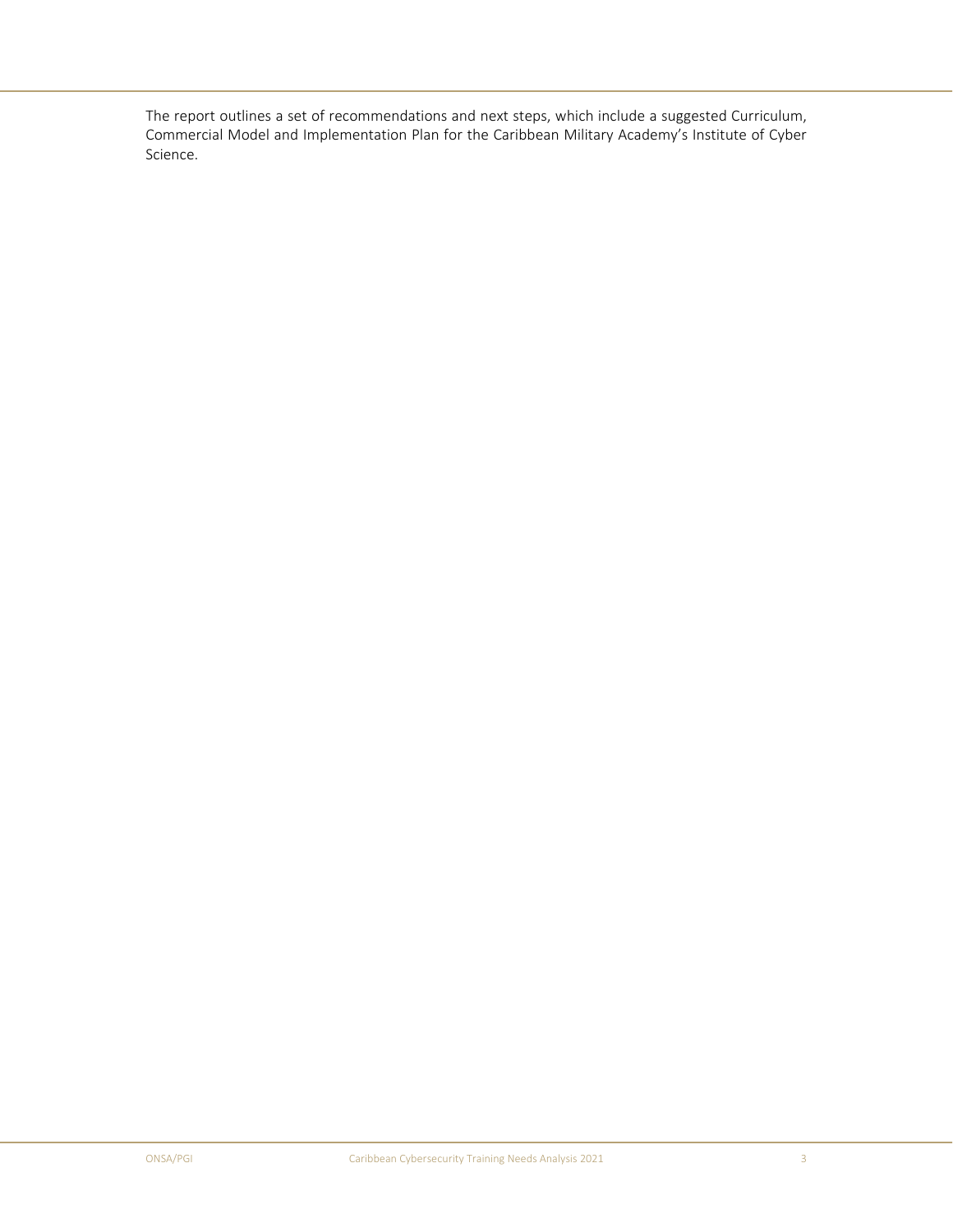## Executive Summary

This study was undertaken at the request of the Office of the National Security Advisor, of Jamaica, to understand the cybersecurity training requirements and needs of Jamaica and the broader English‐ speaking Caribbean. Findings and recommendations would inform the curriculum design of the Caribbean Military Academy's Caribbean Institute of Cyber Science. The study was conducted over a period of four months, between August and November 2021.

To establish the current and future training requirements of both Jamaica and the broader Caribbean region, a consultation with relevant stakeholders was initiated through the Region's first Caribbean Cybersecurity Skills Symposium which was convened on the 25th and 26th of August 2021 by the Office of the National Security Advisor. Stakeholders from across the region were invited to participate in the consultation and the symposium saw representation from 11 countries in the region.

Through a blended data collection approach, composed of a bespoke questionnaire, one‐on‐one interviews, and desktop research, eight strategic drivers were identified. These are:

- 1. Acceleration of Digital Transformation National and Regional Efforts.
- 2. Critical National Infrastructure Protection.
- 3. Enforcement and Compliance with National Cybersecurity legislative and regulatory agendas.
- 4. Capacity Building in National Security and the Criminal Justice System.
- 5. Strengthening Incident Response Capabilities.
- 6. Adoption of Security Standards and Controls.
- 7. Improving National and International Cooperation.
- 8. Responding to the Role of Research and Development.

The strategic priorities outlined above unlock the potential requirement of particular skillsets which are key to developing and building a workforce, as well as an enabling environment for Jamaica and the Caribbean region. Through the workforce assessment, the study outlines what type of job roles, units, teams, and departments will be required to support the strategic ambitions of the region. Coupled with a market assessment, which demonstrated that the training provision in region currently appears to be limited in scope and breadth, this study presents recommendations which are designed to build the necessary national and regional independent capability for the development of cybersecurity workforces.

For the Caribbean Institute of Cyber Science to meet the strategic goals for Jamaica and position itself as the driving force behind regional skills development, then the model upon which it is built must be designed with the following three objectives:

- Be as financially self-sustainable as possible; thus, mitigating the impact upon the wider Jamaican national (and military) budget;
- Reduce dependence upon internationally provided training provision and encourage and stimulate Jamaican and regional economic growth in both academia and private sector training provision to ensure value for money and enable national and regional self‐sufficiency;
- Ensure the Caribbean Institute of Cyber Science 'owns' the evolution of national cyber workforce capability and places itself at the top end of national and regional skills and capability development.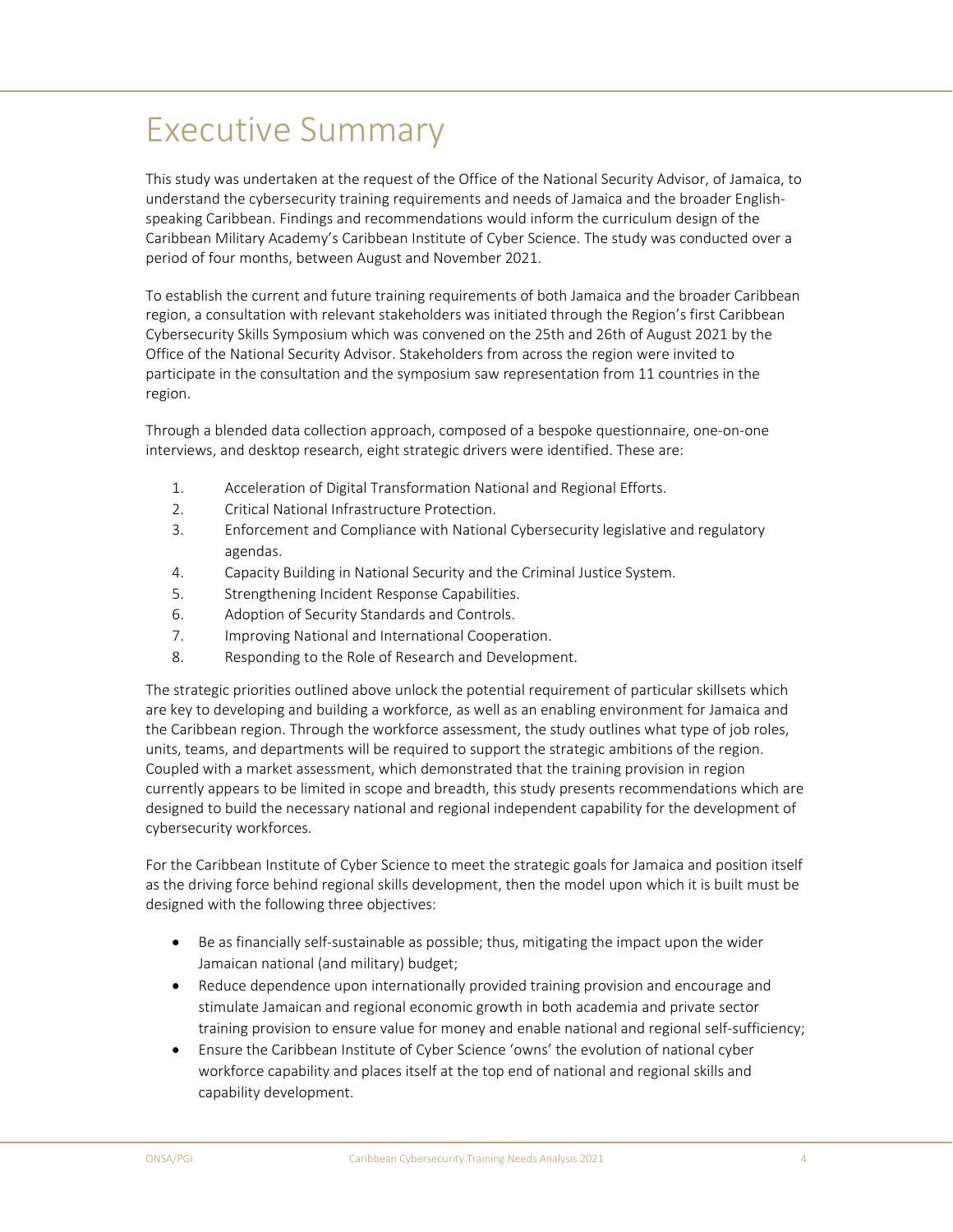A critical enabler to this will be the development of national and regulatory cyber security standards in delivering essential services in the public and private sectors. These standards will meet the primary aim of preserving the digital resilience of Jamaica and the region, and also provide a foundation for the Caribbean Institute of Cyber Science to meet the three objectives above.

Lastly, the study includes some practical next steps for consideration by the Government of Jamaica to ensure that the momentum built through the stakeholder consultation is not lost. They are designed to be tangible, consequential, and realistic in order to realize the recommendations outlined in this report.

This Training Needs Assessment provides the Government of Jamaica, and particularly the Caribbean Military Academy with the necessary analysis to comprehensively inform the design of the Caribbean Institute of Cyber Science. The different sections identify Strategic Drivers of the Region which in turn depict the demand for specific cybersecurity job roles, skills, and qualifications, coupled with market research to identify technical training provision in the region.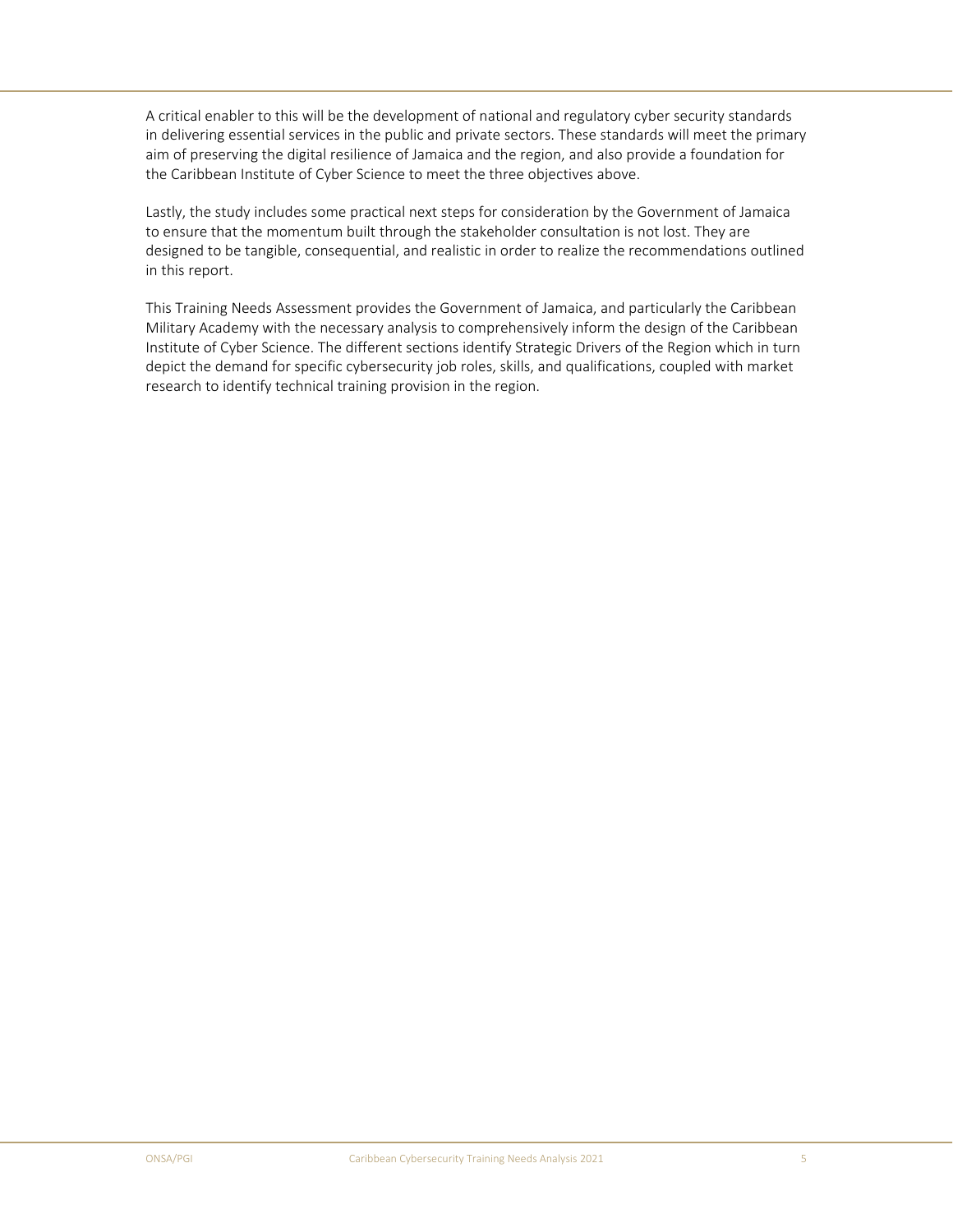# Chapter 1 Strategic Drivers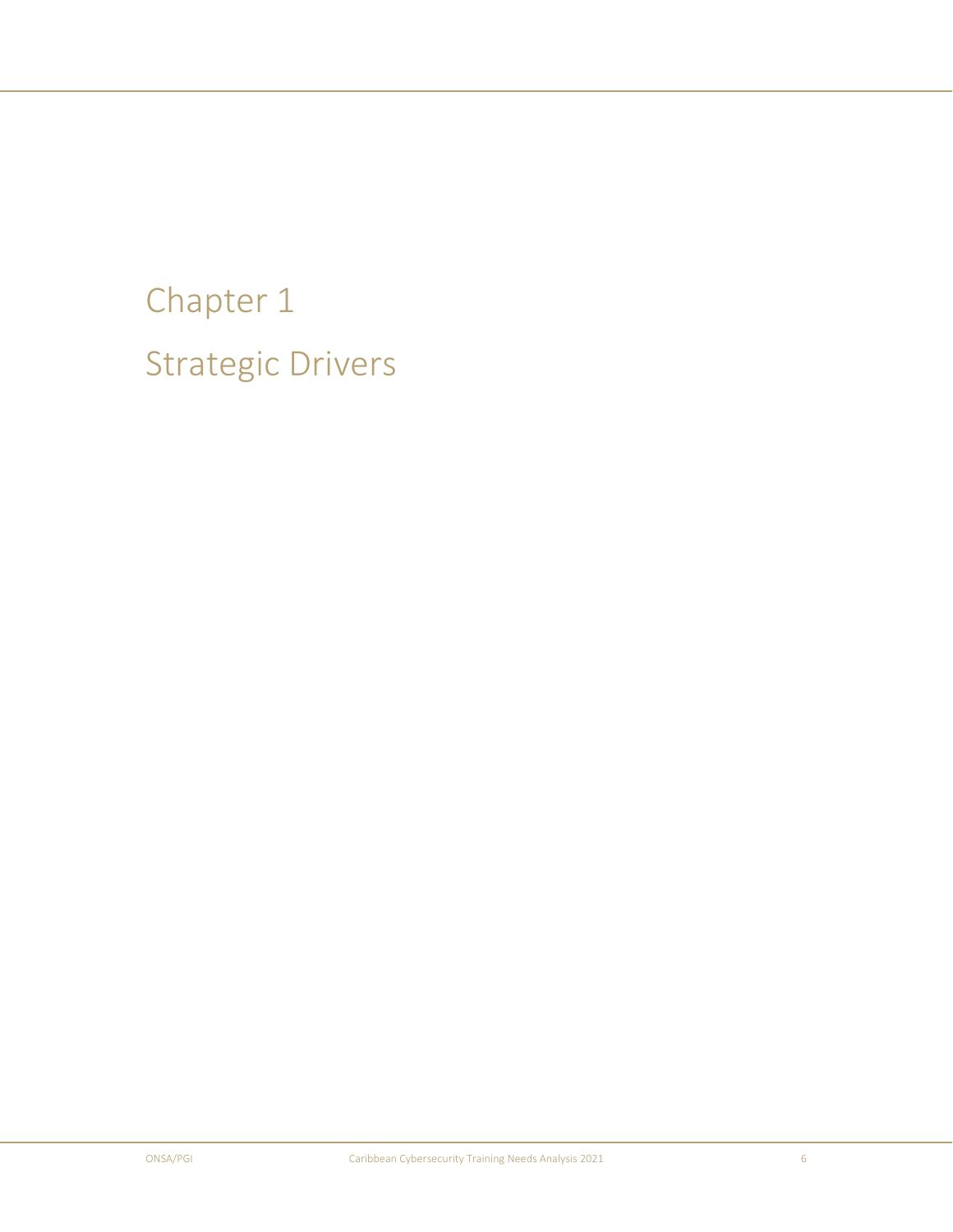## Introduction

This Strategic Drivers report identifies, defines, and describes key activities and capabilities that are either already in place, or are planned for action over the next three to five years, that are likely to drive a need for cybersecurity skills in the Caribbean region. This includes looking at a range of strategy and policy goals, legislative and regulatory priorities, the adoption of security standards and controls, and other activities and utilization of ICTs that will create requirements for developing the cybersecurity capacity and capability of national and regional governments, private sector, and civil society organizations.

A combination of complementary data collection exercises was completed to understand the various forces driving this need for cybersecurity skills in the Caribbean region with participation from across the region. This included:

- 1. a questionnaire distributed to government and non‐government representatives to capture country and sectoral level activities and capabilities. Question set and response analysis summary detailed in *Appendix C*.
- 2. a literature review of key documents relating to national cybersecurity risks, formal and implied capacity maturity targets, and prevailing and planned legislation, regulation, and standards. Analysis summary provided in *Appendix D.*
- 3. a series of one-on-one interviews with senior-level national and regional stakeholders to address any research gaps. Interview details provided in *Appendix E.*
- 4. insights collected from the 2021 Caribbean Cybersecurity Skills Symposium. Summary provided in *Appendix B*.

Analysis of the research findings identified eight thematic areas that capture the key strategic forces that are likely to drive a need for cybersecurity skills in the Caribbean in the future including:

- 1. Acceleration of national and regional digital transformation efforts
- 2. Critical national infrastructure protection
- 3. Enforcement and compliance with national cybersecurity legislative and regulatory agendas
- 4. Capacity building in national security and the criminal justice system
- 5. Strengthening incident response capabilities
- 6. Adoption of security standards and controls
- 7. Improving national and regional collaboration
- 8. Responding to the role of research and development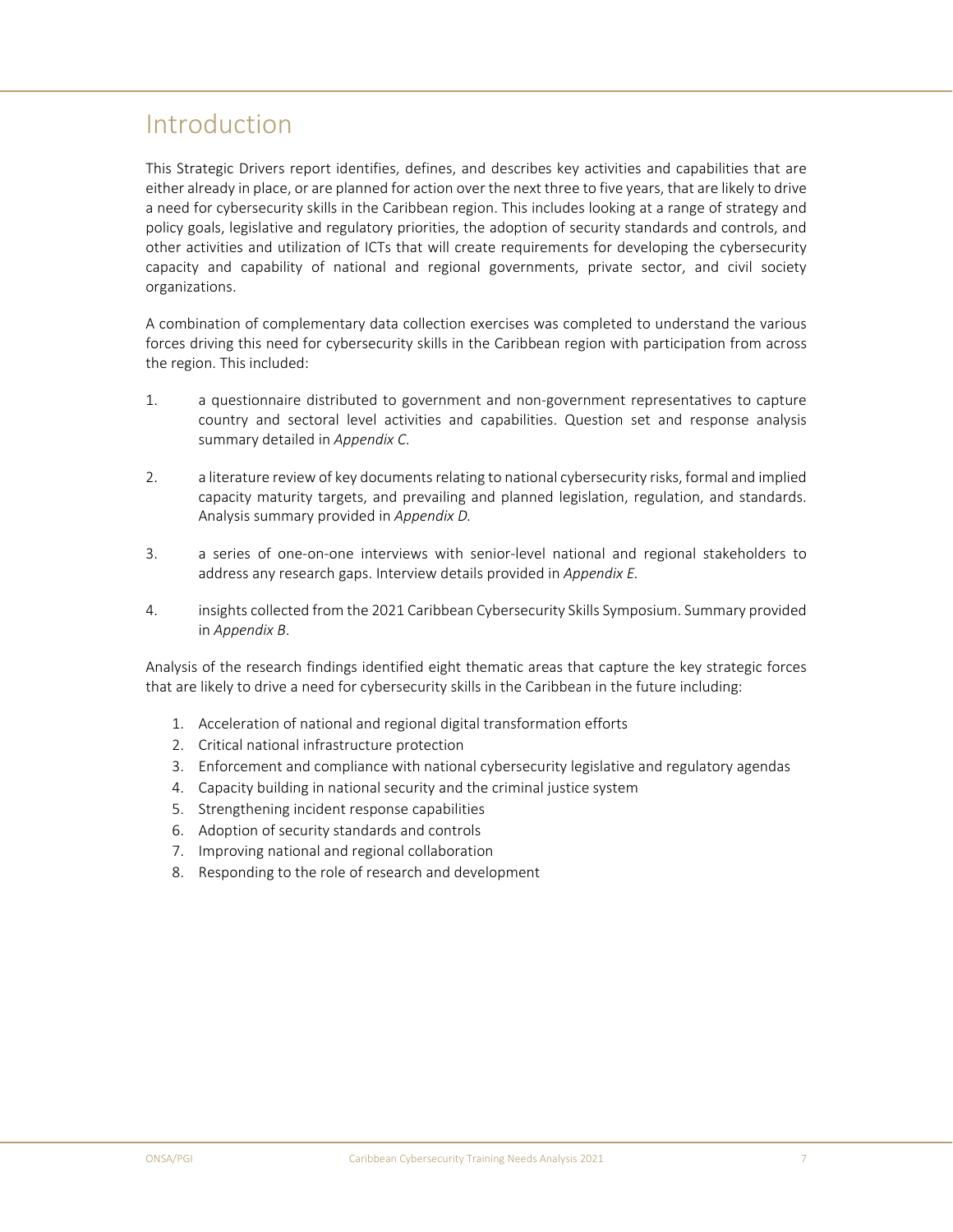## Strategic Drivers: Thematic Areas

## 1. Acceleration of national and regional digital transformation efforts

## Digital Transformation

The World Bank<sup>1</sup> defines digital transformation using an ecosystem approach consisting of five elements, including (i) Digital infrastructure (fixed and mobile broadband, fiber‐optic cables, etc.); (ii) Digital financial services and digital identification; (iii) Digital innovation and entrepreneurship; (iv) Digital platforms, including e-commerce and e-government; and (v) Digital literacy and skills.

## Caribbean Context

In response to the ongoing COVID-19 pandemic, Caribbean countries have witnessed a rapid acceleration of national and regional digital transformation activity as the pandemic forced work, education, and many public and private sector service offerings online. This has resulted in the increased adoption of ICTs across society while also highlighting gaps in areas such as internet connectivity, digital literacy, and the provision of e‐commerce and e‐government platforms across the regions.<sup>2</sup> The Caribbean Development Bank<sup>3</sup> in 2019 previously highlighted the importance of digital transformation efforts and the need for continued and increased investment in digital infrastructure as a key catalyst for accelerating economic growth and job creation in the region with such investments able to enhance public service delivery and build greater economic resilience.<sup>4</sup> Such digital transformation efforts are expected to continue over the next five years.

## Examples of planned and ongoing digital transformation activity include:

Jamaica:

- ‐ The Jamaican government has recognized digital transformation as a catalyst of the Vision 2030 National Development Plan<sup>5</sup> with National Outcome #11 focused on developing a 'Technology Enabled Society'.
- Development and digitalization of a Government National Identification System (NIDS).<sup>6</sup>
- Jamaica Single Window for Trade (JSWIFT) providing a web-based portal for access to services in support of cross-border trade in Jamaica.<sup>7</sup>

## Trinidad and Tobago:

- ‐ Establishment in 2021 of the standalone Ministry of Digital Transformation that will lead National Digital Transformation efforts.8
- Exploring the launch of e-identity and national health online services.

<sup>1</sup> https://www.worldbank.org/en/topic/digitaldevelopment/overview#2

<sup>2</sup> https://documents1.worldbank.org/curated/en/848701593136915061/pdf/Dominica‐Grenada‐St‐Lucia‐St‐Vincent‐and‐ the‐Grenadines‐and‐the‐Organization‐of‐Eastern‐Caribbean‐States‐Caribbean‐Digital‐Transformation‐Project‐Digital‐ Caribbean.pdf

<sup>3</sup> https://www.caribank.org/sites/default/files/publication‐

resources/Keynote%20Address\_President\_Aldith%20Brown%20Memorial%20Lecture‐ECCB\_20191119.pdf 4 https://documents1.worldbank.org/curated/en/848701593136915061/pdf/Dominica‐Grenada‐St‐Lucia‐St‐Vincent‐and‐ the‐Grenadines‐and‐the‐Organization‐of‐Eastern‐Caribbean‐States‐Caribbean‐Digital‐Transformation‐Project‐Digital‐ Caribbean.pdf

<sup>5</sup> https://sustainabledevelopment.un.org/content/documents/1501jamaica.pdf

<sup>6</sup> https://opm.gov.jm/portfolios/national‐identification‐system/

<sup>7</sup> https://www.jswift.gov.jm/

<sup>8</sup> http://www.news.gov.tt/content/appointment‐minister‐digital‐transformation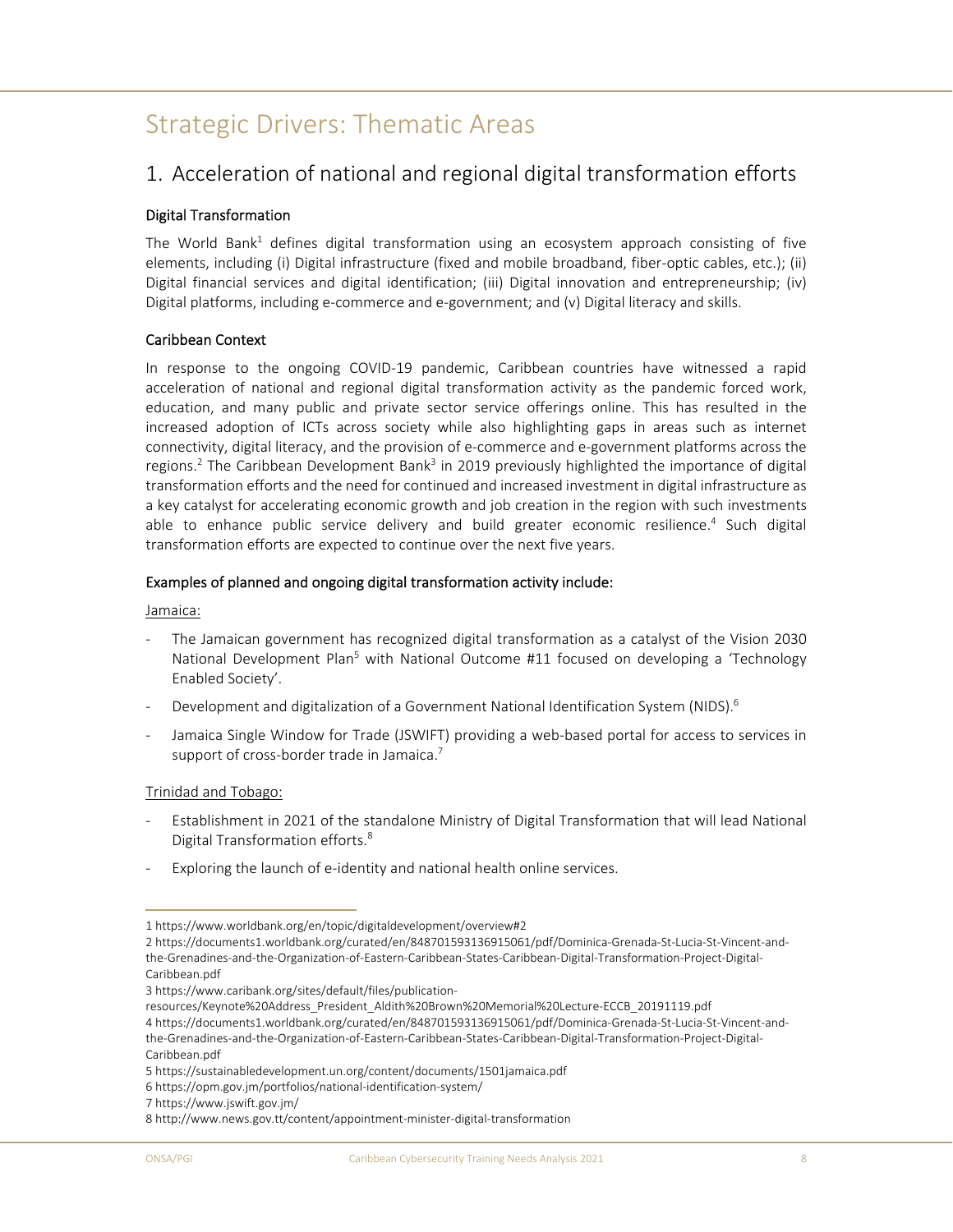## Guyana:

Launch of the Digital Governance Roadmap for Guyana 2018.<sup>9</sup>

## Regional

- World Bank Caribbean Digital Transformation Project 2020-2026<sup>10</sup>: \$US94 million project to increase access to digital services, technologies, and skills by governments, businesses, and individuals in the participating Eastern Caribbean countries.
- CARICOM Strategic Plan 2015-2019<sup>11</sup>: 'Building Technological Resilience' as a strategic priority with a goal to develop a CARICOM Digital Economy within the framework of a CARICOM Digital Agenda 2025. This includes strategies to develop a single CARICOM ICT space, e-government and mgovernment services, and resource mobilization for ICT investments across member states.
- CTU Vision and Roadmap for a CARICOM Single ICT Space 2017<sup>12</sup>: Priority areas of focus in building the digital economy during the period 2014 to 2019 will include the establishment of a CARICOM Single ICT Space to provide the ICT‐enabled foundation for enhancing both CARICOM's functional cooperation and fulfilling the social, cultural, and economic imperatives of the region.

## Skills Requirement

While such digital transformation efforts bring a range of benefits they also come with risks, with more ICTs across the national ecosystem increasing the attack surface for malicious actors and cyber threats. As such, there will be increasing demand for a range of ICT and cybersecurity skills to facilitate, optimize, and secure the expansion of such digital transformation efforts.

## 2. Critical national infrastructure protection

## Critical National Infrastructure

Critical National infrastructure  $(CNI)^{13}$  is defined as "those critical elements of infrastructure (namely assets, facilities, systems, networks or processes and the essential workers that operate and facilitate them), the loss or compromise of which could result in: a) Major detrimental impact on the availability, integrity or delivery of essential services – including those services whose integrity, if compromised, could result in significant loss of life or casualties – taking into account significant economic or social impacts; and/or b) Significant impact on national security, national defence, or the functioning of the state."

## Caribbean Context

There are currently low levels of capacity maturity in the Caribbean when it comes to the identification and protection of CNI, with stakeholders in the community recognizing an urgent need for national risk assessments to define, identify, and develop strategies to protect such assets from increasing threat of cyber‐attack.

<sup>9</sup> https://ndma.gov.gy/wp‐content/uploads/2020/01/DigitalGovernanceRoadmap\_20181025.pdf

<sup>10</sup> https://documents1.worldbank.org/curated/en/848701593136915061/pdf/Dominica‐Grenada‐St‐Lucia‐St‐Vincent‐and‐ the‐Grenadines‐and‐the‐Organization‐of‐Eastern‐Caribbean‐States‐Caribbean‐Digital‐Transformation‐Project‐Digital‐ Caribbean.pdf

<sup>11</sup> https://caricom.org/documents/strategic‐plan‐caribbean‐community‐2015‐2019/

<sup>12</sup> https://caricom.org/wp‐content/uploads/vision\_and\_roadmap\_for\_a\_single\_ict\_space\_‐\_final\_version\_updated.pdf 13 https://www.cpni.gov.uk/critical‐national‐infrastructure‐0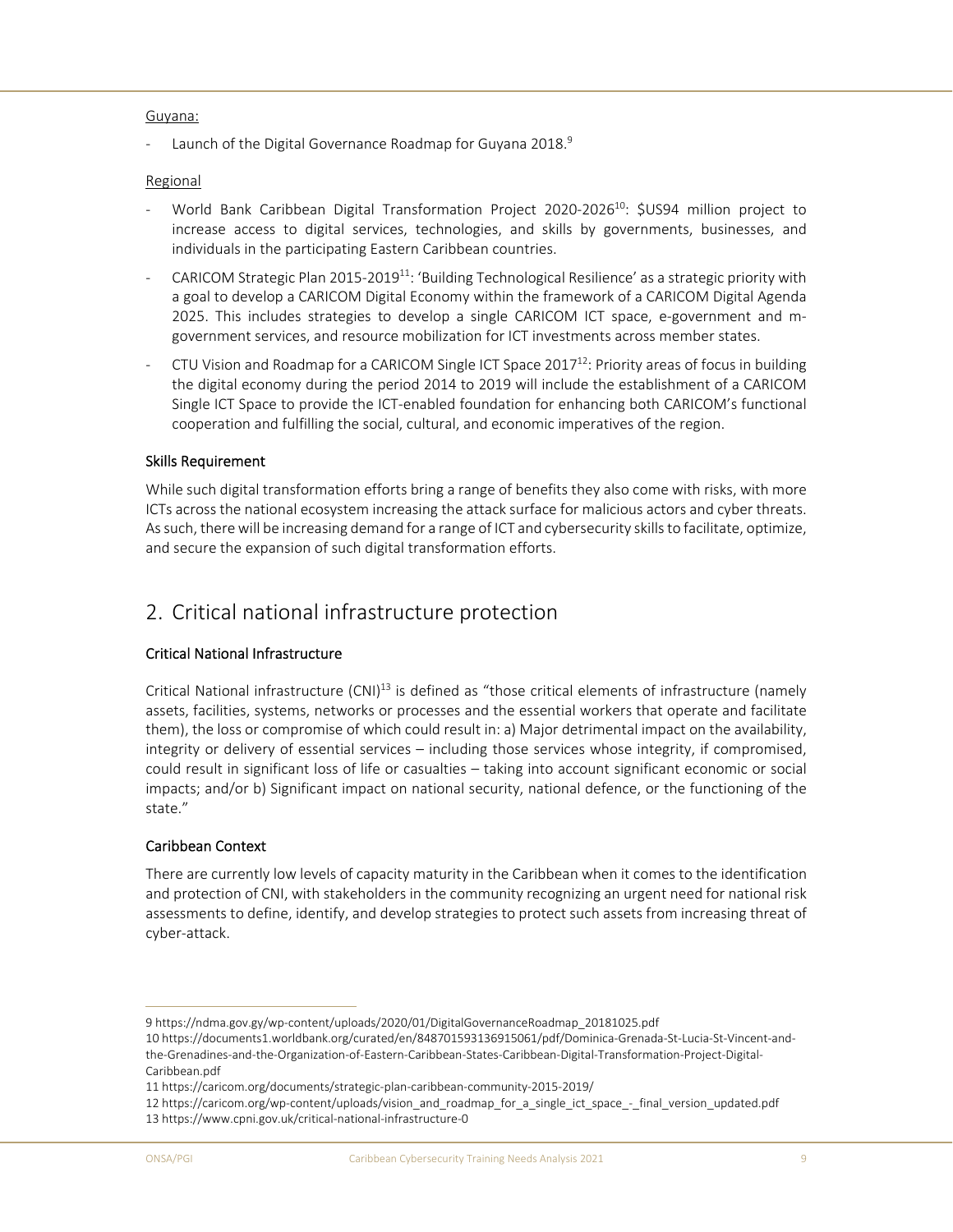A range of potential CNI assets and operators were identified by respondents to the questionnaire across a range of sectors including Banking and Finance, Defence and National Security, Emergency Services, Government, Public Health, Telecommunications, Transportation, and Utilities.

## Examples of planned and ongoing CNI Protection activity include:

#### Jamaica

- ‐ A CNI Protection Plan is currently being drafted.
- Plans to establish formal monitoring mechanisms for CNI with clearly defined roles and channels of communication for all stakeholders
- Plans from the Government to strengthen the process of reviewing and monitoring of technical security standards being employed in the public sector and by private-sector entities that manage/operate CNI.
- ‐ Encourage software quality standards and functional requirements for the developers of applications and software in the public sector and for private‐sector entities that are operators of CNI.
- ‐ Encourage the continued development and sharing of disaster recovery and business continuity plans for Government Ministries, Departments, and Agencies (MDAs) and private entities that manage critical infrastructure and critical information infrastructure.
- Baseline standards and mandatory certification for CNI system users.<sup>14</sup>

#### Trinidad and Tobago:

- ‐ In 2021 TnT CIRT is working with the UK FCDO to complete a national cybersecurity risk assessment to identify and reach out to CNI operators across the country.
- ‐ A National Critical Information Infrastructure Protection (CIIP) Policy is planned for development.

## Skills Requirement

The formalization of CNI protection plans will bring a need for a range of cybersecurity skills to mitigate risks and defend against attacks of important sectors and assets across the government and private sectors.

## 3. Enforcement and compliance with national cybersecurity legislative and regulatory agendas

## Cyber Legislation

Cybersecurity legislation and regulation includes a range of provisions related to cybersecurity and cybercrime. This can include a range of areas including but not limited to substantive law criminal offences to procedural laws, civil‐and‐criminal liabilities, breach notification and vulnerability disclosure, data protection, child protection online, consumer protection and intellectual property.<sup>15</sup>

<sup>14</sup> Consultant workshop for the development of the National Cybersecurity Strategy 15 https://gcscc.ox.ac.uk/files/cmm2021editiondocpdf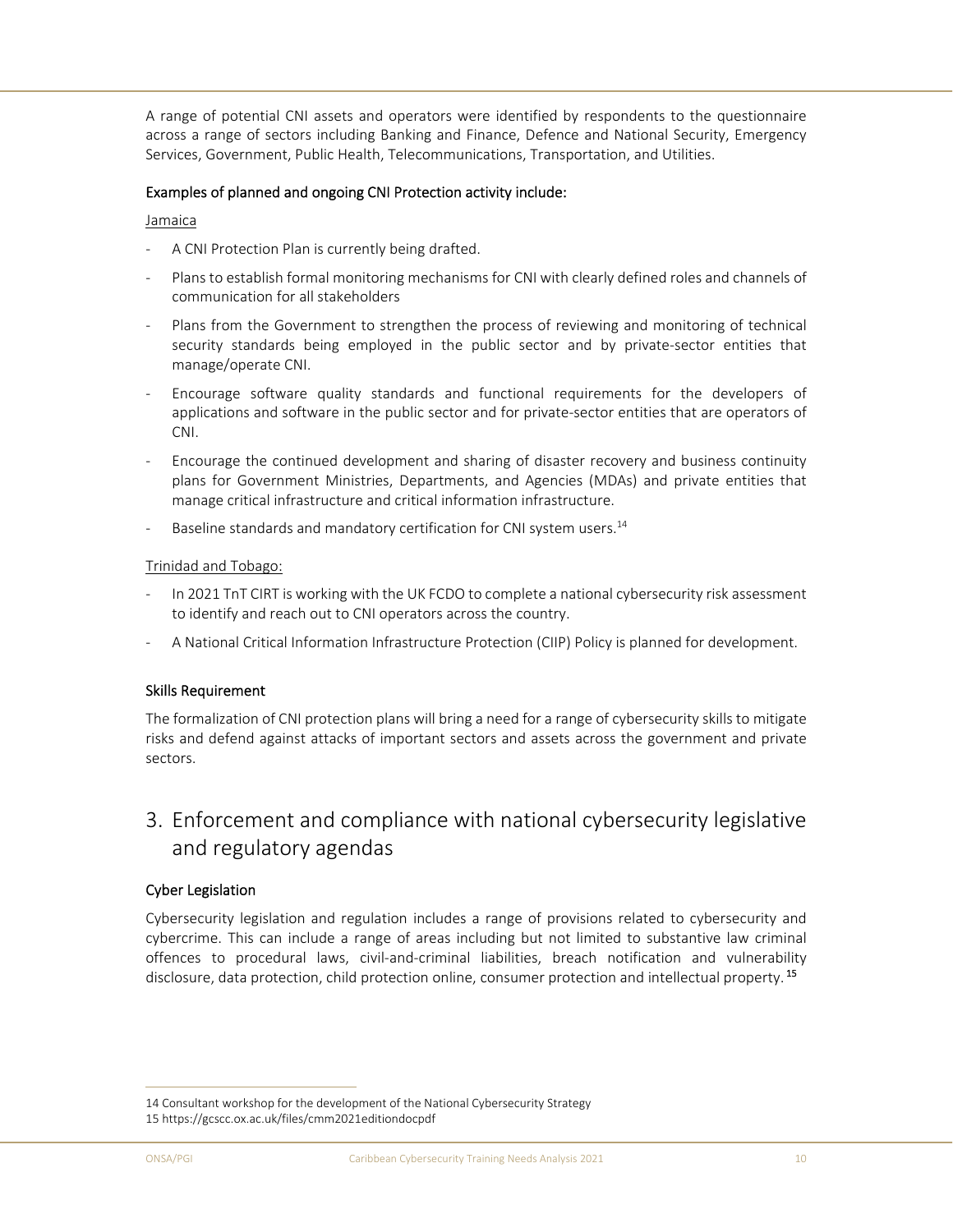## Convention on Cybercrime16

The Convention on Cybercrime, known as the 'Budapest Convention', is considered the leading international instrument focused on crimes committed via the Internet and other computer networks; dealing particularly with infringements of copyright, computer‐related fraud, child pornography and violations of network security. It also contains a series of powers and procedures such as the search of computer networks and interception.

## Caribbean Context

The past five years has seen a significant growth in cybercrime in the Caribbean, with examples including hacking of government websites, infiltration of child online exploitation materials and the increasing use of cryptocurrencies to fund criminal activities.<sup>17</sup> In response to this, Caribbean governments have been developing and updating a range of cybersecurity and cybercrime legislation and regulation to reflect the changing digital environment and outline requirements for public, private, and civil society sectors to protect their systems and operations from cyber-attacks.

## Examples of planned and ongoing cybersecurity legislative agenda activity include:

#### Jamaica:

- Revising the national cybercrime act and other cybersecurity legislation and considering<sup>18</sup>:
	- o New and emerging digitally‐facilitated crimes and ensure legislation allows for vulnerability testing and collaborative investigation tools.
	- o Improving legislation on ISPs related to data sharing and protecting CNI.
	- o Reviewing the overall suite of legislation related to digital security.
	- o Mandatory legislative requirements for reporting.
- Data Protection Act 2020 will be enacted in 2022 following a grace period to allow entities to prepare for its implementation.
- ‐ National identification and Registration Act in progress.
- The development of regulations for baseline cybersecurity services for Government.<sup>19</sup>

#### Antigua

- Plans to update the current cybersecurity legislature and expand the scope of cybercrimes.
- The Draft Antigua and Barbuda Information and Communication Technologies (ICTs) Policy<sup>20</sup> highlights plans to:
	- o establish an Independent Regulatory Authority.
	- o develop a regulatory framework that fosters the safe use of the Internet and protects intellectual property in a digital environment.

<sup>16</sup> https://www.coe.int/en/web/cybercrime/the‐budapest‐convention

<sup>17</sup> CARICOM Cyber Security and Cybercrime Action Plan (CCSCAP)

<sup>18</sup> Government of Jamaica 2021 Consultant workshop for the development of the National Cybersecurity Strategy

<sup>19</sup> Consultant workshop for the development of the National Cybersecurity Strategy

<sup>20</sup> https://docplayer.net/18832671‐Antigua‐and‐barbuda‐information‐and‐communication‐technologies‐icts‐draft‐ policy.html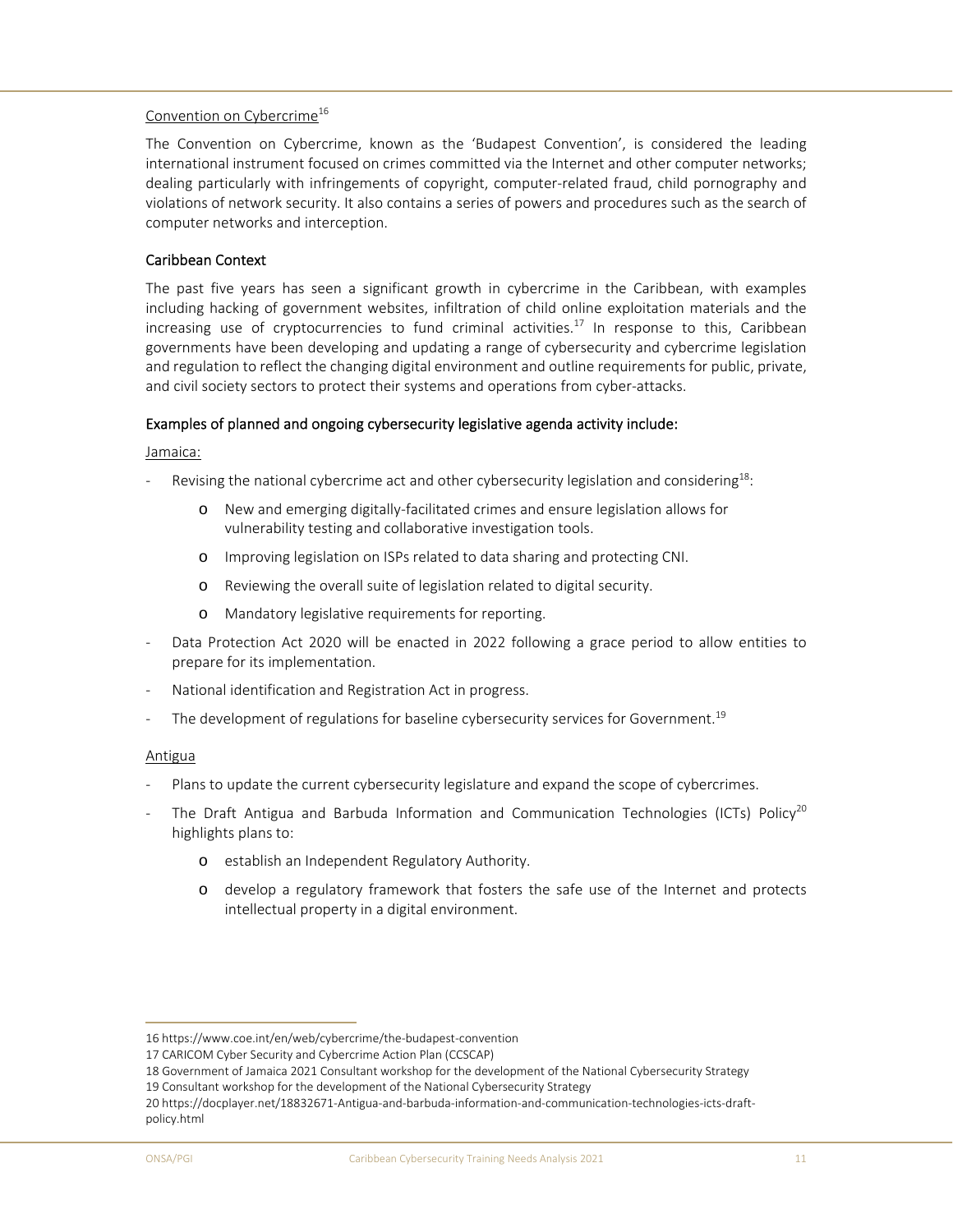#### Barbados:

- Authorities in Barbados are currently pursuing updates of their domestic cybercrime legislation in line with the Budapest Convention and will then move to implementation of cybersecurity legislation and regulation.<sup>21</sup>
- ‐ Barbados' Data Protection Act 2019 was operationalized from March 2021.

#### Guyana

Guyana Green State Development Strategy: Vision 2040<sup>22</sup>details that the Ministry of Public Telecommunications strategic plan focuses on strengthening the legal, regulatory and policy environment in the sector.

#### Trinidad and Tobago

Plans in place to strengthen Data Protection Act in 2021 through a Data Protection Amendment Bill.

#### Regional

- In 2017, CARICOM released their inaugural 'Cyber Security and Cybercrime Action Plan (CCSCAP)', which included the 'Legal Environment' as a key priority area of intervention for addressing cybersecurity and cybercrime issues in the Caribbean region. Focus points of the priority area include:
	- o Enactment of appropriate Cyber legislation.
	- o Establishment of effective data retention legislation, which balances public safety with human rights, privacy, and data protection regimes.
	- o Developing a mechanism and infrastructure for dealing with online child pornography.
- World Bank Caribbean Digital Transformation Project 2020-2026<sup>23</sup> subcomponent 1.3 'Cybersecurity, Data Protection and Privacy: Legal and Regulatory Environment, Institutions, and Capacity' includes planned activities such as:
	- o Reviewing and updating regional and national cybersecurity policies, legislation, regulation, and institutional and coordination structures.
	- o Reviewing and updating regional and national data protection and privacy laws and data access and exchange policies.
- In 2019 the Council of Europe<sup>24</sup> held the 'Regional Conference on Cybercrime Strategies and Policies and features of the Budapest Convention for the Caribbean Community' which encouraged CARICOM member states to ratify the Budapest Convention.

<sup>21</sup> https://www.coe.int/en/web/cybercrime/‐/octopus‐project‐authorities‐in‐barbados‐are‐pursuing‐updates‐of‐their‐ domestic‐cybercrime‐legislation‐in‐line‐with‐the‐budapest‐convention

<sup>22</sup> https://observatorioplanificacion.cepal.org/en/plans/green‐state‐development‐strategy‐vision‐2040‐guyana

<sup>23</sup> https://documents1.worldbank.org/curated/en/848701593136915061/pdf/Dominica‐Grenada‐St‐Lucia‐St‐Vincent‐and‐ the‐Grenadines‐and‐the‐Organization‐of‐Eastern‐Caribbean‐States‐Caribbean‐Digital‐Transformation‐Project‐Digital‐ Caribbean.pdf

<sup>24</sup> https://rm.coe.int/3148‐1‐1‐3‐final‐report‐dr‐reg‐conference‐cy‐policies‐caribbean‐comm‐1/168098fb6c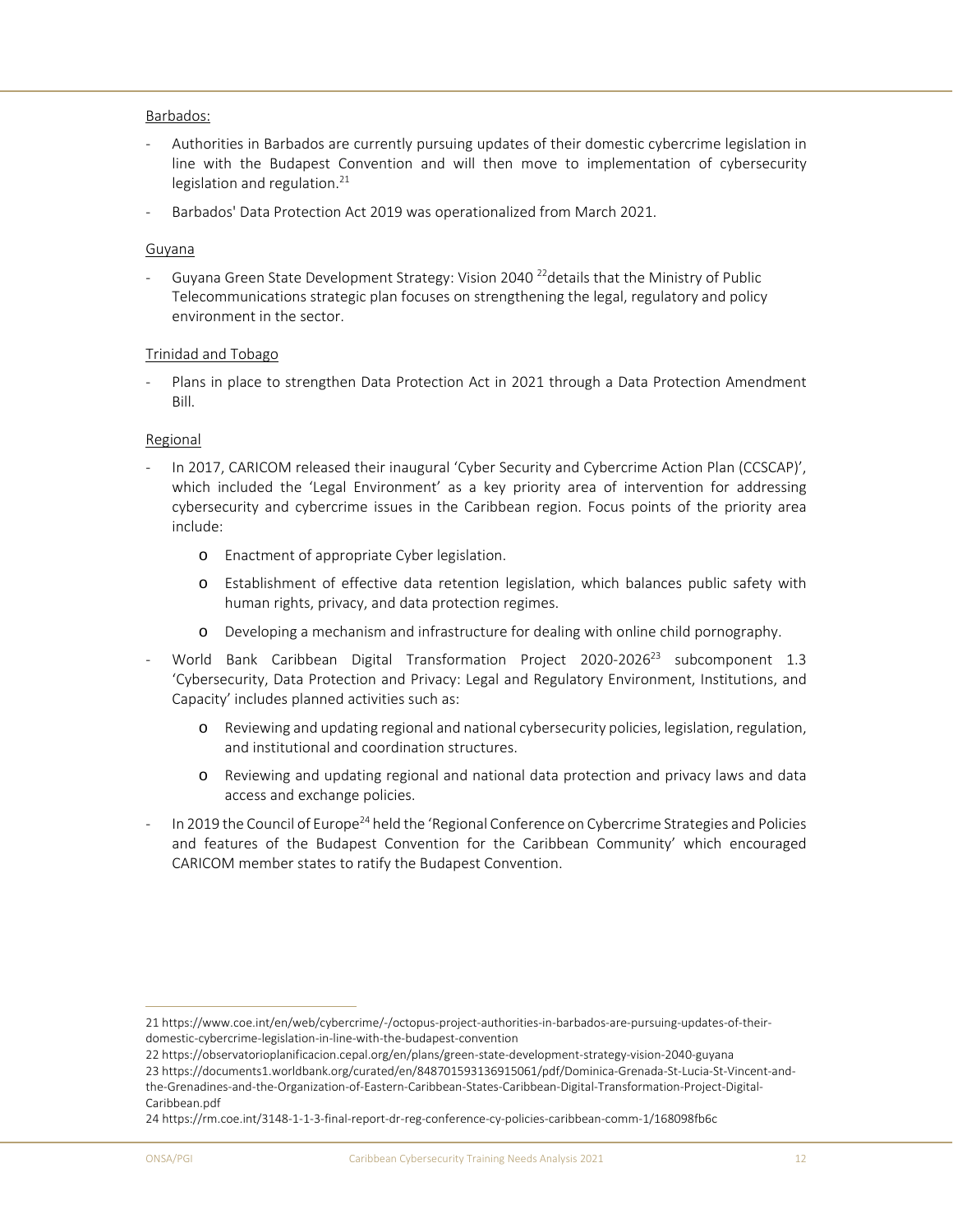## Skills Requirement

The introduction of new—and amendment of existing—cybersecurity and cybercrime legislation brings with it a simultaneous need to build capacity and skills to both ensure compliance with such legislation, as well as developing the capability of actors in the criminal justice system to enforce such legislation.

## 4. Capacity building in national security and the criminal justice system

## National Security and Criminal Justice<sup>25</sup>

Capacity to respond to cyber threats is important for countries to defend their national security and create a safe environment for the use of ICTs throughout society. National security actors include key government security agencies and defense‐force entities tasked with protecting the cyber environment and interests of the country. Criminal justice sector actors include law enforcement, prosecutors, and courts involved in the investigation and prosecution of cybercrime cases, and play leading roles in the enforcement of capabilities of a country's cybercrime legislation.

## Caribbean Context

Further to the development and revision of cybercrime legislation and strategies across the region, there has also been recognition of the need to build up national and regional capacity and capabilities to enforce and implement such activity as it comes in to force. From a national security perspective, cybersecurity has been identified as a key challenge by governments, with some in the region already taking steps to expand their defence capabilities to deal with the escalating cyber threat situation.

## Examples of planned and ongoing activity include:

#### **Jamaica**

- Cyber recently added as a new frontier for the Jamaican Defence Force with the establishment of the Maritime, Air and Cyber Command (MACC) multi-domain force. <sup>26</sup>
- ‐ Discussions underway to establish a cyber forensic lab and to acquire equipment and training to enhance the competency across law enforcement agencies. This initiative is being funded by the British High Commission and should be implemented by April 2022.
- ‐ There is a proposal to provide cybersecurity as a service to law enforcement and of security entities aligned with the Ministry of National Security to improve and protect these entities and allow for information garnered by law enforcement to remain protected.

## Barbados

- Plans to establish an Interpol branch.
- Participating in training and collaboration with CARICOM IMPACS and Council of Europe.

#### Antigua

Police Force Cyber lab has been established.

<sup>25</sup> https://gcscc.ox.ac.uk/files/cmm2021editiondocpdf

<sup>26</sup> https://www.jdfweb.com/maritime‐air‐and‐cyber‐command/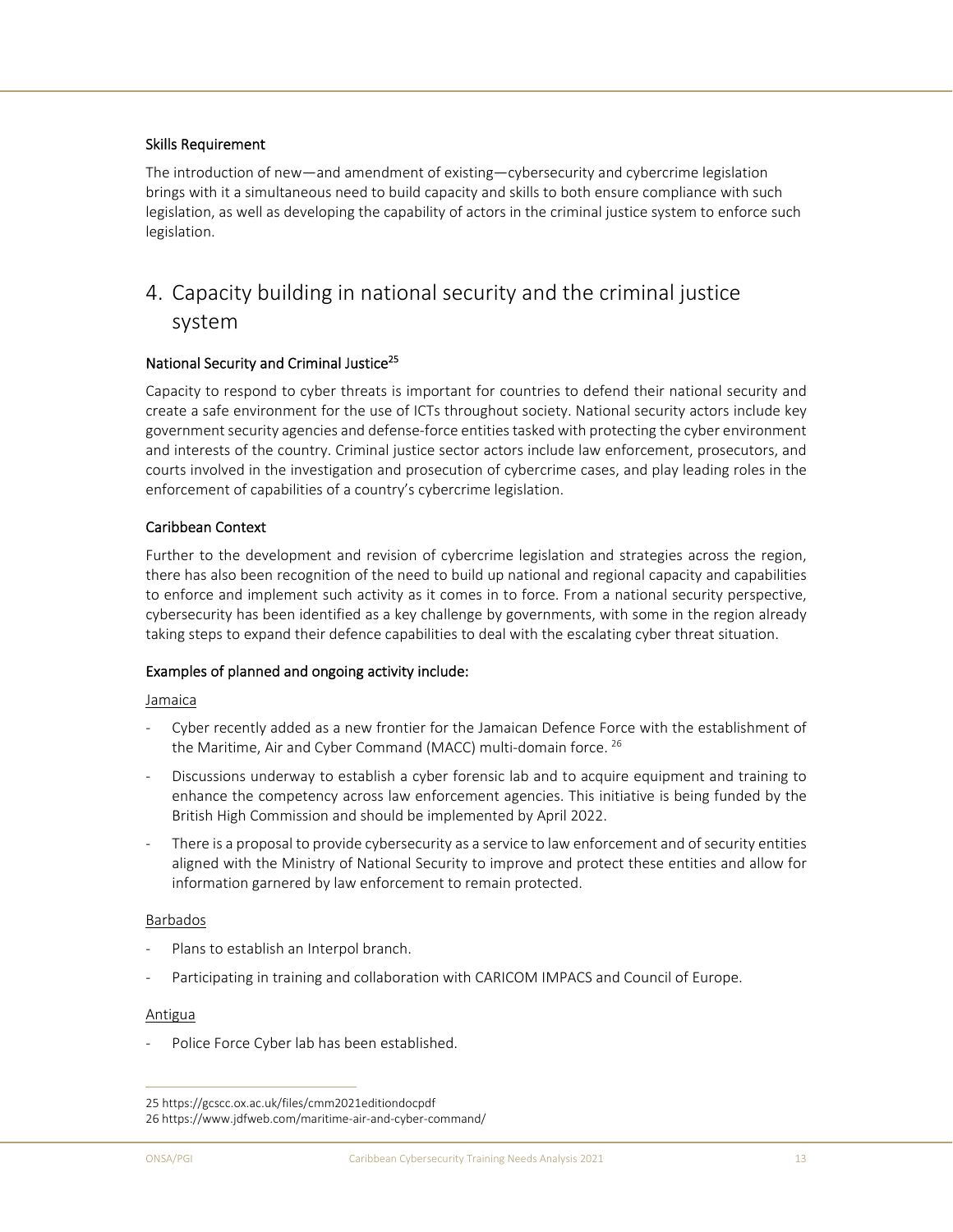#### Regional

- In 2019, the Council of Europe<sup>27</sup> held the 'Regional Conference on Cybercrime Strategies and Policies and features of the Budapest Convention for the Caribbean Community' during which discussions were held regarding the possibility of creating a joint cyber forensics' lab that could be used by several countries and territories.
- ‐ The CARICOM Cyber Security and Cybercrime Action Plan (CCSCAP) identified 'Building Sustainable Capacity' and 'Technical Standards and Infrastructure' as two priority areas. Activities within these priority areas include support for member countries to:
	- o Enhance training for judges and prosecutors in electronic evidence and cybercrime.
	- o Training for law enforcement first responders, investigators, and prosecutors.
	- o Increase the number of cyber forensic labs available.
- CARICOM Strategic Plan  $2015-2019^{28}$  outlined plans to explore the resources needed to develop equipment and infrastructure for the establishment of a CARICOM Cyber Crime Centre.

## Skills Requirement

Such investments and targets for national security and criminal justice cybersecurity capacity development will require a range of upskilling and specialized training to ensure such actors can support and defend national interests and enforce and prosecute cybercrimes.

## 5. Strengthening incident response capabilities

## Incident Response29

Incident response relates to governments and organizations' capacity to identify and resolve cyber‐ attacks and limit potential harms and consequences of such attacks. Computer Security Incident Response Teams (CSIRT) at the sectoral, national, and regional level typically take leadership roles in organizing, coordinating, and operationalizing such incident‐response capabilities.

## Caribbean Context

The importance of incident‐response capabilities has been recognized across the Caribbean, with several countries already establishing their own CSIRTs, including Jamaica (JA-CIRT)<sup>30</sup>, Guyana  $(CIRTGY)^{31}$ , and Trinidad and Tobago (TTCSIRT)<sup>32</sup>. However, there are a range of views on the respective roles of national CSIRTS, from a focus on awareness and training, to government incident management, private sector collaboration, data collection and reporting, and proactive defence and threat mitigation.

<sup>27</sup> https://rm.coe.int/3148‐1‐1‐3‐final‐report‐dr‐reg‐conference‐cy‐policies‐caribbean‐comm‐1/168098fb6c

<sup>28</sup> https://caricom.org/documents/strategic‐plan‐caribbean‐community‐2015‐2019/

<sup>29</sup> https://gcscc.ox.ac.uk/cmm‐2021‐edition

<sup>30</sup> https://www.cirt.gov.jm/

<sup>31</sup> https://cirt.gy/

<sup>32</sup> https://ttcsirt.gov.tt/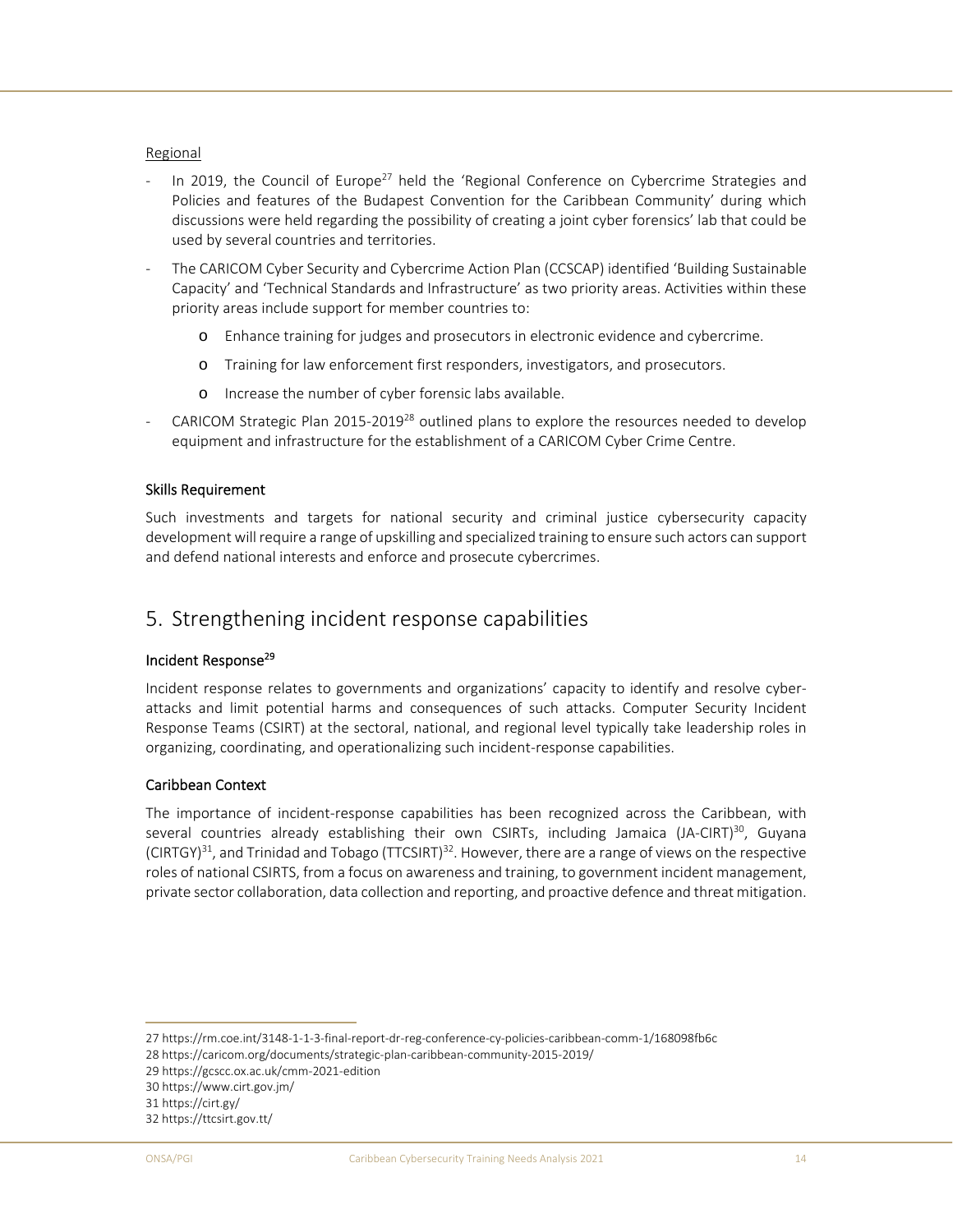## Examples of planned and ongoing activity include:

#### Jamaica

- Recommendations from the recent Consultant workshop for the development of the National Cybersecurity Strategy suggested:
	- o developing sectoral CIRTs to treat the incidents that do not meet the national incident threshold, while sharing the data with the National CIRT.
	- o that the government consider offering data storage facilities to store data from incidents that will be investigated later, requiring a dedicated budget and a policy mechanism to warehouse and provide data analytics.

## Trinidad and Tobago

The National Cyber Security Strategy identifies incident management as one of five key areas of focus to meet the country's objectives.

#### Regional

- CARICOM Strategic Plan  $2015{\cdot}2019^{33}$ , outlined plans to explore the establishment of a central CARICOM Emergency Response Team to provide support to CARICOM Member States in the investigation and prosecution of cybercrimes and support the establishment of National CSIRTs.
- World Bank Caribbean Digital Transformation Project 2020-2026<sup>34</sup> subcomponent 1.3 'Cybersecurity, Data Protection and Privacy: Legal and Regulatory Environment, Institutions, and Capacity' includes planned activities such as:
	- o Establishing a Computer Emergency Response Team (CERT) or a cybersecurity agency at the national level in line with a regionally agreed model and support for regional threat intelligence sharing, incident escalation, and support protocols (regional, DOM, GRE, SLU, SVG).

## Skills Requirement

The dynamic cyber‐threat landscape and planned national and regional investments and activities in strengthening incident‐response capabilities will drive demand for skills to support threat identification and management, and the sharing of intelligence to protect organizations and governments from harm.

## 6. Adoption of security standards and controls

## Security Standards and Controls<sup>35</sup>

Cybersecurity standards include international, national, and industry specific techniques and baseline requirements for cybersecurity good practices that can be implemented across public, private, and civil

<sup>33</sup> https://caricom.org/documents/strategic‐plan‐caribbean‐community‐2015‐2019/

<sup>34</sup> https://documents1.worldbank.org/curated/en/848701593136915061/pdf/Dominica‐Grenada‐St‐Lucia‐St‐Vincent‐and‐ the‐Grenadines‐and‐the‐Organization‐of‐Eastern‐Caribbean‐States‐Caribbean‐Digital‐Transformation‐Project‐Digital‐ Caribbean.pdf

<sup>35</sup> https://gcscc.ox.ac.uk/files/cmm2021editiondocpdf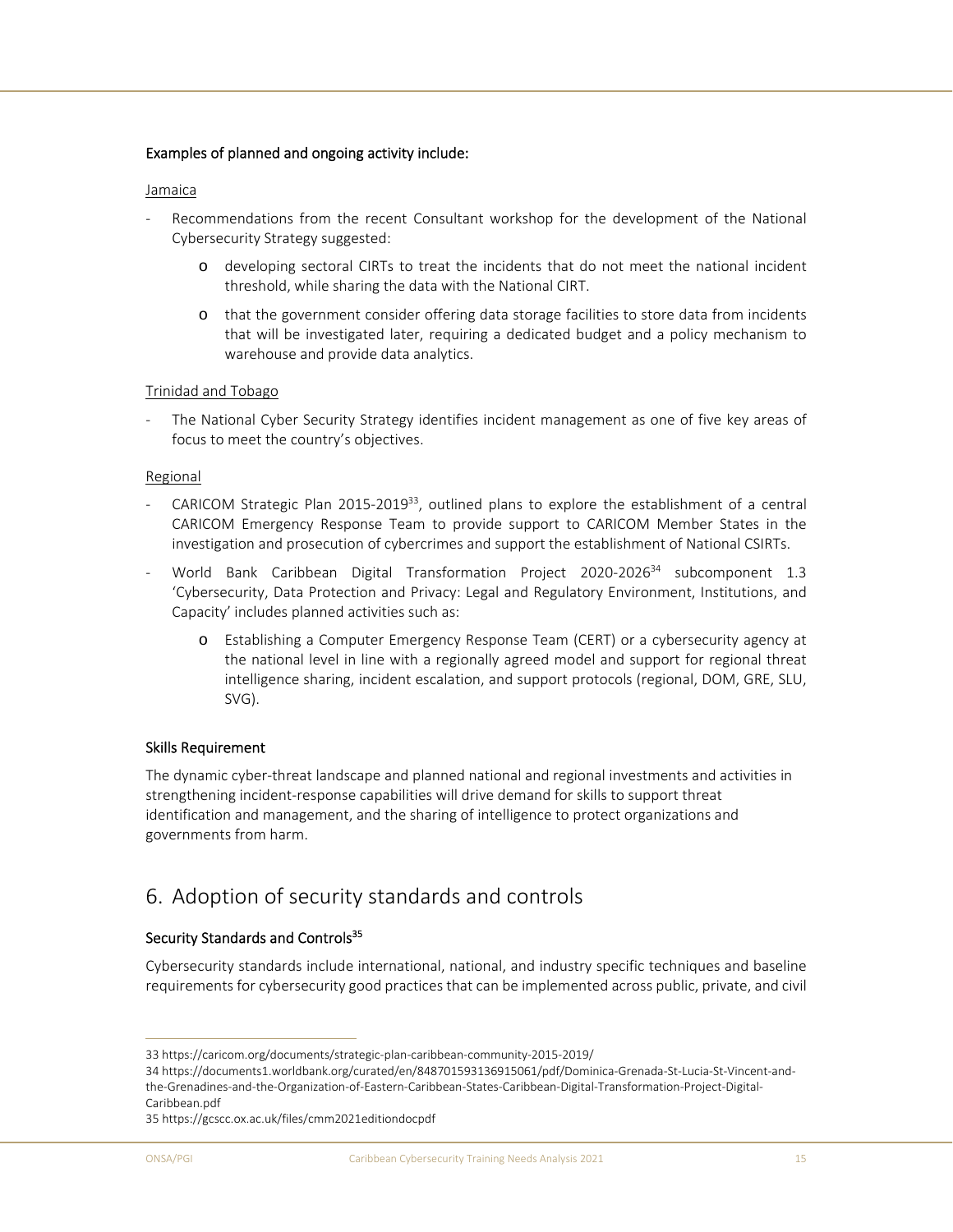society sector organizations, including ICT Security Standards, Standards in Procurements, and Standards for the provision of Products and Services.

Security controls include physical, technological, and cryptographic security safeguards to assist organizations to mitigate the risks of cybersecurity threats with a range of internationally established cybersecurity frameworks which provide good practice guidance, such as NIST and COBIT.

## Caribbean Context

The adoption and monitoring for compliance of security standards and controls across the Caribbean is still in its early stages. Some countries, including Jamaica and Barbados, are holding discussions and commencing planning regarding the development and adoption of security standards and controls across public sector organizations.

## Examples of planned and ongoing activity include:

## Jamaica<sup>36</sup>

- ‐ Operationalizing the National ICT Authority.
- ‐ Finalization of the ICT Policies, Standards and Guidelines (PSG) Manual for Public Sector Entities.
- ‐ Promotions of compliance with the NIST framework and in the long‐term ISO 27001.
- ‐ Encourage ISPs to strengthen policies for the deployment of technical controls as a part of their services, particularly to Micro, Small and Medium Sized Enterprises (MSMEs).
- Facilitate the tailoring of technical standards by collaborating with the relevant sectoral stakeholders, particularly from a resourcing and investment standpoint.
- ‐ Promotion of the use of Cryptographic controls to encourage entities to put in place measures that ensure data is protect in transit and at rest.
- ‐ Recent formation of the Public Procurement Commission and developments in the standardization of procurement in general.
- Promotion of domestic providers of cybersecurity products and mitigating dependency on foreign cybersecurity technologies.

## Barbados

- Review of policies and operational practices currently being conducted.
- ‐ Discussions with Barbados' National Standards Institute to develop home grown equivalent to UK's Cyber Essentials and Cyber Essentials Plus.

## Regional

- ‐ The CARICOM Cyber Security and Cybercrime Action Plan (CCSCAP) identified 'Technical Standards and Infrastructure' as one of five priority areas. Activities within this focus area include support for member countries to:
	- o Implement international standards in the configuration of networks.
	- o Adopt and comply with ISO Standards (including training).
	- o Adopt a top‐down approach to policy development and include civil society and the internet society in setting standards.

<sup>36</sup> Review of the 2015 National Cyber Security Strategy of the Government of Jamaica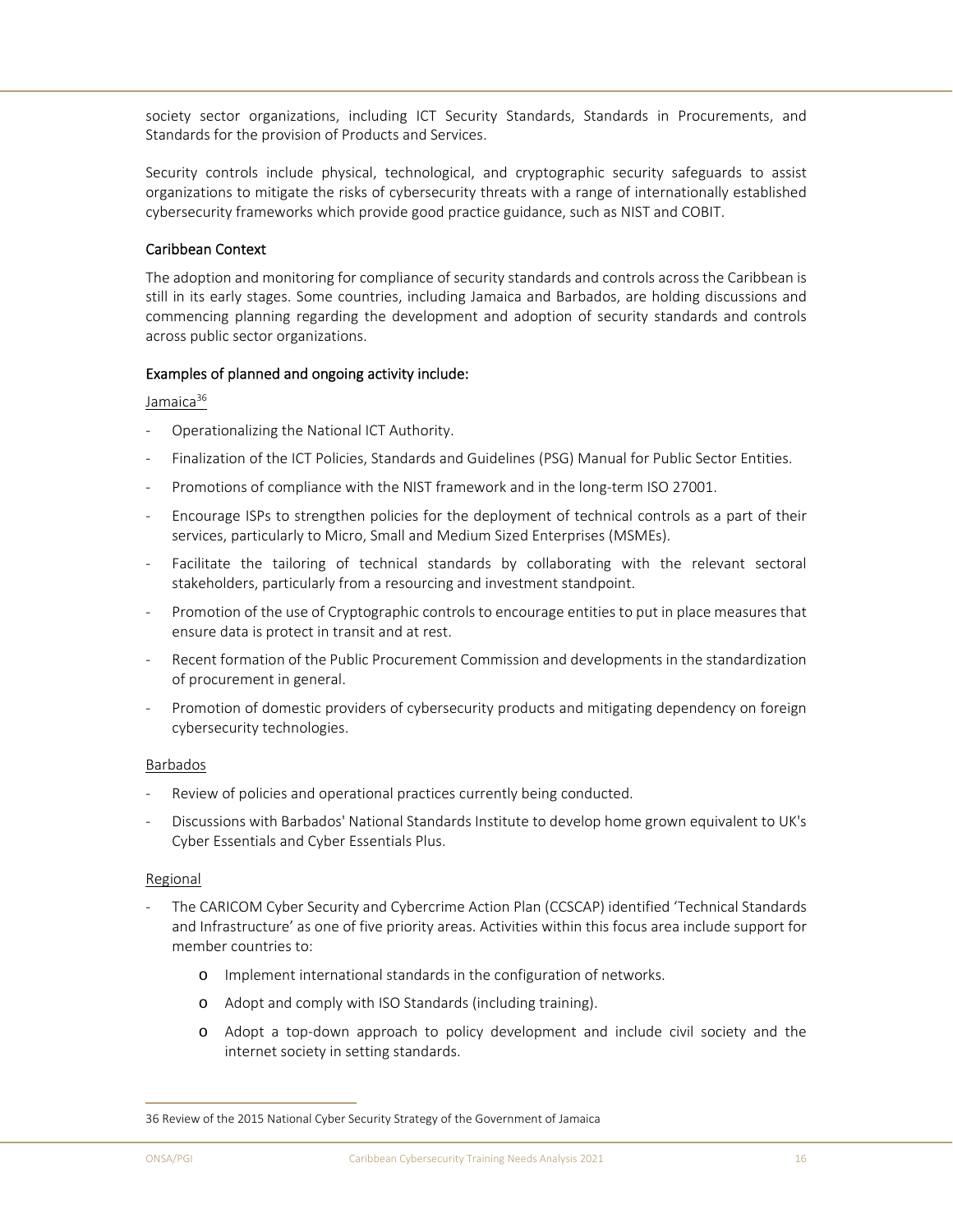## Skills Requirement

As countries in the Caribbean adopt, develop, and promote the use of security standards and controls there will be a skills requirement to implement such standards and controls as well as developing the capacity and capability to monitor compliance.

## 7. Improving national and regional collaboration

## National and Regional Collaboration<sup>37</sup>

The multi-faceted and transnational nature of cybersecurity and cybercrime threats requires countries to foster both internal and external collaborative approaches and mechanisms. This can include domestic based cooperation between government, CNI operators, and the private sector, as well as supporting strong international networks and relationships with foreign law enforcement and national security counterparts.

## Caribbean Context

Domestic collaboration in response to cybersecurity and cybercrime issues in the Caribbean is currently characterized by informal domestic initiatives either led by government or within critical sectors such as banking and finance. At the regional level, CARICOM IMPACS provides a forum for regional cybersecurity collaboration alongside several other regional and international organizations, such as the Organization of American States, Council of Europe, UK FCDO, ITU, and World Bank, which have initiated regional dialogues and collaboration on cybersecurity issues.

## Examples of planned and ongoing activity include:

## Jamaica

‐ Plans to strengthen government partnerships with Telecommunication Providers to improve the resilience of the infrastructure and the reliability of the service provided.

## Guyana

The National Green State Development Strategy: Vision 2040<sup>38</sup> identifies Policy Recommendations for Knowledge Management and ICT that include the need for investment in modern data systems and encouragement of inter-agency/sectoral collaboration and planning around information sharing.

## Trinidad and Tobago

The National Cyber Security Strategy<sup>39</sup> defines Collaboration as one of five key areas of focus which includes the establishment of public-private/civil society partnership in securing Trinidad and Tobago's cyber infrastructure, as well as the promotion of cooperation with international organizations.

<sup>37</sup> https://gcscc.ox.ac.uk/cmm‐2021‐edition

<sup>38</sup> https://observatorioplanificacion.cepal.org/en/plans/green‐state‐development‐strategy‐vision‐2040‐guyana 39 https://www.enisa.europa.eu/topics/national‐cyber‐security‐strategies/ncss‐ map/TrinidadandTobagoNationalCyberSecurityStategyEnglish.pdf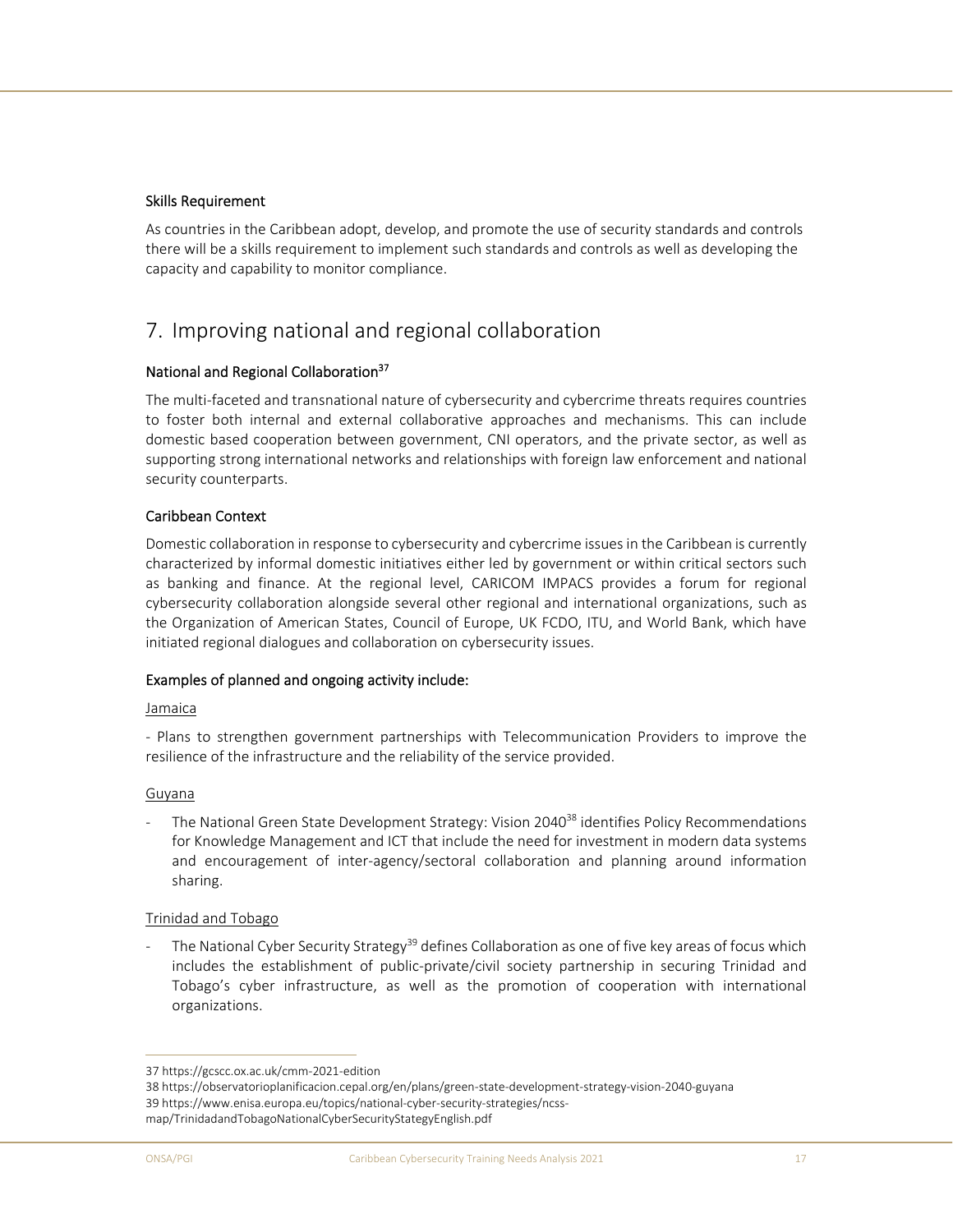#### Regional

- The CARICOM Cyber Security and Cybercrime Action Plan (CCSCAP) identified 'Regional and International Cooperation' as one of five priority areas. Activities within this focus area include:
	- o Expanding the role of CARICOM IMPACS Regional Intelligence Fusion Centre (RIFC) to improve cybersecurity and cybercrime monitoring and intelligence analysis.
	- o Establishing a Regional Cyber Committee (RCC) to support the RIFC and bring together National Cyber Points of Contact (RCPOC) from each participating territory and provide an effective mechanism that will aid in the coordination of projects.
	- o Supporting improved informal international cooperation between law enforcement agencies.

## Skills Requirement

To support domestic, regional, and international cyber collaboration efforts there will be a skills requirement to safely facilitate information sharing between various actors, as well as needs for cyber diplomacy, and understanding of the interoperability of technologies and systems to be effective within and across organizations, sectors, countries, and regions.

## 8. Responding to the role of research and development

## Research and Development<sup>40</sup>

Research and development include the exploration of cybersecurity ideas, products, and services to address emerging technological and societal challenges in order to advance the development of cybersecurity knowledge and capabilities that meet national requirements.

## Emerging Technologies

In presenting its 2020 report on top emerging technologies, the World Economic Forum (WEF)<sup>41</sup> noted that:

*"during the last two decades, the world has witnessed an unprecedented pace of technological innovation in all fields, from computing and artificial intelligence to biotechnology and nanotechnology. These technologies come with a potential to help us solve some of our most pressing global challenges, but also pose significant risks, if misused and mismanaged."* 

## Caribbean Context

When government and industry leaders from the Caribbean were asked which emerging technologies were expected to play important roles within key sectors and wider society, the top five responses include:

- 1. Cryptocurrencies (86%)
- 2. Internet of Things (76%)
- 3. Artificial Intelligence (72%)
- 4. Blockchain (62%)
- 5. 5G (59%)

<sup>40</sup> https://gcscc.ox.ac.uk/files/cmm2021editiondocpdf

<sup>41</sup> https://www.weforum.org/reports/top‐10‐emerging‐technologies‐2020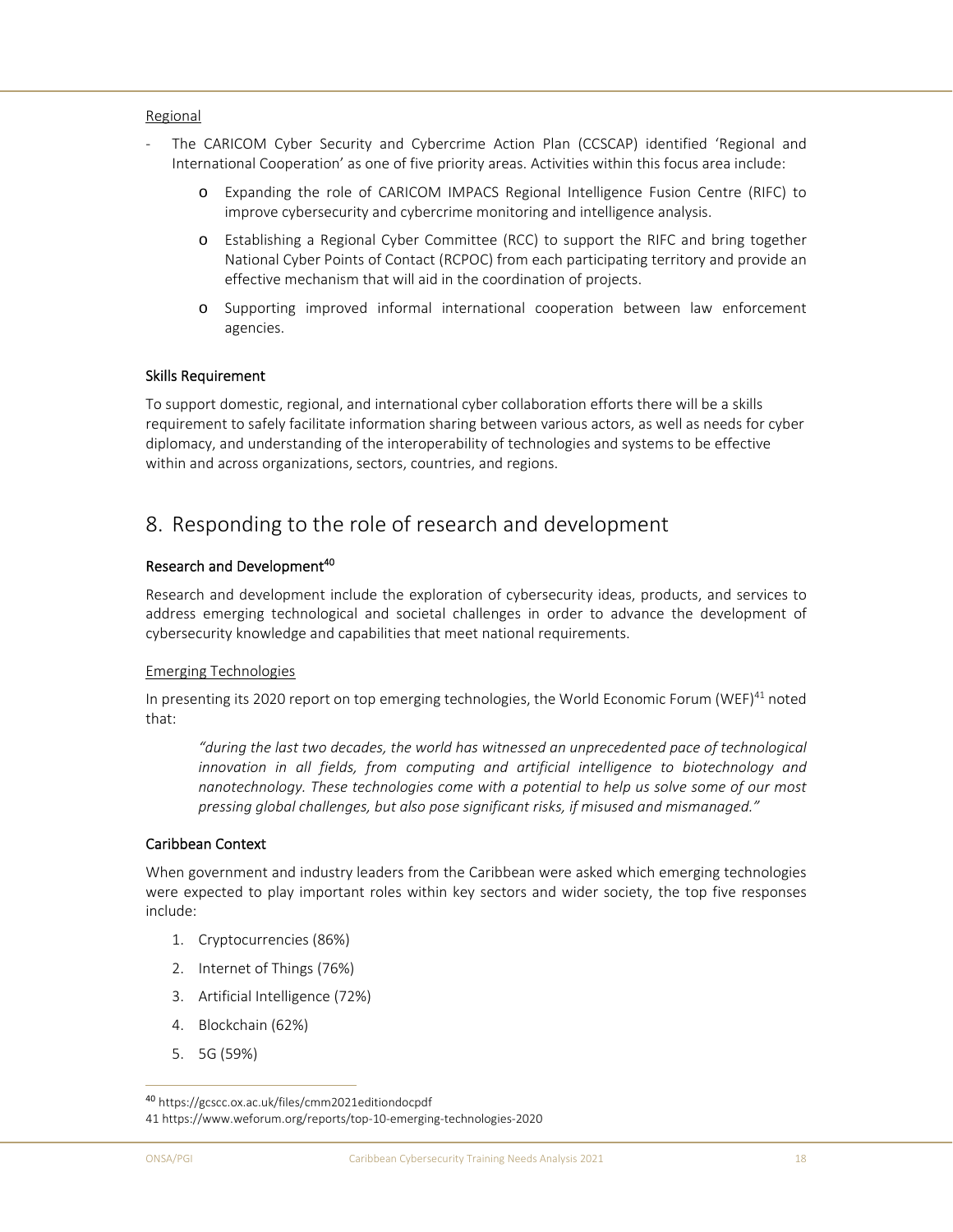There has been some acknowledgement in the region that the associated emerging security issues that come with such technologies will need to be addressed in a way that does not exacerbate existing digital divides across the region.<sup>42</sup>

This need for investment in research and development to leverage these emerging technologies to serve the needs of the Caribbean specifically appears to still be in the early stages.

## Examples of planned and ongoing activity include:

#### Jamaica

- The Jamaican government has recognized the role of emerging technologies as part of the Vision 2030 National Development Plan<sup>43</sup> including utilizing emerging technologies to reduce dependency on fossil fuels and contribute to the development of a green economy.
- A review of the national cybersecurity strategy<sup>44</sup> identified research and development opportunities as part of future national capacity building efforts, including the provision of funding and research opportunities from national stakeholders and international partners, to develop this area of expertise.
- ‐ A Central Bank Digital Currency Pilot.45

#### Barbados

Fish farmers are using 3D printing to make feeding devices and other prototypes. In this instance, technology is enabling the operation to become more sustainable. <sup>46</sup>

#### Trinidad and Tobago

- A pilot system using blockchain to trace the quality of cocoa is being explored.<sup>47</sup>
- ‐ The National Cyber Security Strategy details that Research and Development (R&D) in cybersecurity will be encouraged in order to build capacity and maintain a resilient knowledge base.

## Regional

- In 2018, the Caribbean-Central American Action in partnership with Mastercard and the Inter-American Bank hosted the 'Caribbean Smart Islands' Forum<sup>48</sup> to discuss how public and private entities can partner in the digital payments ecosystem to generate economic growth in the Caribbean.
- ‐ CARICOM Strategic Plan 2015‐201949 includes 'Enabling Resilience: Coordinated Foreign and External Relations and Research and Development and Innovation' as one of seven strategic priorities. Activities related to this priority include:

<sup>48</sup> https://blogs.iadb.org/caribbean‐dev‐trends/en/8721/

<sup>42</sup> https://publications.iadb.org/publications/english/document/2020‐Cybersecurity‐Report‐Risks‐Progress‐and‐the‐Way‐ Forward‐in‐Latin‐America‐and‐the‐Caribbean.pdf

<sup>43</sup> https://sustainabledevelopment.un.org/content/documents/1501jamaica.pdf

<sup>44</sup> Consultant workshop for the development of the National Cybersecurity Strategy

<sup>45</sup> https://boj.org.jm/boj‐mints‐first‐batch‐of‐jamaicas‐central‐bank‐digital‐currency/

<sup>46</sup> https://www.caribank.org/sites/default/files/publication‐

resources/Keynote%20Address\_President\_Aldith%20Brown%20Memorial%20Lecture‐ECCB\_20191119.pdf <sup>47</sup> https://www.caribank.org/sites/default/files/publication‐

resources/Keynote%20Address\_President\_Aldith%20Brown%20Memorial%20Lecture‐ECCB\_20191119.pdf

<sup>49</sup> https://caricom.org/documents/strategic‐plan‐caribbean‐community‐2015‐2019/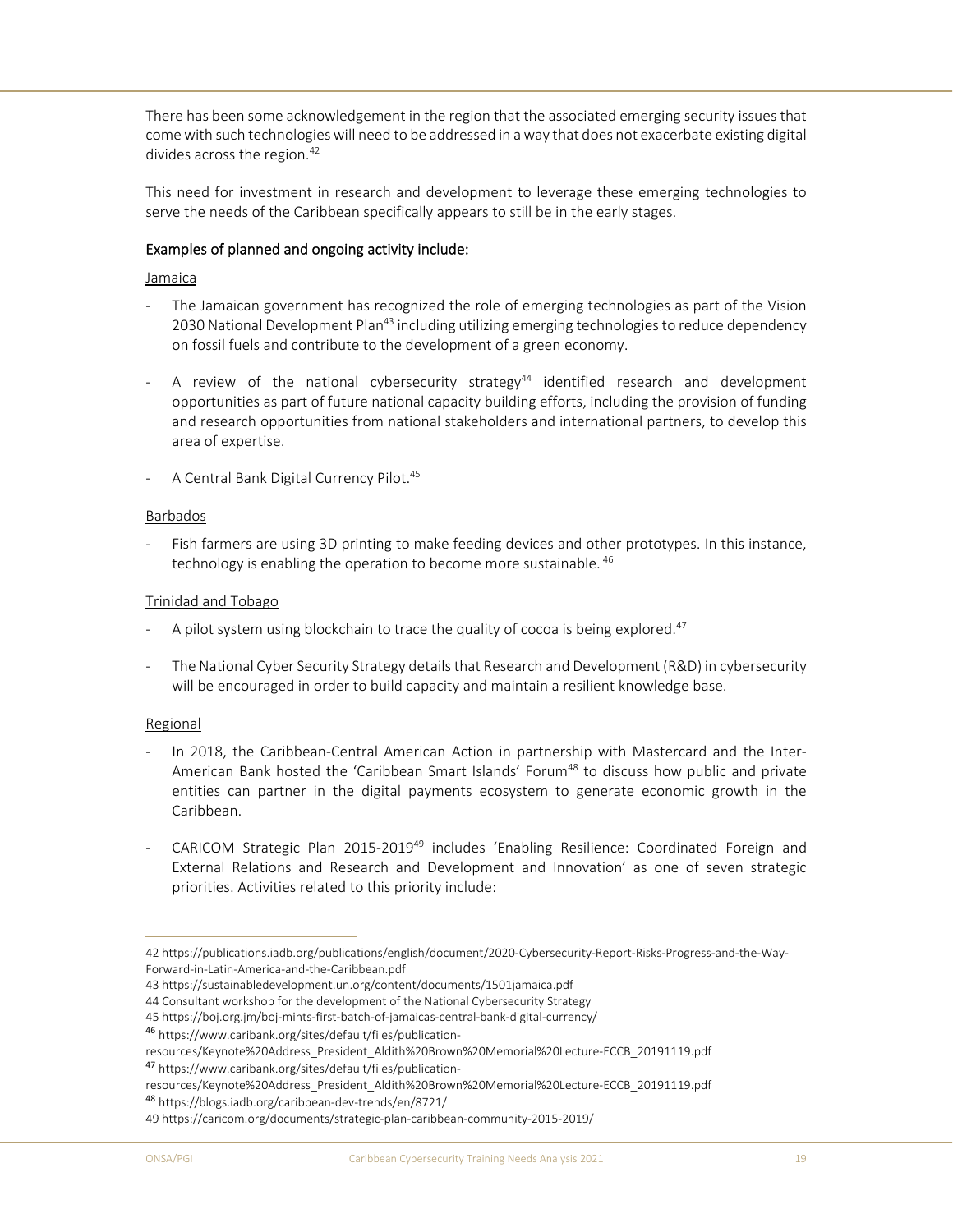- o Advocating for resources (state and private sector) to finance R&D in business development.
- o Facilitating an enabling legislative environment for R&D and Innovation e.g., protection of intellectual property, incentives for the private sector, incentives for innovation which capitalize on indigenous knowledge and resources.
- o Identifying and promoting opportunities for functional cooperation in R&D and Innovation.
- o Advocating for national school‐based programmes (primary, secondary, and tertiary) that drive, enable and reward R&D and Innovation.

## Skills Requirement

To enable the fast adoption of new technologies to ensure they can play a positive economic role for the region, there will be a need to invest in and develop national Research and Development capabilities to best understand how such technologies can be leveraged to suit the requirements of the Caribbean region. This will create a need for cybersecurity skills to help understand and manage the associated risks to harness and protect the value of these new innovations.

## Conclusion

The thematic areas identified as strategic drivers provide an insight into the strategic forces in the Caribbean region that are driving needs for certain skills requirements to ensure that such activities and capabilities can be deployed securely.

Such strategic drivers were analyzed to inform the Future Workforce Assessment so that the design of future‐skills provision in Jamaica and the Caribbean region will be focused on areas that will best facilitate the delivery of capacity building targets, mitigate risks, and support the enforcement and compliance of related legislation and regulation.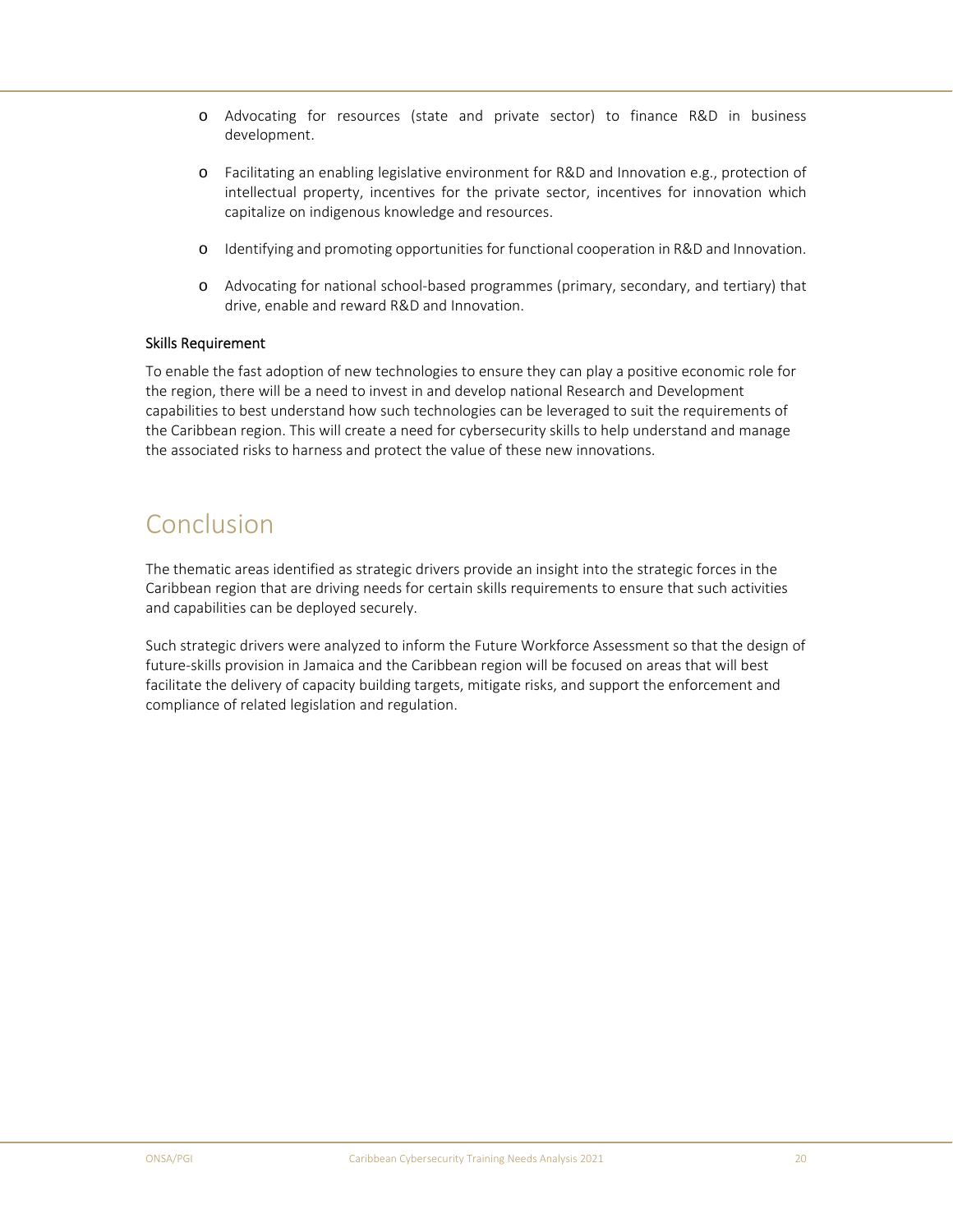## Chapter 2

# Future Workforce Assessment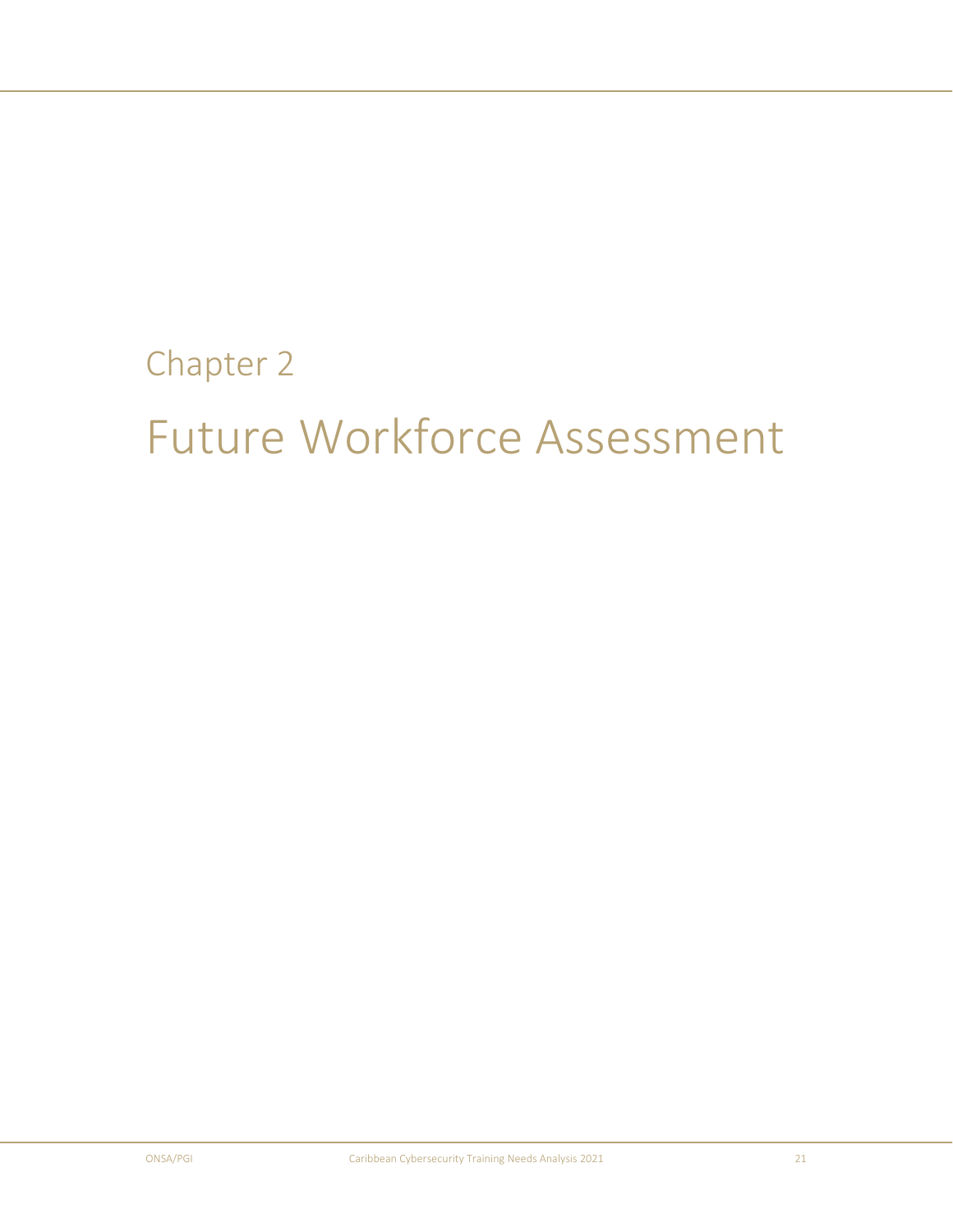## Introduction

This Future Workforce Assessment report provides an analysis of the eight strategic drivers identified in Chapter 1 in order to extrapolate the technical cybersecurity job roles and additional cybersecurity skills that Jamaica and the Caribbean region will require in order to facilitate the delivery of capacity building targets and mitigation of risks, and support the enforcement and compliance of related legislation and regulation. This includes extrapolating requirements for:

- interventions to build national capacity maturity.
- establishment of cybersecurity workforce teams/units/functions.
- identifying required technical cybersecurity job roles.
- identifying additional cybersecurity skills required for the non‐specialist workforce.

This process is illustrated in Figure 2 below. Figure 2 also details how the Future Workforce Assessment will be utilized in forthcoming chapters to identify the cybersecurity courses and certifications to address the training needs of the region.



In order to assist with identifying interventions that will likely be required to increase national and regional cybersecurity capacity maturity and reduce the risk in responses to the eight strategic drivers, the dimensions of Oxford Cybersecurity Capacity Maturity Model for Nations  $(CMM)^{1}$  are utilized to guide what capacity and capability will need to look like at these higher levels of maturity.

 CMM: "helps nations understand what works, what does not work and why, across all areas of cybersecurity capacity. This is important so that governments and enterprises can adopt policies and make investments that have the potential to significantly enhance safety and security in

<sup>1</sup> https://gcscc.ox.ac.uk/cmm‐2021‐edition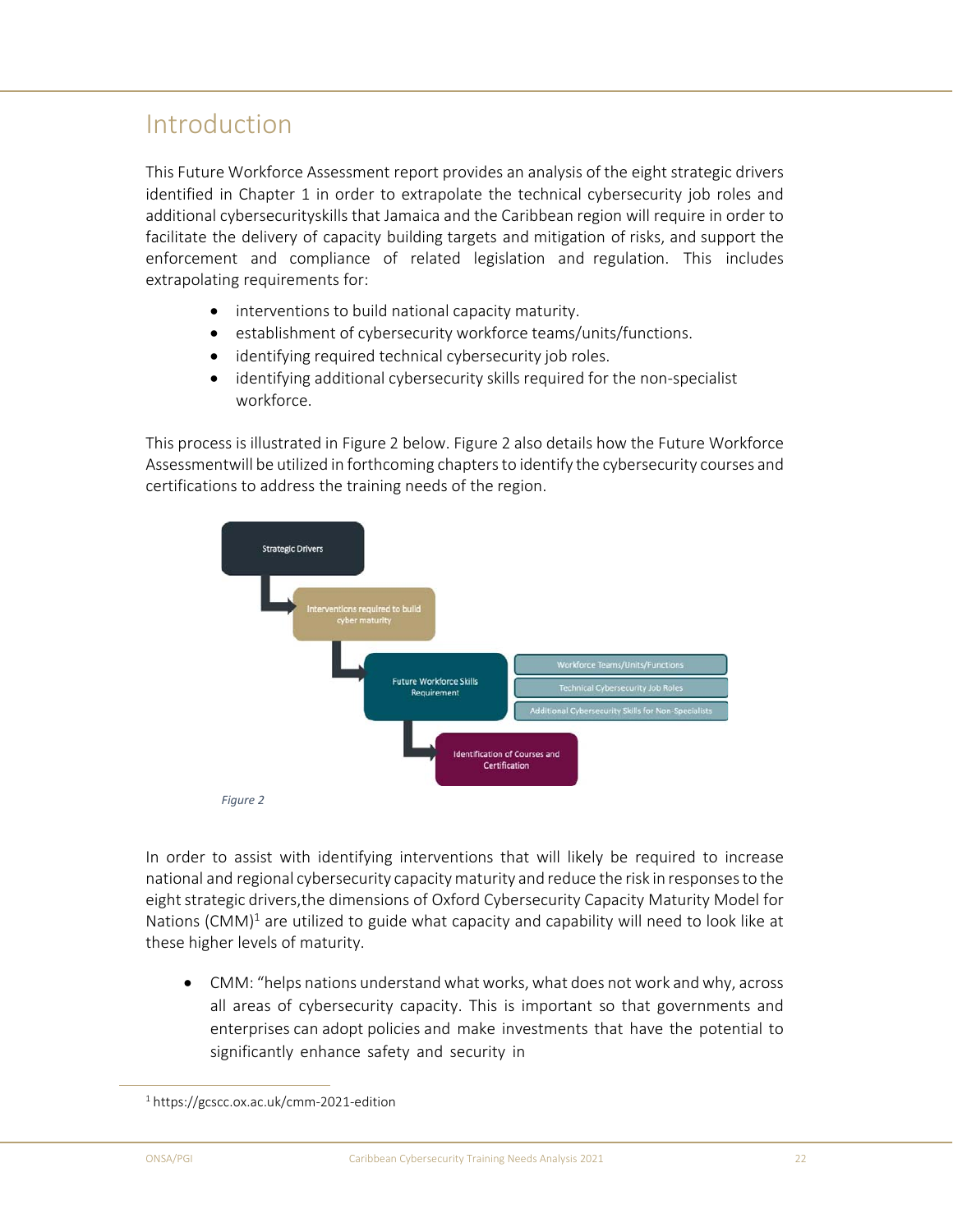cyberspace, while also respecting human rights, such as privacy and freedom of expression." Further details on the CMM provided in *Appendix F*.

There are a number of established cybersecurity workforce and skills frameworks that provide valuableguidance on the range of cybersecurity knowledge areas, team functions, job roles and competencies required to establish a robust and resilient cybersecurity capability. Three such frameworks include:

- The Cyber Security Body of Knowledge (CyBOK)<sup>2</sup>: "aims to codify the foundational and generally recognised knowledge on cyber security…and is meant to be a guide to the body of knowledge; the knowledge that it codifies already exists in literature such as textbooks, academic research articles, technical reports, white papers, and standards. Its focus is on mapping established knowledge and not fully replicating everything that has ever been written on the subject. Educational programmes ranging from secondary and undergraduate education to postgraduate and continuing professional development programmes can then be developed on the basis of CyBOK." Further details on CyBOK provided in *Appendix F*.
- Saudi Cybersecurity Workforce Framework (SCyWF)<sup>3</sup>: provides an updated (2020) version of the NICE framework using a similar taxonomy to NICE. It has updated NICE job roles that reflect new challenges such as cloud and artificial intelligence and a simpler structure that emphasizes those roles that are most frequently required across government and critical infrastructure. The full list of SCyWF job roles is provided in *Appendix F*.
- Workforce Framework for Cybersecurity (NICE Framework)<sup>4</sup>: "provides a set of building blocks fordescribing the tasks, knowledge, and skills that are needed to perform cybersecurity work performed by individuals and teams. Through these building blocks, the NICE Framework enables organizations to develop their workforces to perform cybersecurity work, and it helps learners to explore cybersecurity work and to engage in appropriate learning activities to develop their knowledge and skills."

The analysis of strategic drivers in this report draws upon and adapts these frameworks in order to identify future workforce requirement. It classifies the requirement using the SCyWF job role categories.

## Future Workforce Analysis of Strategic Drivers

The analysis table detailed below provides a high‐level view of how the eight strategic driver thematic areas link to future capacity maturity and risk reduction activity, and the associated cybersecurity job roles required to support such activity. A summary of the skills requirement information from this this analysis is provided below.

<sup>2</sup> https://www.cybok.org/

<sup>&</sup>lt;sup>3</sup> https://nca.gov.sa/files/scywf\_en.pdf

<sup>4</sup> https://www.nist.gov/itl/applied‐cybersecurity/nice/nice‐framework‐resource‐center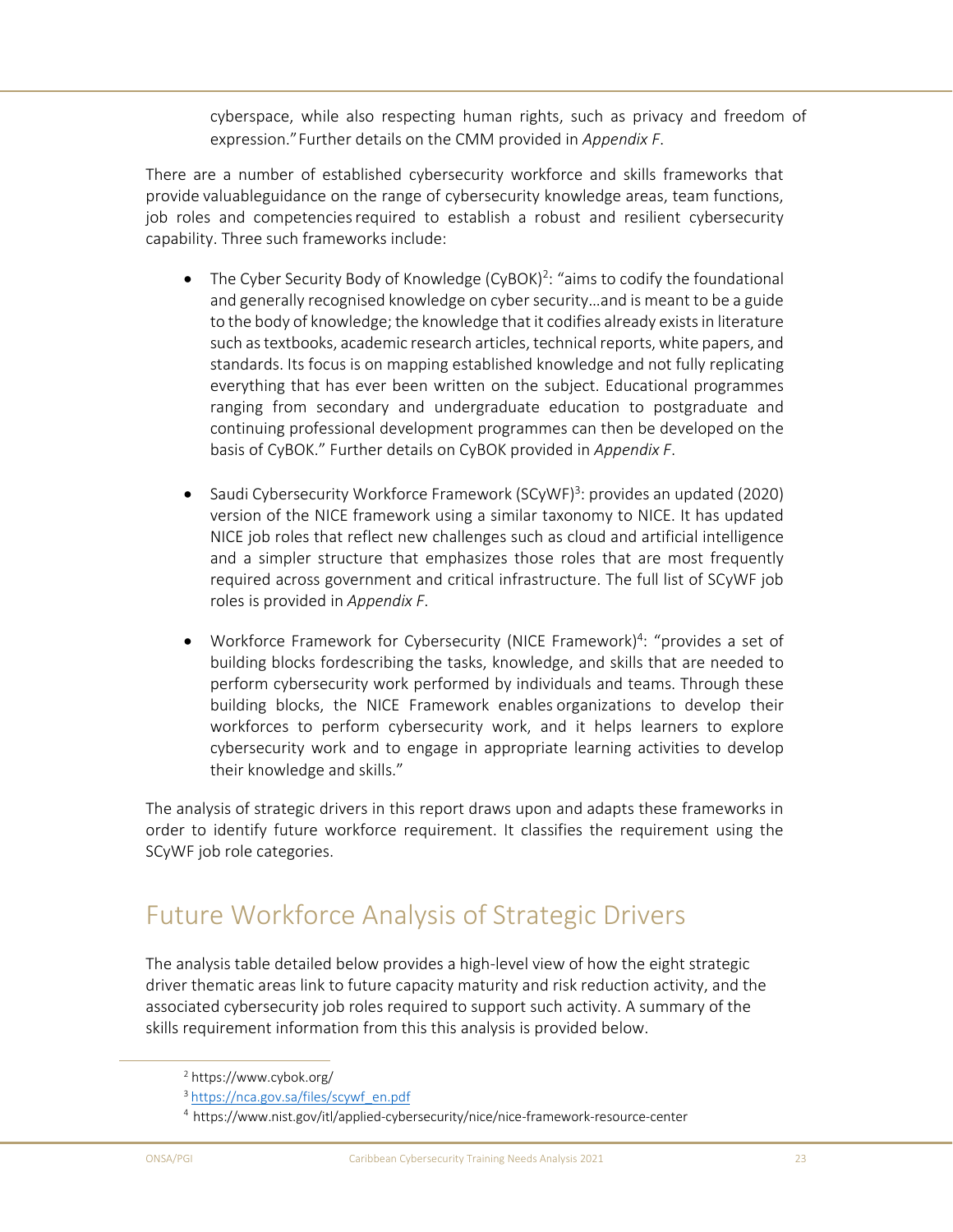## Cybersecurity Workforce Units, Teams or Functions

In order for Jamaica and the Caribbean region to reach its digital transformation and cybersecurity capacity development ambitions, it will require a range of cybersecurity workforce units, teams or functions to facilitate and secure such activity. Based on the analysis of the strategic drivers, the following such workforce units, teams and functions have been identified to fulfil such requirements:

| <b>Strategic Driver</b>                                                                                     | Workforce<br>Units/Teams/Functions                                                                                                                                                                                                                                                                                                                            |
|-------------------------------------------------------------------------------------------------------------|---------------------------------------------------------------------------------------------------------------------------------------------------------------------------------------------------------------------------------------------------------------------------------------------------------------------------------------------------------------|
| 1. Acceleration of<br>nationaland regional<br>digital<br>transformation<br>efforts                          | eGovernment Providers<br>$\bullet$<br>eCommerce Providers<br>$\bullet$<br><b>ISPs</b><br>$\bullet$<br>Internet Infrastructure Operators.<br>$\bullet$<br>Government agency responsible for addressing disinformation.<br>$\bullet$                                                                                                                            |
| 2. Critical national<br>infrastructure<br>protection                                                        | CNI Operators/assets<br>$\bullet$<br><b>ISPs</b><br>$\bullet$<br>Government agency responsible for monitoring and compliance of<br>$\bullet$<br>CNIoperators/assets.<br><b>National CIRTs</b><br>$\bullet$<br>Sectoral CIRTs<br>$\bullet$                                                                                                                     |
| 3. Enforcement and<br>compliance with<br>national<br>cybersecurity<br>legislative and<br>regulatory agendas | National Telecommunications/ICT Regulator<br>$\bullet$<br>Sector Specific Regulators<br>$\bullet$<br>Government agency responsible for overseeing cybersecurity compliance.<br>$\bullet$<br>Government agency responsible for data protection.<br>$\bullet$<br>CNI operators and other regulated entities.<br>$\bullet$                                       |
| 4. Capacity building in<br>national security<br>and thecriminal<br>justice system                           | Police Force<br>$\bullet$<br>Prosecutors<br>$\bullet$<br>Courts and Judges<br>$\bullet$<br>Defence Force / Cyber Command<br>$\bullet$                                                                                                                                                                                                                         |
| 5. Strengthening<br>incidentresponse<br>capabilities                                                        | <b>National CIRTs</b><br>$\bullet$<br>Sectoral CIRTS<br>$\bullet$<br><b>CNI Operators</b><br>$\bullet$<br><b>ISPs</b><br>$\bullet$<br>Units responsible for cybersecurity/SOC within:<br>$\bullet$<br>Government Ministries/Departments<br>$\circ$<br>Private Sector Organisations<br>$\circ$<br>Civil Society Organisations<br>$\circ$                       |
| 6. Adoption of<br>securitystandards<br>and controls                                                         | <b>ISPs</b><br>$\bullet$<br><b>CNI Operators</b><br>$\bullet$<br>Defence Force / Cyber Command<br>$\bullet$<br>National Standards Agencies<br>$\bullet$<br>Units responsible for cybersecurity/SOC within:<br>$\bullet$<br>Government Ministries/Departments<br>$\Omega$<br>Private Sector Organisations<br>$\circ$<br>Civil Society Organisations<br>$\circ$ |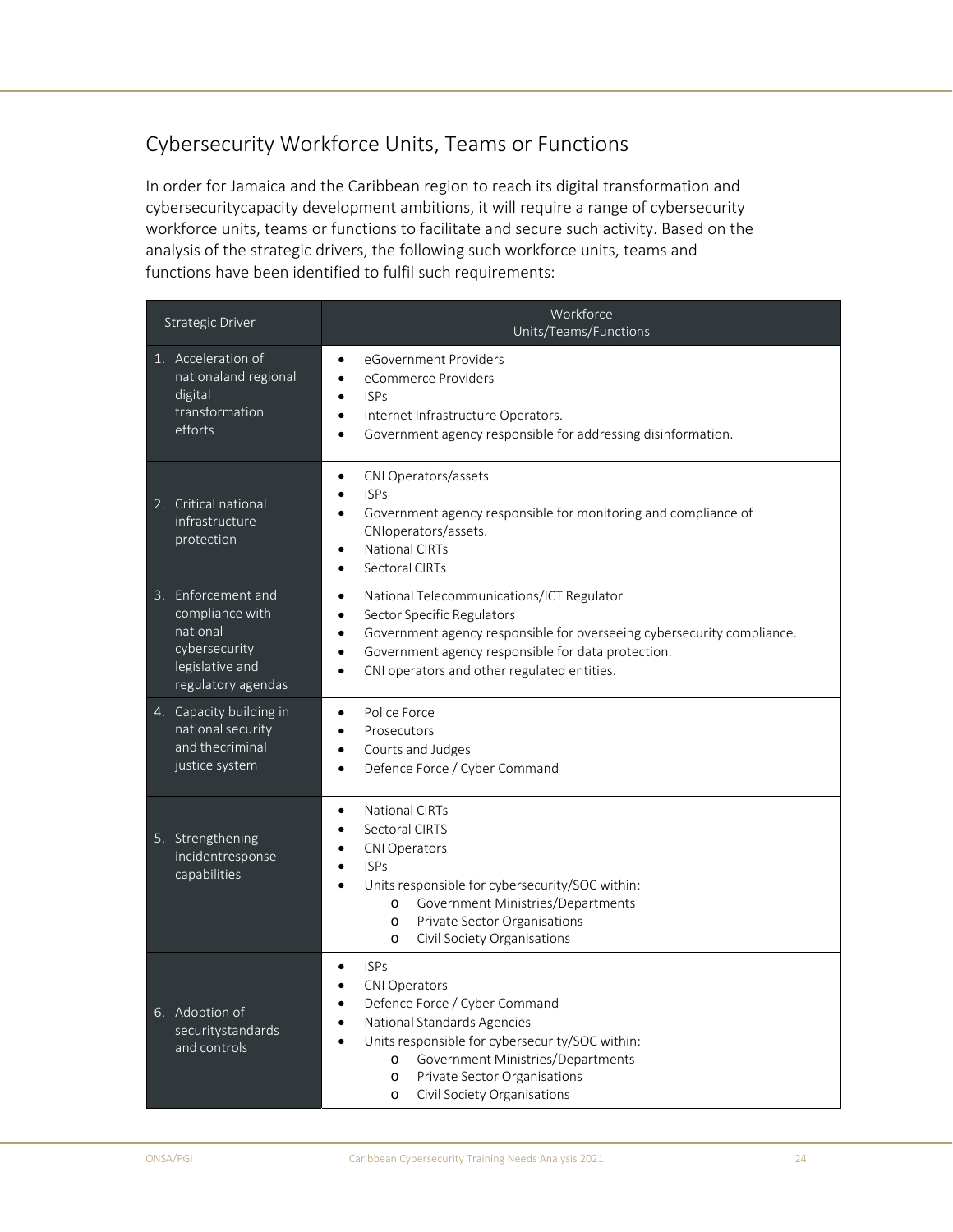| <b>Strategic Driver</b>                                        | Workforce<br>Units/Teams/Functions                                                                                                                                                                                                                                                                                        |
|----------------------------------------------------------------|---------------------------------------------------------------------------------------------------------------------------------------------------------------------------------------------------------------------------------------------------------------------------------------------------------------------------|
| Improving national and<br>7.<br>regional collaboration         | National CIRTs<br>Sectoral CIRTs<br><b>Regional CIRTs</b><br>Transnational Crime and Law Enforcement Units<br>Defence Force / Cyber Command<br>Units responsible for cybersecurity/SOC within:<br>Government Ministries/Departments<br>$\Omega$<br>Private Sector Organisations<br>$\circ$<br>Civil Society Organisations |
| Responding to the role<br>8.<br>of research and<br>development | National Telecommunications/ICT Regulator<br>٠<br>National Research and Innovation Institutes<br>Units responsible for cybersecurity/SOC<br>within:<br>Government Ministries/Departments<br>$\circ$                                                                                                                       |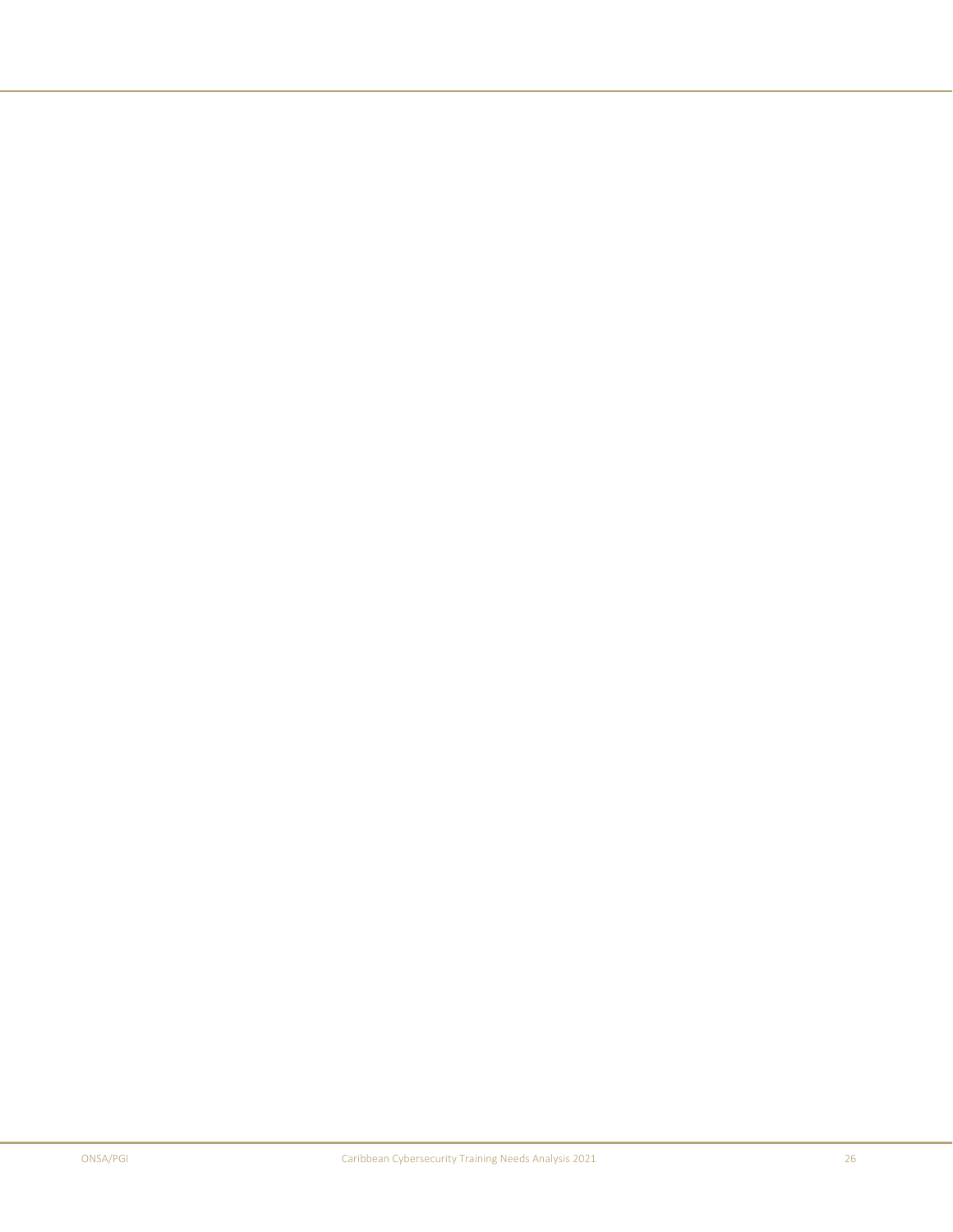## Additional Cyber Security Workforce Requirements

In addition, the increasing cybersecurity threats faced by all these organisations as well as the growth in their cybersecurity role and responsibilities implied by the strategic drivers, suggests that each organization or type of organization on this list should also develop cybersecurity awareness across its whole workforce, ensure all managers understand basic cybersecurity principles and how to apply policies, and enable all senior executives to develop and apply cybersecurity strategies and embed an organizational cybersecurity culture. In addition, all are likely to need to add knowledge of network security, information security management principles, common threats and how they seek to exploit system, network and human vulnerabilities, as well as basic response and investigation techniques to their IT departments' skillsets.

| All sectors and organisations listed<br>above | Senior Executives who can develop organisational cybersecurity<br>strategies and culture;<br>Managers who understand security principles and apply security<br>٠<br>policies;<br>IT staff with knowledge of:<br>٠<br>Information security management principles<br>$\circ$<br>Hacker techniques<br>$\circ$<br>Incident response and investigation<br>$\circ$<br>Network security<br>$\circ$ |
|-----------------------------------------------|---------------------------------------------------------------------------------------------------------------------------------------------------------------------------------------------------------------------------------------------------------------------------------------------------------------------------------------------------------------------------------------------|
|                                               | All staff have a general understanding of how to keep themselves,<br>٠<br>organisational assets and their families safe in cyberspace.                                                                                                                                                                                                                                                      |

## Conclusion

The future workforce needs identified in this report provide an understanding of the technical cybersecurity workforce job roles and associated skills required across all involved organisations for Jamaica and the Caribbean region to fulfil their digital transformation and cybersecurity capacity development ambitions and respond to and mitigate the risk from the growing cyber threat landscape. Through establishing this demand‐side element of the cybersecurity workforce ecosystem, it is now possible to determine the education and training supply‐side elements that will be required to service such demand.

The next stage of the Training Needs Assessment includes a market assessment of reports covering the current cybersecurity skills base and training capability and capacity in Jamaica and the Caribbean region.

Combining the findings of the future workforce assessment and market assessment will then inform the gap assessment to understand how the proposed Cyber Academy can best address any cybersecurity workforce supply and demand deficits.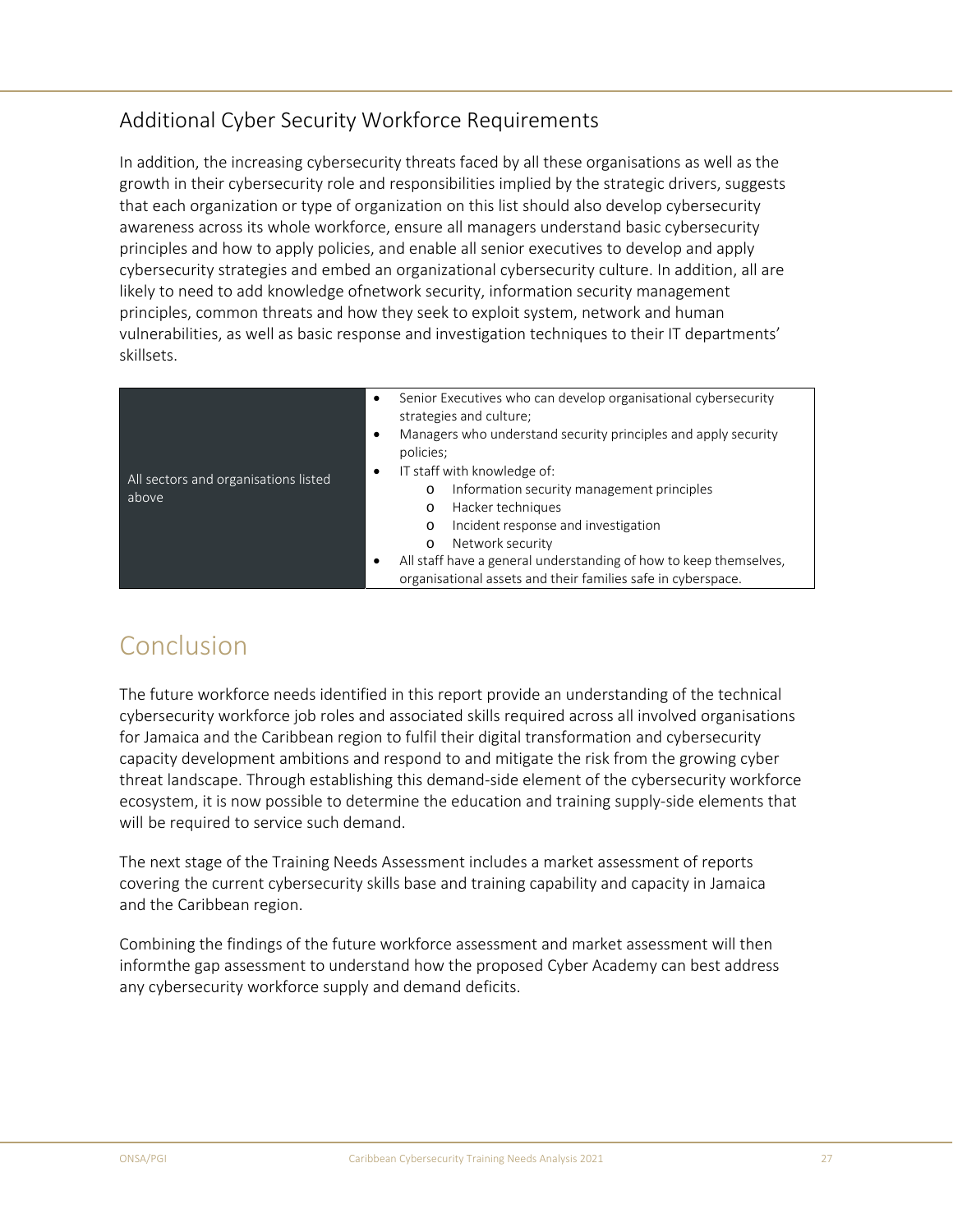# Chapter 3 Market Assessment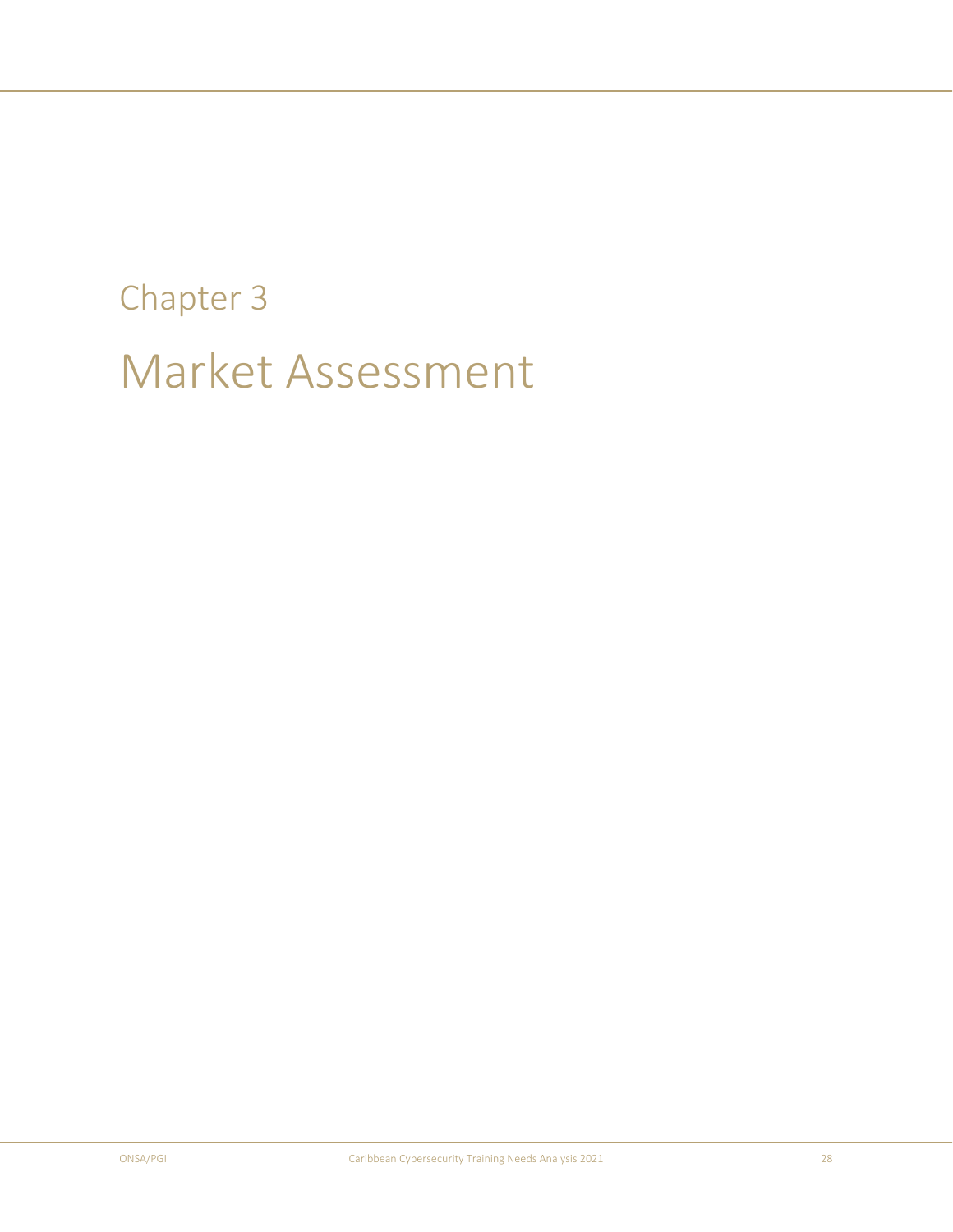## Summary

The Market Assessment report examines the existing cybersecurity skills development market in Jamaica and the wider Caribbean region. The report assesses a range of public and private sector businesses and initiatives, as well as educational institutions, and international service providers that provide cybersecurity training and certifications in the region.

The Market Assessment found that Trinidad and Tobago possess the most developed cybersecurity strategy in the region, followed by Jamaica and Barbados when reviewed against the Cybersecurity Capacity Maturity Model for Nations Dimension 1. However, the majority of private sector entities and educational institutions offering cybersecurity training services are located in Jamaica.

Most cybersecurity training providers did not offer sector specific training, and the majority of them fall under the private sector. These companies appear primarily to be selling external courses and facilitating the supply of training course resources, though they do also provide access to a wide range of cybersecurity certifications.

The governments of Jamaica, Guyana, and Trinidad and Tobago have established cybersecurity initiatives which primarily offer cybersecurity response services. While, the public sector entities do not offer specific training services, they possess initiatives aimed at promoting cyber skills education and raising awareness of cyber threats amongst the local populations.

Alongside the private and public sectors, there are several educational institutions which offer cybersecurity training courses. These include short courses, as well as more formal university degrees.

Finally, there are a number of established international consultancies which offer cybersecurity training in the Caribbean which have been operating for several years. These companies provide support to both government and private companies. However, limited information regarding their strategy and costs were made available.

Further information regarding cost and length of courses and certifications is needed to assess best options in terms of cybersecurity capability development in Jamaica.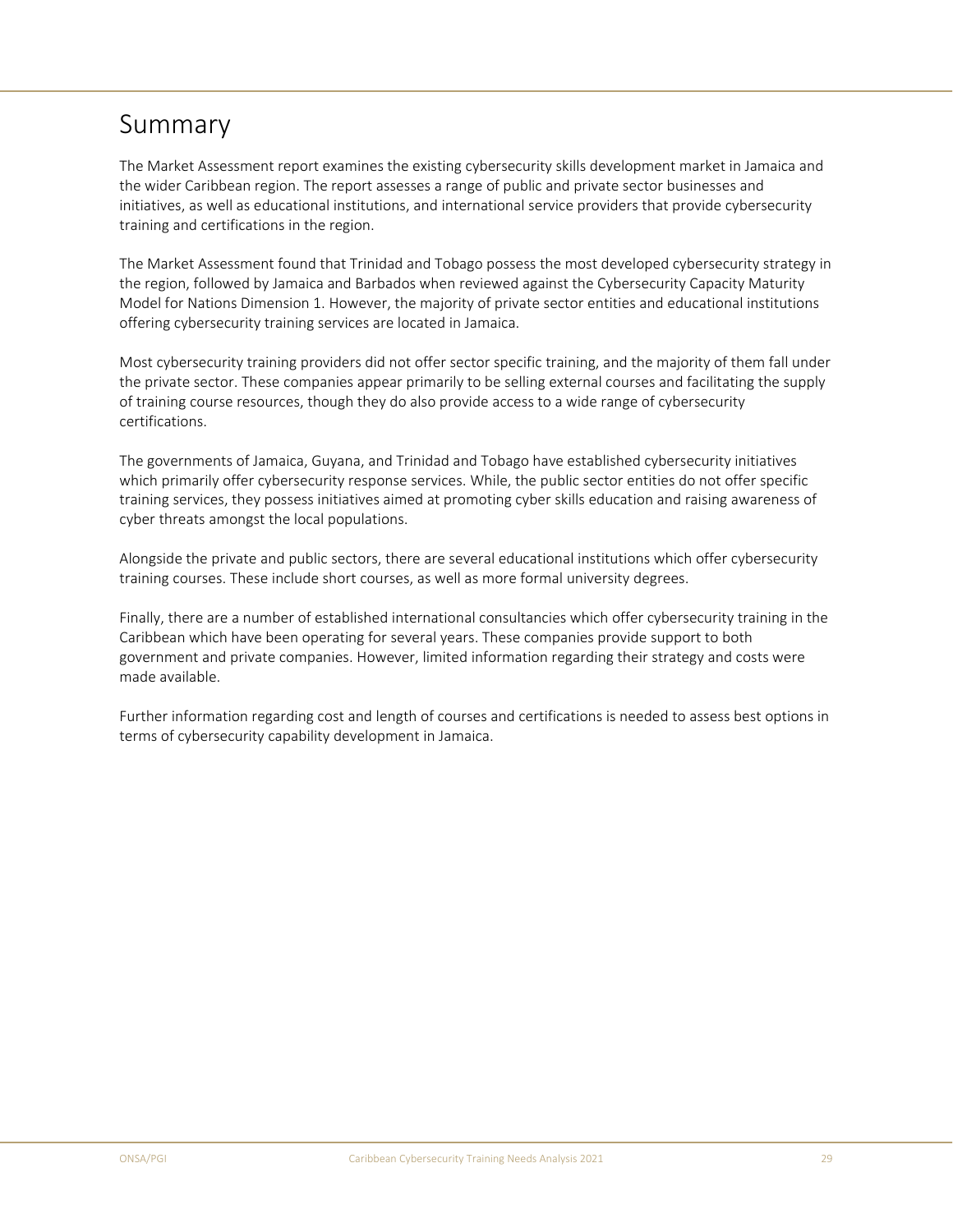## Methodology

- Research was carried out using open-source resources and data gathered through PGI's market research report which was carried out in the earlier stages of the project.
- Open‐source resources included company websites, academic journals focused on cybersecurity in the region, government websites, and news reports of cyber academy openings.
- Keywords/ phrases were used to find resources such as:
	- o Cybersecurity training
	- o Caribbean cybersecurity market
	- o Cyber threats in the Caribbean
- Key sources included but were not limited to, publications by the Inter‐American Development Bank, Organization of American States, and the Global Cyber Security Centre at the University of Oxford.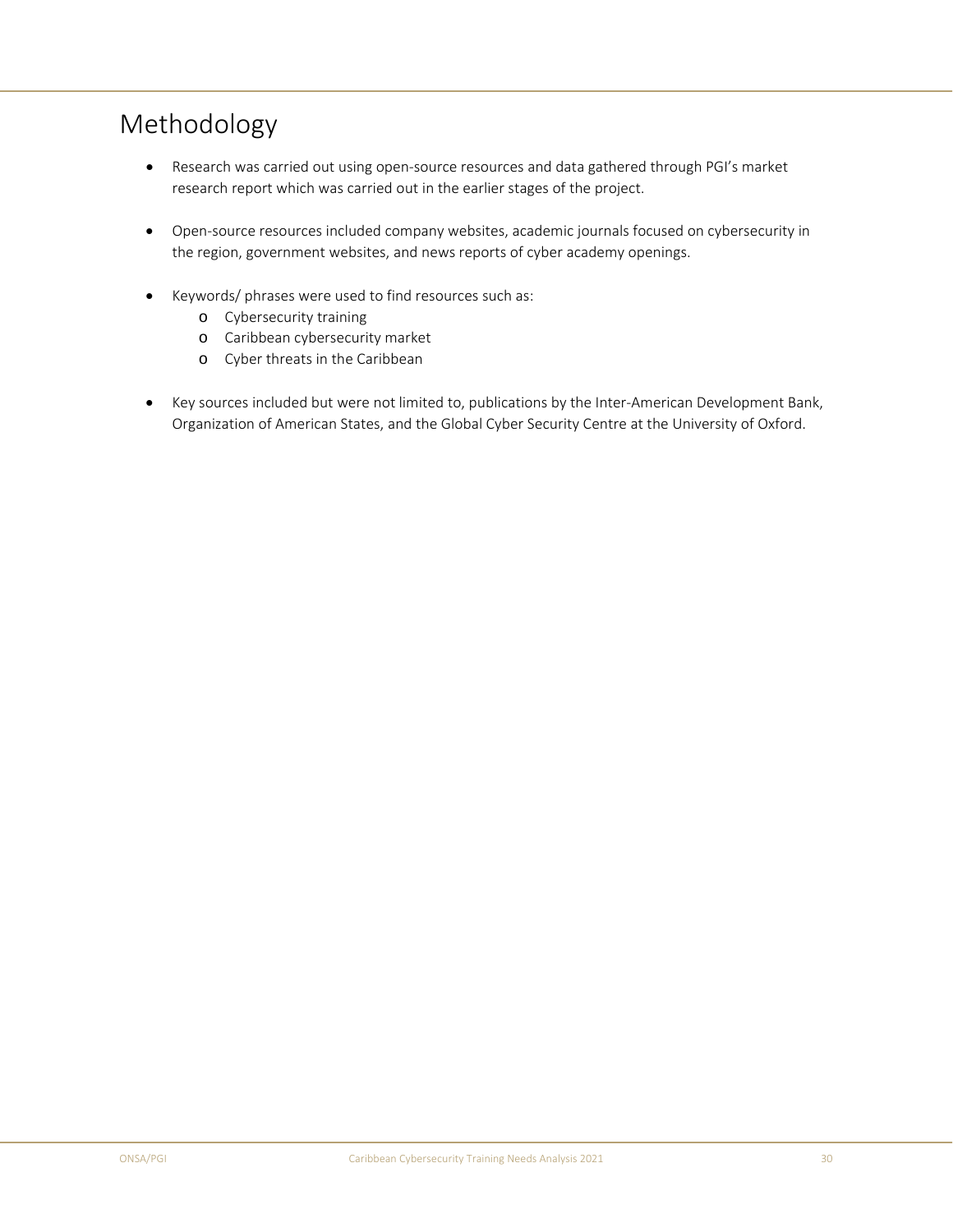## Market Assessment

## Background

## Region

While some Caribbean governments and companies have begun to recognise the importance of investing in cybersecurity strategies that would protect against cyber threats and foster economic and social prosperity, there are still few relevant laws and limited capacity to respond to these threats.<sup>50</sup> Government services, banking and financial services, and private sector operations still require updated testing systems and essential infrastructure.

It should be a strategic priority for Caribbean governments to invest in cybersecurity. LATAM and the Caribbean is the fourth largest mobile phone market, where half of the population uses the internet and includes countries with citizens who make 100 per cent of purchases via telephone.<sup>51</sup> In 2016, the cost of cybercrimes was estimated at USD90bn for the Latin America and the Caribbean regions.<sup>52</sup> In 2019, the cybersecurity market in Latin America and the Caribbean was valued at almost USD13bn. It is estimated that between 2020 and 2025, the overall market will grow at an annual rate of around 14 per cent and be worth over USD26bn by 2025.<sup>53</sup> The high cost of cyber threats, coupled with the potential market value, highlight the importance of investing in cybersecurity strategies and capabilities.

PGI's assessment of the cybersecurity market in the Caribbean concluded that Trinidad and Tobago was by far ahead in terms of capabilities and understanding of cybersecurity.<sup>54</sup> Notably, in 2017, Trinidad and Tobago launched a cybersecurity capacity building workshop for secondary and tertiary students and professionals to learn cybersecurity basics.<sup>55</sup> Close behind Trinidad and Tobago, in terms of their cybersecurity strategies, are Jamaica and Barbados.<sup>56</sup> While Antigua, The Bahamas, Dominica, Haiti, and Suriname are in the process of drawing up strategies, there is no indication of when these will be developed.

In an attempt to increase their ability to detect and respond to cyber‐attacks, Jamaica, Barbados, and Trinidad and Tobago partnered with the International Telecommunication Union (ITU) in 2013 and introduced a National Computer Incident Response Team (CIRTs).<sup>57</sup> This is important as it ensures cooperation between the private and public sector in regards to sharing information and responses to

<sup>50</sup> https://www.caribbean-council.org/action-needed-address-caribbean-cyber-security/

<sup>51</sup> https://www.caribbean‐council.org/action‐needed‐address‐caribbean‐cyber‐security/

<sup>52</sup>https://www.researchgate.net/publication/326414375 The Development of Cybersecurity Policy and Legislative Landscape\_in\_Latin\_America\_and\_Caribbean\_States

<sup>53</sup> https://www.statista.com/statistics/1180184/value-cybersecurity-market-latin-america/

<sup>54</sup> https://www.caribbean‐council.org/action‐needed‐address‐caribbean‐cyber‐security/

<sup>55</sup> https://metron.services/f/cybersecurity-capacity-building-initiative-for-trinidad-tobago

<sup>&</sup>lt;sup>56</sup>https://www.researchgate.net/publication/326414375 The Development of Cybersecurity Policy and Legislative Landscape in Latin America and Caribbean States

<sup>57</sup>https://www.researchgate.net/publication/326414375 The Development of Cybersecurity Policy and Legislative Landscape in Latin America and Caribbean States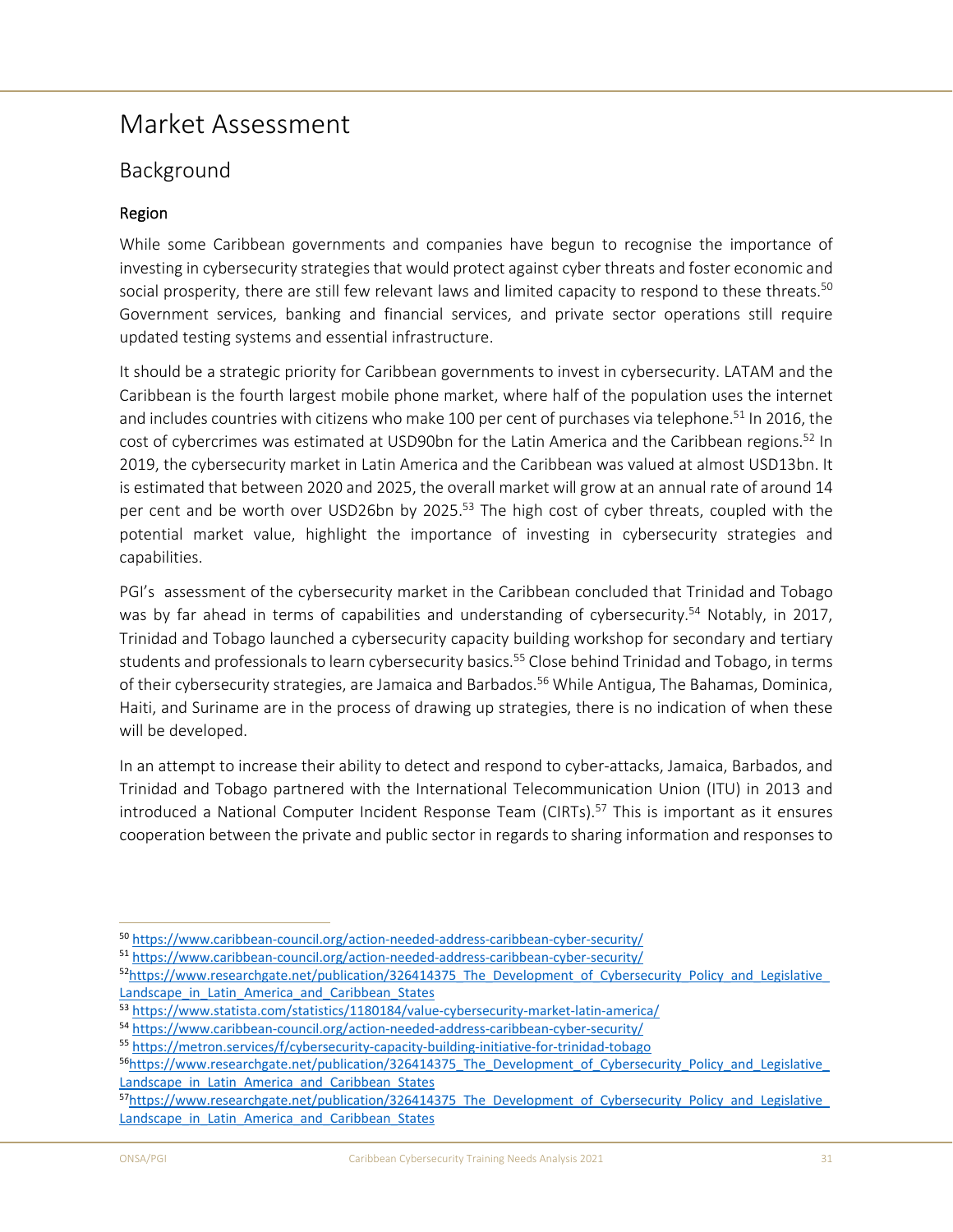breaches.<sup>58</sup> Regional cooperation is key to enhancing cybersecurity capabilities and strategies across the region.

## Jamaica

The growth of a 'technology‐enabled society' and a population with high levels of digital skills is central to the Jamaican government's digital services strategy. Here, the government aims to significantly increase the number of employees in the digital services sector from around 40,000 to 70,000 by 2025.59

The government's ambitious vision for its cybersecurity workforce will be supported by a growing cybersecurity skills development market. The publication of the country's first National Cyber Strategy in 2015 marked the start of this process. The strategy set the foundations for the establishment of a national framework built around four key areas: Technical Measures; Human Resource and Capacity Building; Legal and Regulatory; and Public Education and Awareness.<sup>60</sup>

The strategy invited a wide range of companies and initiatives to provide cybersecurity skills development training in Jamaica. These include both private sector and public sector entities, as well as educational institutions such as universities and colleges.

As a result, Jamaica's cybersecurity capabilities have improved in recent years. The UN's International Telecommunication Union ranked the island  $15<sup>th</sup>$  out 35 countries in the Americas and gave Jamaica an overall score of 32.53 out of 100 in its 2020 Global Cybersecurity Index. The report states that Jamaica's area of relative strength is its Legal Measures, and its area of potential growth is its Technical Measures.<sup>61</sup>

## Existing Companies and Initiatives in the Rest of the Caribbean

## **Barbados**

## Advantage Caribbean Institute

The Advantage Caribbean Institute offers corporations, small businesses and individual students training in areas of information technology, management and general career development. It is headquartered in Barbados.<sup>62</sup>

In regard to cyber security training, the institute uses certification courses carried out by Mile2 based in the US. The courses teach the fundamental and advanced principles of cybersecurity, including penetration testing, disaster recovery, incident handling and network forensics.<sup>63</sup>

<sup>58</sup> https://assets.kpmg/content/dam/kpmg/bb/pdf/2019/11/cybersecurity\_and\_trust\_in\_the\_caribbean.pdf

<sup>59</sup> https://jis.gov.jm/ministry-moving-ahead-to-implement-five-year-global-digital-services-strategy/

<sup>60</sup> https://www.mset.gov.jm/wp‐content/uploads/2019/09/Jamaica‐National‐Cyber‐Security‐Strategy‐2015.pdf

<sup>61</sup> https://www.itu.int/dms\_pub/itu‐d/opb/str/D‐STR‐GCI.01‐2021‐PDF‐E.pdf

<sup>62</sup> https://advantagecaribbean.com/contact‐us/

<sup>63</sup> https://advantagecaribbean.com/cyber‐security/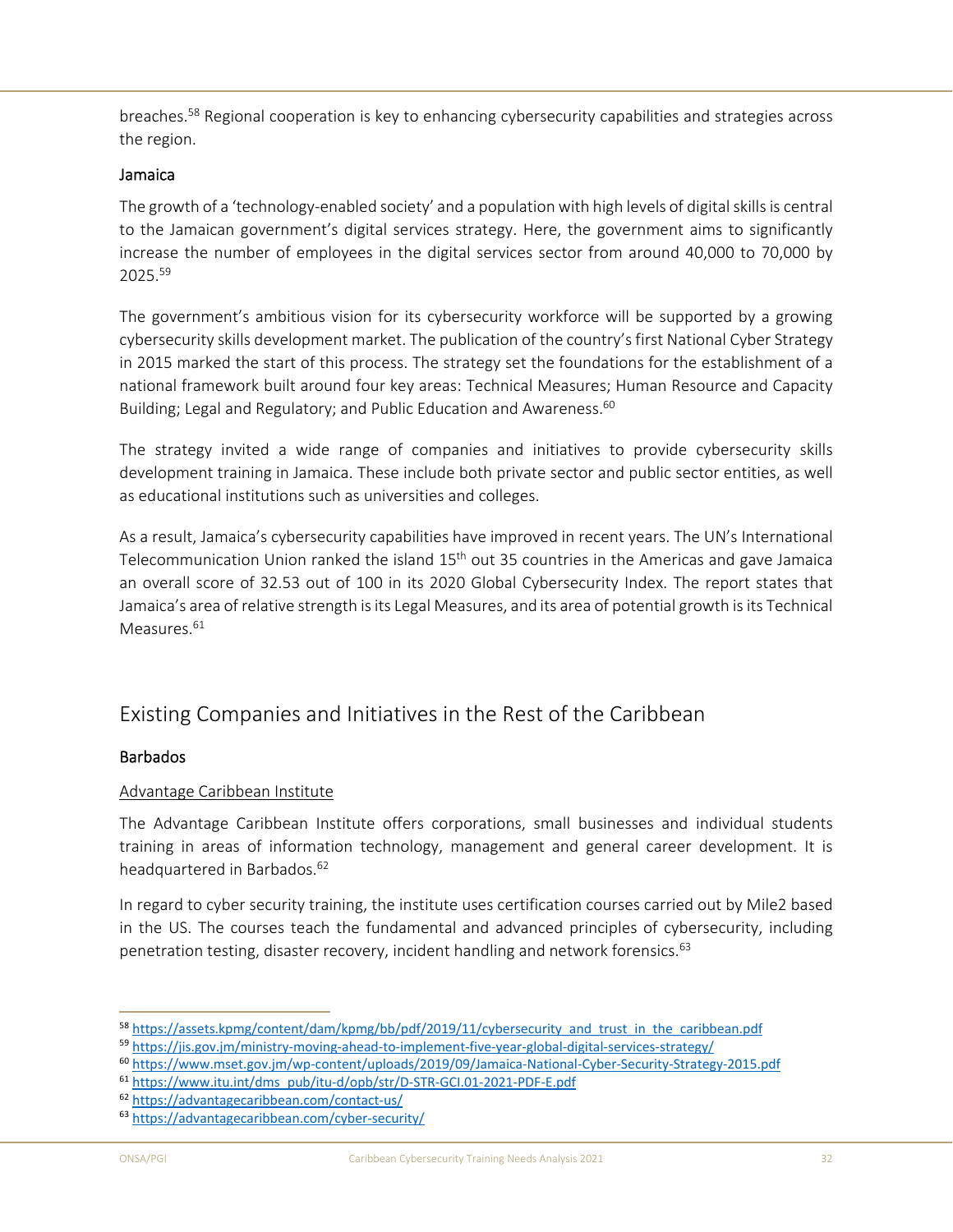They also offer a range of other security courses such as C)DRE Certified Disaster Recovery Engineer, C)ISSM Certified Information Systems Security Manager, C)ISSO Certified Information Systems Security Officer, C)PEH Certified Professional Ethical Hacker, C)PTE Certified Penetration Testing Engineer, C)SS Certified Security Sentinel, C)VA Vulnerability Assessor, Certified Information Systems Security Professional (CISSP) and CompTIA Security+. Users can register interest on the website but details regarding costs are not made available. All the course lengths range from 2 to 5 days.  $64$ 

## Guyana

## CIRT.GY

CIRT.GY is the public arm of the Guyana National Computer Incident Response Team (GNCIRT) The team was formed by the Government of Guyana in January 2013 and now operates under the purview of the National Data Management Authority (NDMA) within the office of the Prime Minister.<sup>65</sup>

CIRT.GY provides computer incident management and is the national point of contact on cybersecurity issues for international agencies in Guyana and the Government of Guyana.<sup>66</sup>

They do not offer any cybersecurity courses to the public but host a range of resources on their website including a four‐week awareness curriculum for cybersecurity issues as part of Cybersecurity Awareness Month.67

## Zara Cyber Security Centre

The Zara Cyber Security Centre is a joint collaboration between the Guyana Police Force (GPF) and the Zara Group that was launched in 2017. The center was established to boost the police force's ability to tackle cybercrimes as well as provide free training of community members in information technology.68 The center does not have its own website, and details of how the training operates does not seem to be available.

## Trinidad & Tobago

## Trinidad and Tobago Cyber Security Incident Response Team

The Government of Trinidad and Tobago, through the Ministry of National Security, established the Cyber Security Incident Response Team (TTCSIRT) in November 2015 with the assistance of the Organization of American States (OAS) and the International Telecommunications Union (ITU). The establishment of the response team is an objective of Trinidad and Tobago's 2015 National Cyber Security Strategy.<sup>69</sup>

<sup>64</sup> https://advantagecaribbean.com/course‐catalogue/region‐BR/cat‐4‐security/

<sup>65</sup> https://cirt.gy/about

<sup>66</sup> https://cirt.gy/about

<sup>67</sup> https://cirt.gy/node/660

<sup>68</sup> https://guyanatimesgy.com/zara‐cybersecurity‐centre‐launched‐at‐police‐college/

<sup>69</sup> https://ttcsirt.gov.tt/background/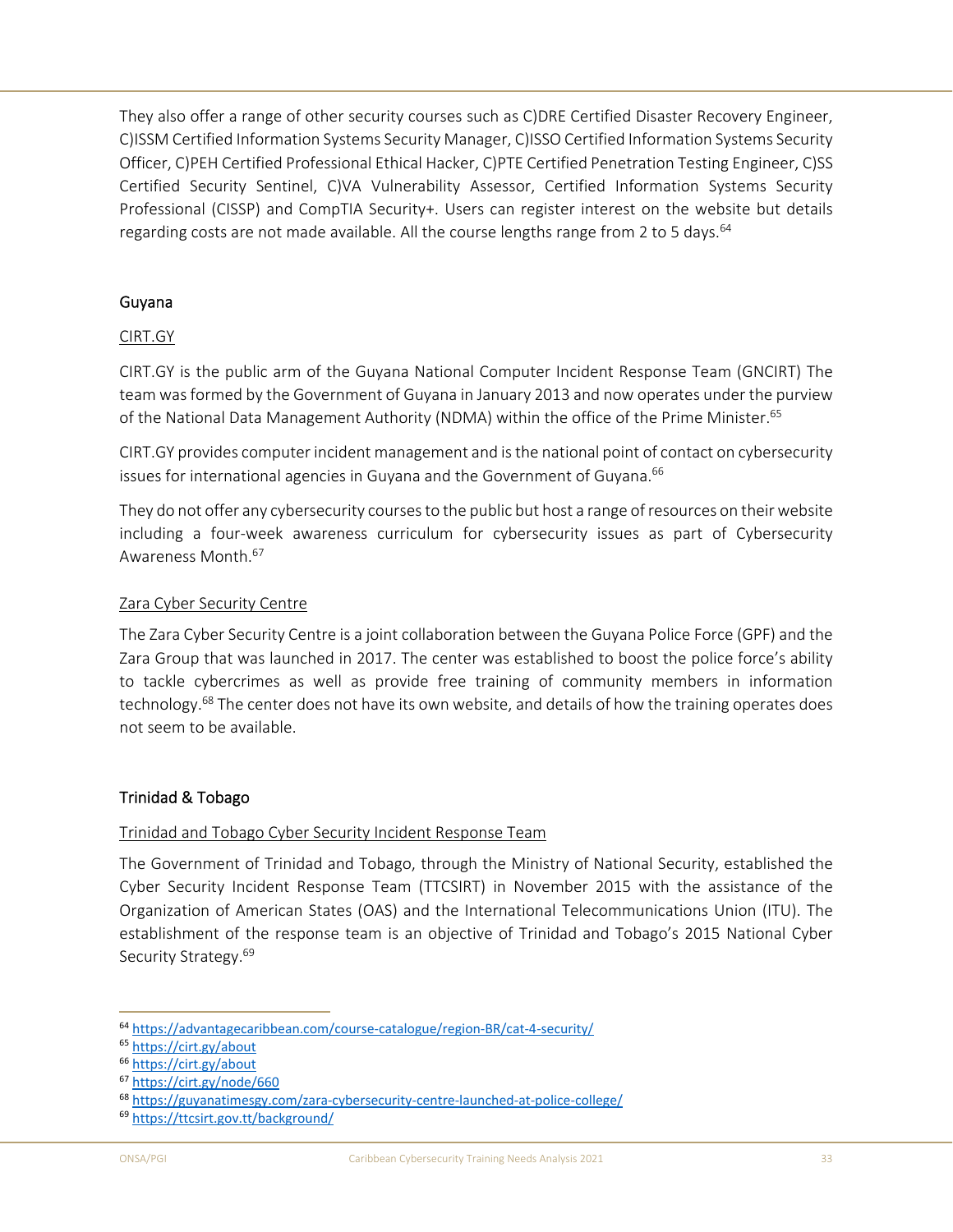The mission of the response team is to provide technical assistance to the Government and other stakeholders within the national framework and build capabilities in managing cyber threats and enhance cyber security capabilities.<sup>70</sup>

The core services they offer include education and training, but their website does not detail how the training is carried out or if this is available to the public.<sup>71</sup>

## Cyber Security & Anti‐Crime Services (CSACS)

CSACS is a cyber security and anti-crime training and investigations agency that provides law enforcement training and consultancy services throughout Trinidad and Tobago. They offer training in cyber security and cybercrime investigations. CSACS' trainers are all former members of the protective services of Trinidad and Tobago, including the Trinidad and Tobago Police Service and Defence Force.<sup>72</sup> Their website does not provide any details regarding course length or cost.

## The University of Trinidad and Tobago

The University of Trinidad and Tobago is a state-owned university established in 2004. It started as a university focused on providing programs in engineering and technology.<sup>73</sup>

The university offers a Master of Science in Cybersecurity, which aims to provide students with the skills to prevent, counter, and recover from cybercrimes and attacks. Students are given two options to focus on: (1) Hacking and Cybercrime Investigation, (2) Cybersecurity Management, Law and Policy.74

The course is only available as evening classes and takes 1.5 years to complete full time and 2.5 years to complete part time.

Tuition fees for the 2020‐2021 academic year for the course were TT16,800 full time for Trinidad and Tobago nationals, USD3,200 full time for CARICOM/ OECS nationals and USD6,400 for international students.75

## University of West Indies, (St Augustine Campus) Trinidad and Tobago

Starting as a university college of Jamaica in 1948, UWI has evolved into a modern, future driven activist, top ranked academy with over 50,000 students with campuses in Jamaica, Trinidad and Tobago, Barbados, Antigua and Barbuda, and also accommodates regional provision of training online. While they do not offer specific cybersecurity programmes at graduate or undergraduate level the University offers several undergraduate and graduate computer science programmes across most of its campuses<sup>76</sup>. The campus in Trinidad and Tobago, provides a training workshop for students in

<sup>70</sup> https://ttcsirt.gov.tt/mission‐vision‐core‐values/

<sup>71</sup> https://ttcsirt.gov.tt/core‐functions/

<sup>72</sup> https://www.csacstt.com/home.html

<sup>73</sup> https://utt.edu.tt/index.php?page\_key=7&main=1

<sup>74</sup> https://utt.edu.tt/?wk=1&programmes=1&utt\_programme\_key=157

<sup>75</sup> https://my.utt.edu.tt/uploads/rev\_fees\_booklet.pdf

<sup>76</sup> https://www.mona.uwi.edu/programmes/search?name=Computer+Science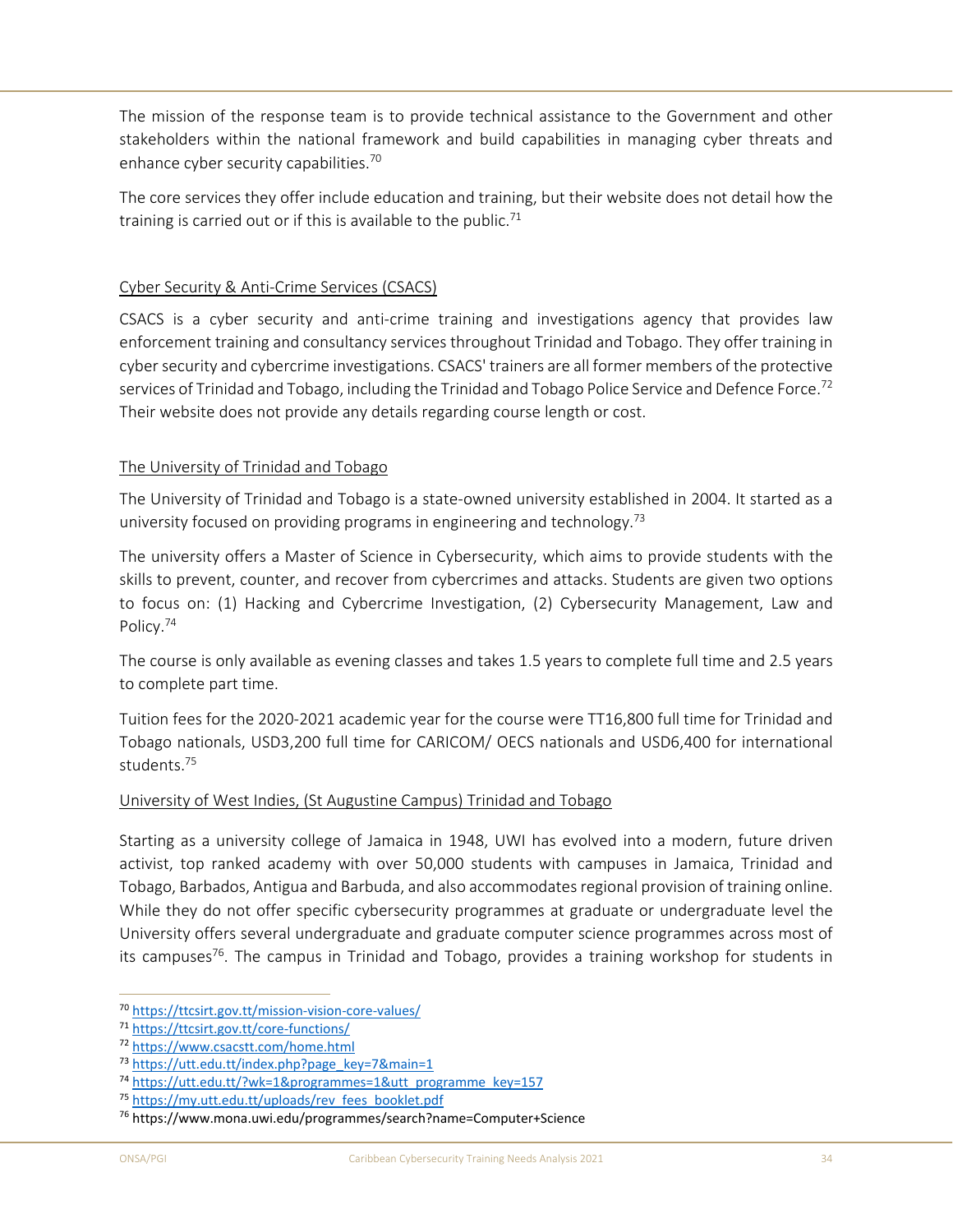Cybersecurity Fundamentals<sup>77</sup> and a Cybersecurity Concepts Bootcamp for students in secondary school and those entering undergraduate programmes $^{78}$ .

## Conclusion

The cybersecurity skills development market in Jamaica and the Caribbean is made up of primarily private sector entities, as well as educational institutions. PGI identified just one public sector institution that offers cybersecurity skills development services: the Jamaica Cyber Incident Response Team. Though the JaCIRT does not offer cybersecurity training, rather it focuses its cybersecurity skills development on spreading awareness of the importance of cybersecurity skills across the island.

Existing private sector entities that provide cybersecurity training are mainly IT consultancies, which offer training as part of a wider IT solutions offering. These companies appear to be primarily selling external courses and facilitating the supply of training course resources, allowing students to undertake self-study. However, these private sector entities do provide access to a wide range of cybersecurity certifications.

There are also several educational institutions that provide cybersecurity training in Jamaica. These institutions offer a range of short cybersecurity courses and longer university degrees. Both types of courses offer a comprehensive training in a range of cybersecurity skills.

International companies such as PwC and KPMG have a considerable presence in the Caribbean and offer a wide range of support to cyber businesses. Limited information is available regarding cost and length of courses or certifications, but their standing as well-known companies increases the likelihood that they have a wide array of resources available.

<sup>77</sup> https://sta.uwi.edu/fst/dcit/content/csx‐cyber‐security‐fundamentals‐training‐workshop 78 https://sta.uwi.edu/fst/dcit/bootcamp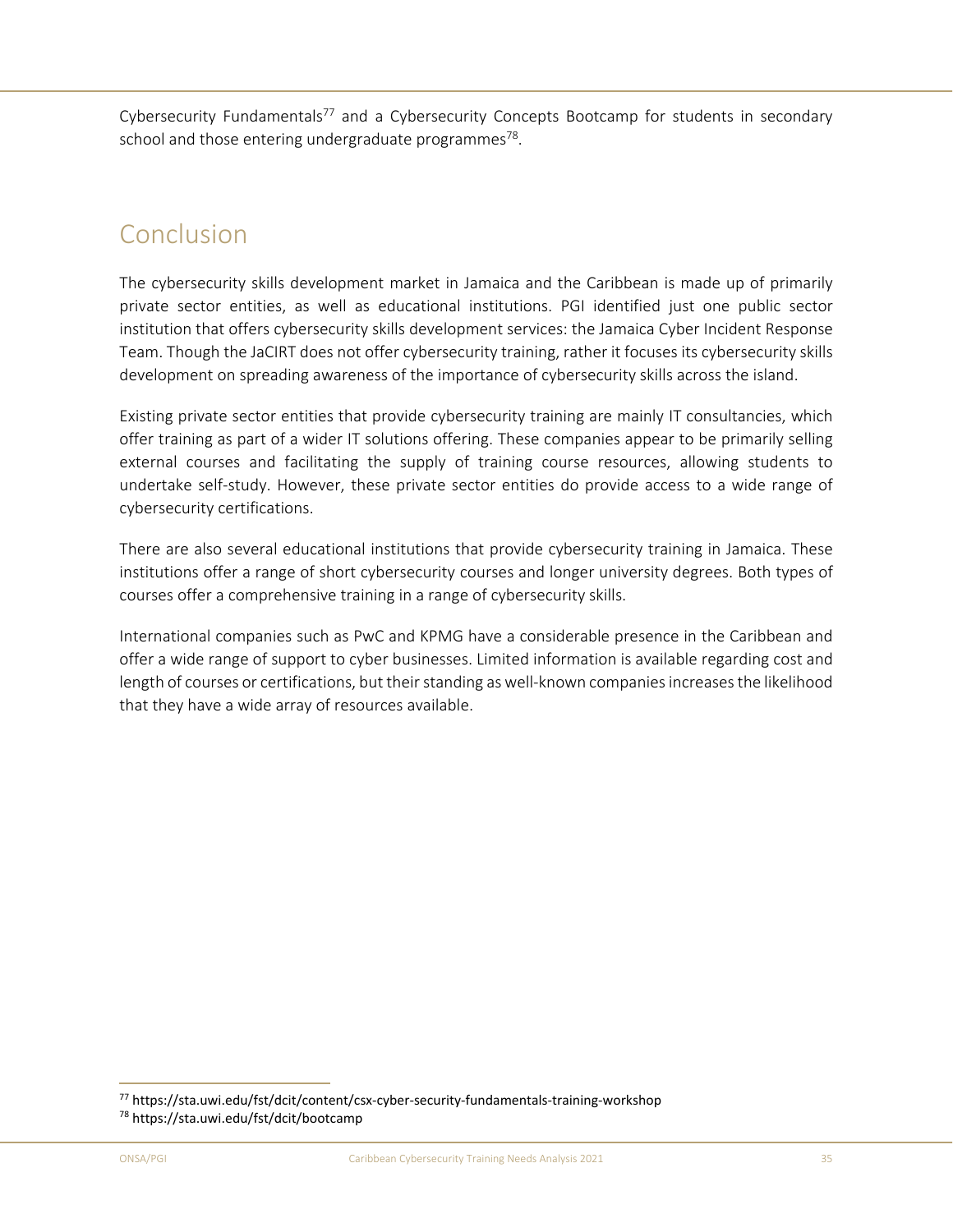# Chapter 4 Gap Assessment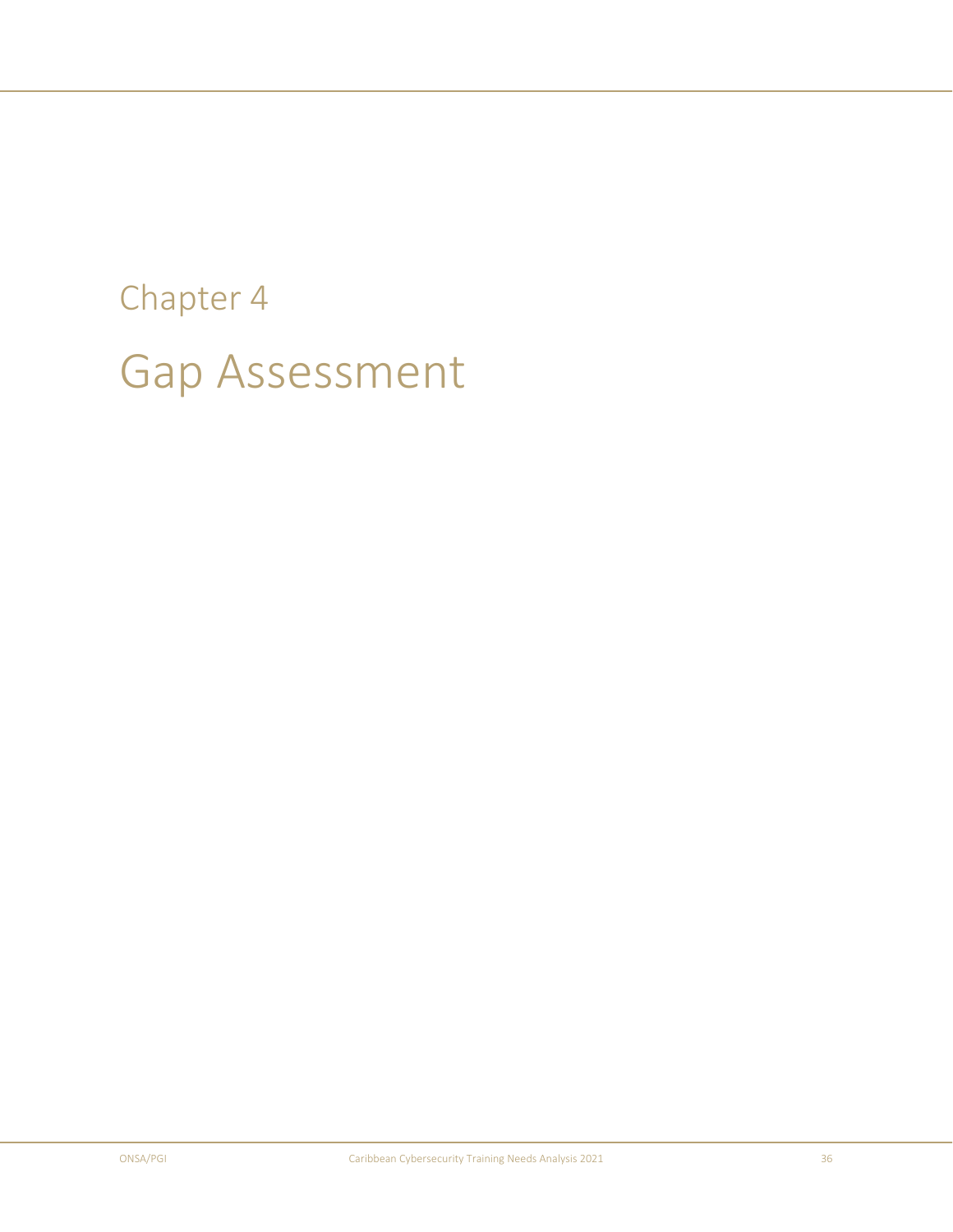## Introduction

This Gap Assessment report considers the combined findings presented in the previous chapters from the Future Workforce Assessment (Chapter 3) and Market assessment (Chapter 4) in order to understand the gap between the anticipated skill requirements and current skills and training capability and capacity in Jamaica and the Caribbean region. This gap assessment is an important step that will inform the design of the curriculum and commercial model for the proposed Cyber Institute and will help to minimize duplication of effort and address current and expected future cybersecurity education and training gaps in Jamaica and the Caribbean.

The gap assessment was completed by firstly isolating the overlapping Technical Cybersecurity Job Roles and additional Cyber Security Workforce Requirements identified in the Future Workforce Assessment. This resulted in 36 different technical cybersecurity job roles being identified.

Secondly, the range existing education and training offerings and capabilities identified in the Market Assessment (both regional and international provisions where applicable) were mapped against each of the different technical cybersecurity job roles and additional cyber security workforce requirements.

Lastly, a gap assessment was completed for each of the different Technical Cybersecurity Job Roles and additional Cyber Security Workforce Requirement areas to determine the extent to which cybersecurity education and training provisions and capabilities existed in the Jamaican and Caribbean Market. Table 1 below details the rating system used in the gap assessment.

| <b>Gap Assessment Rating</b>                                  | Description                                                                                                                                                                                                                                                                                                                                                                                       |
|---------------------------------------------------------------|---------------------------------------------------------------------------------------------------------------------------------------------------------------------------------------------------------------------------------------------------------------------------------------------------------------------------------------------------------------------------------------------------|
| No Existing Offering (NEO)                                    | The market assessment was unable to identify any existing cybersecurity education<br>and training provisions or capabilities to support skills development in this area.                                                                                                                                                                                                                          |
| Exists, Very Narrow (EVN)                                     | The market assessment identified existing cybersecurity education and training<br>provisions or capabilities to support skills development in this area. However, such<br>offerings and capabilities are very narrow and would unlikely be sufficient to<br>support the expected future workforce and skills requirement.                                                                         |
| Exists, Needs Scaling and<br><b>External Validation (ENS)</b> | The market assessment identified existing cybersecurity education and training<br>provisions or capabilities to support skills development in this area. Such offerings<br>and capabilities are suitable to support expected future workforce and skills<br>requirement, however, increase scale and independent external validation is<br>required to support future demand and interoperability |
| Exists, Operating at Scale (EOS)                              | The market assessment identified existing cybersecurity education and training<br>provisions or capabilities to support skills development in this area. Such offerings<br>and capabilities are suitable, and externally validated to support expected future<br>workforce and skills requirement and additional education and training provisions<br>are not required.                           |

#### *Table 1 ‐ Gap Assessment Rating Criteria*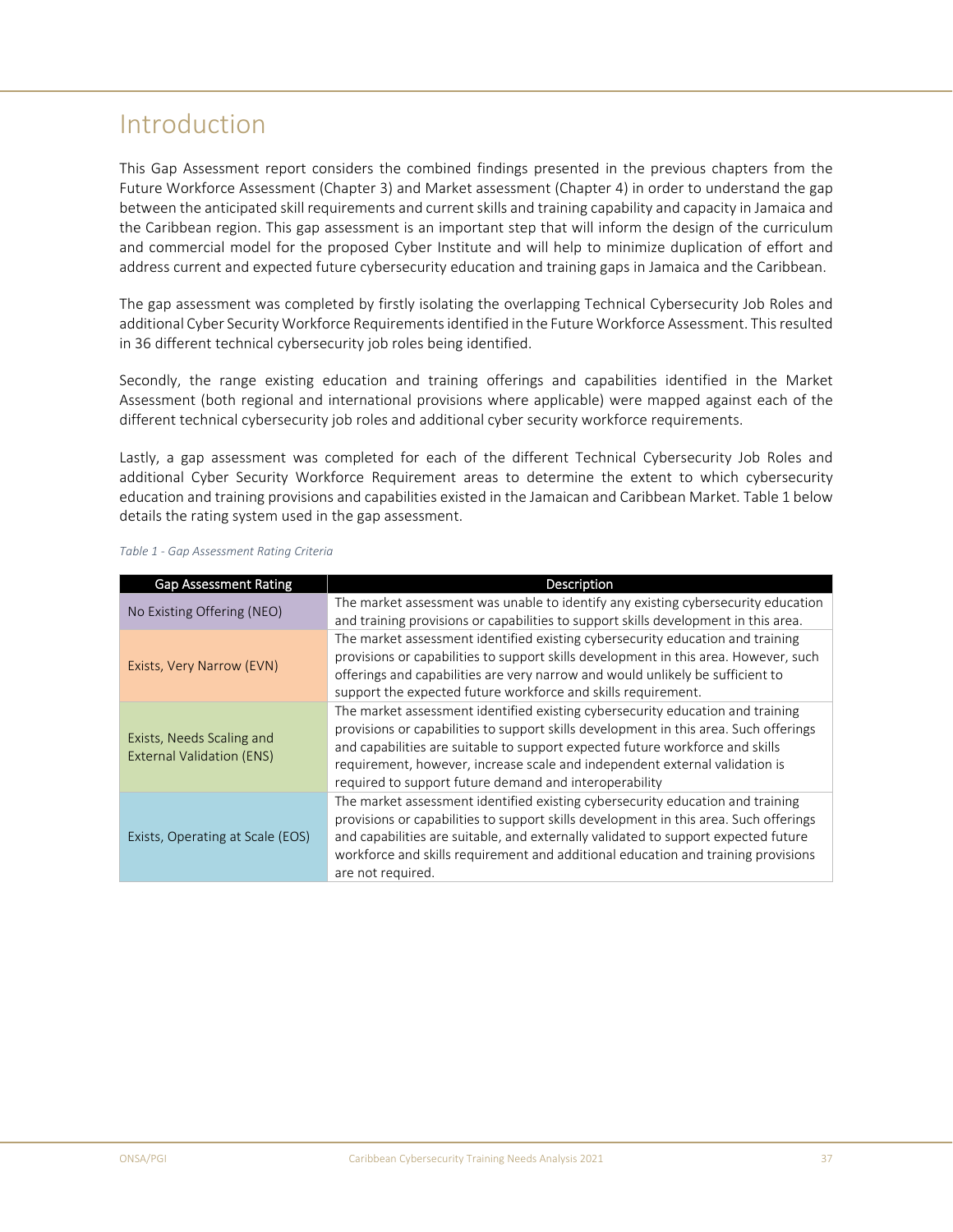| <b>Future Workforce Skills</b><br>Requirement | <b>Market Assessment</b>                                                            | <b>Gap Assessment</b>                                           |
|-----------------------------------------------|-------------------------------------------------------------------------------------|-----------------------------------------------------------------|
| Technical Cybersecurity Job Roles             |                                                                                     | No Existing Offering (NEO)                                      |
| <b>Additional Cyber Security</b>              | <b>Existing Cybersecurity Education</b><br>and Training Provision and<br>Capability | Exists, Very Narrow (EVN)<br><b>Exists, Needs Scaling (ENS)</b> |
| <b>Workforce Requirements</b>                 |                                                                                     | <b>Exists, Operating at Scale (EOS)</b>                         |

*Figure 3*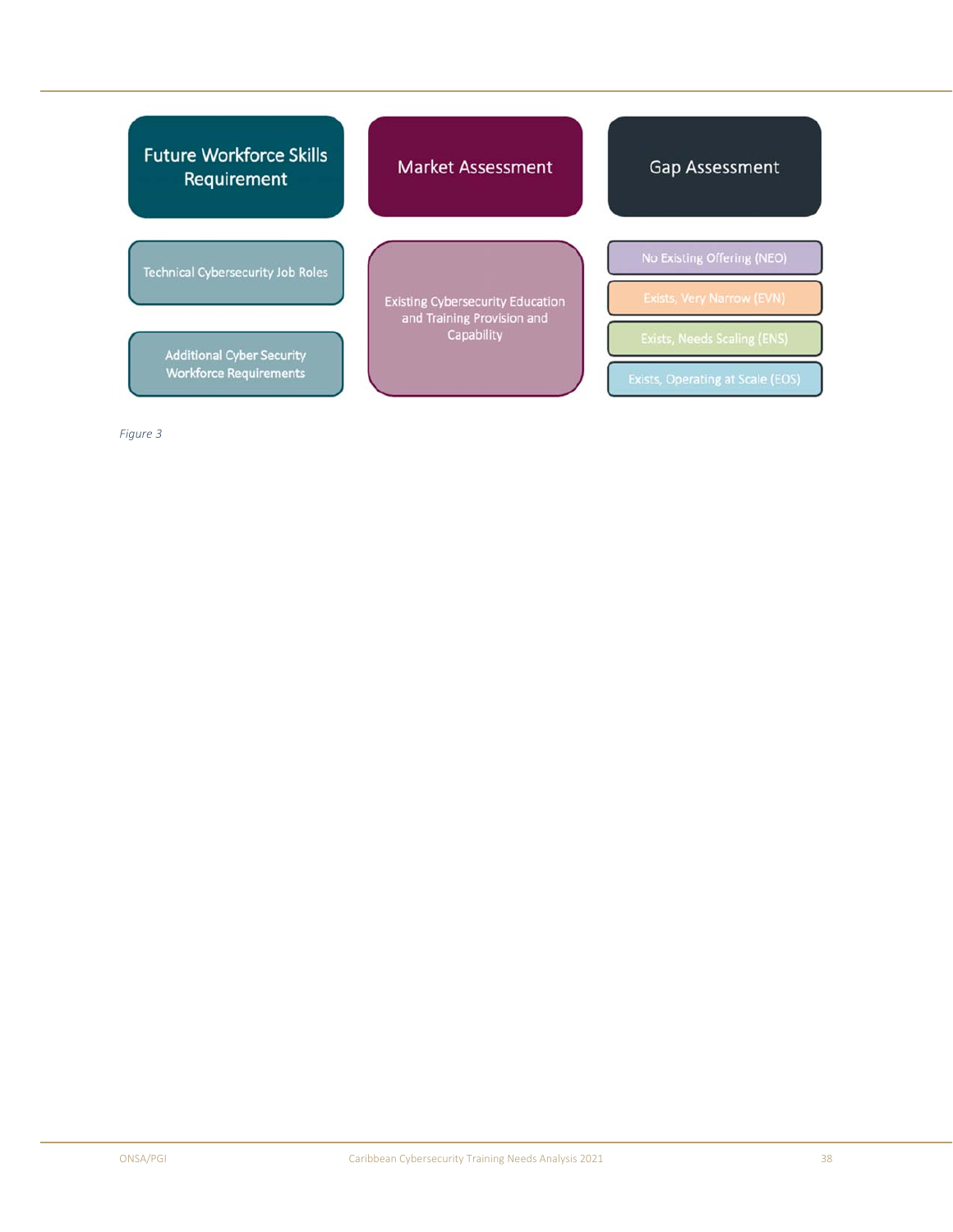## Gap Assessment

## Technical Cybersecurity Job Roles

Table 2 below details the mapping of market offerings to identified job roles, with an assessment of the provision taking into consideration external validation of the training provision. The exercise evidences the limited provision of cybersecurity technical training regionally with access to international and remote provision where applicable.

*Table 2.1 ‐ Mapping and Gap Assessment of Technical Cybersecurity Roles with Market Offerings According to the Gap Assessment Rating* 

| Gap        |                      |                    |                                                                       |
|------------|----------------------|--------------------|-----------------------------------------------------------------------|
| assessment | Specialty area       | Job role           | Market offering                                                       |
|            |                      |                    | <b>PM Solutions Jamaica</b>                                           |
|            |                      |                    | • CompTIA Security                                                    |
|            |                      |                    | $\bullet$ COBIT 5                                                     |
|            |                      |                    | Advantage Caribbean Institute                                         |
|            |                      |                    | • CompTIA Security+                                                   |
|            |                      |                    | Caribbean Cyber Security and Privacy Association (The Caribbean CSPA) |
|            |                      |                    | • CompTIA Security+ SY0-601                                           |
|            |                      |                    |                                                                       |
|            | Governance, Risk and |                    | Unichrone                                                             |
|            | Compliance (GRC)     | Compliance Officer | $\bullet$ COBIT5                                                      |
|            |                      |                    | <b>PM Solutions Jamaica</b>                                           |
|            |                      |                    | • CompTIA Security                                                    |
|            |                      |                    | Advantage Caribbean Institute                                         |
|            |                      |                    | • CompTIA Security+                                                   |
|            |                      |                    |                                                                       |
|            |                      |                    | Caribbean Cyber Security and Privacy Association (The Caribbean CSPA) |
|            | Governance, Risk and | Cybersecurity      | • Caribbean Certified Data Protection Auditor                         |
| ENS        | Compliance (GRC)     | Auditor            | • CompTIA Security+ SY0-601                                           |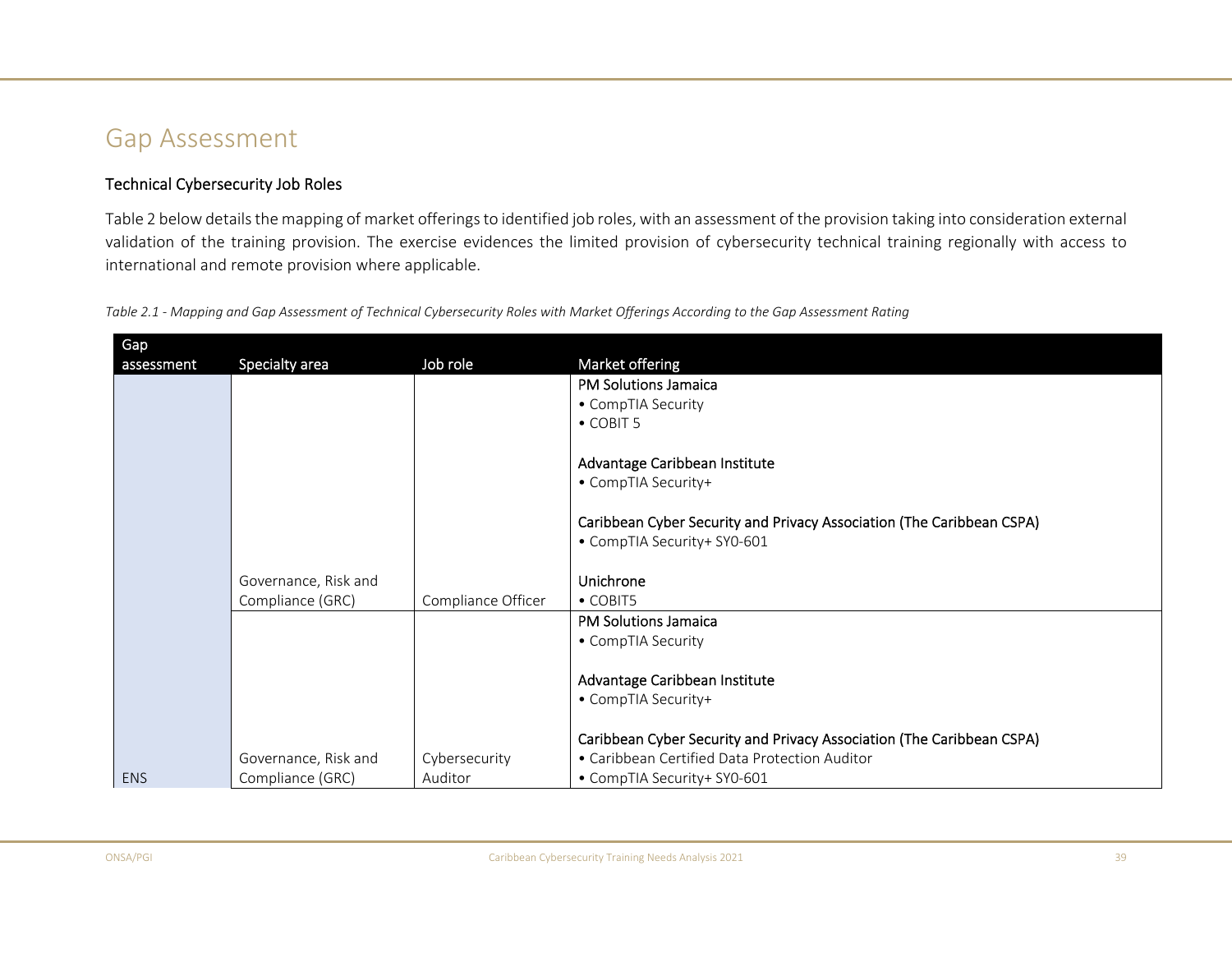| Gap        |                          |                     |                                                                       |
|------------|--------------------------|---------------------|-----------------------------------------------------------------------|
| assessment | Specialty area           | Job role            | Market offering                                                       |
|            | Cybersecurity            | Cybersecurity       | Advantage Caribbean Institute                                         |
|            | Architecture (CA)        | Architect           | • Certified Information Systems Security Professional (CISSP)         |
|            |                          |                     | <b>PM Solutions Jamaica</b>                                           |
|            |                          |                     | • CompTIA Security                                                    |
|            |                          |                     |                                                                       |
|            |                          |                     | Advantage Caribbean Institute                                         |
|            |                          |                     | • Certified Disaster Recovery Engineer<br>• Vulnerability Assessor    |
|            |                          |                     | • CompTIA Security+                                                   |
|            |                          |                     |                                                                       |
|            |                          |                     | Caribbean Cyber Security and Privacy Association (The Caribbean CSPA) |
|            | Incident Response (IR)   | Incident Responder  | • CompTIA Security+ SY0-601                                           |
|            |                          |                     |                                                                       |
|            |                          |                     | <b>PM Solutions Jamaica</b><br>• COBIT 5                              |
|            |                          |                     |                                                                       |
|            |                          |                     | Unichrone                                                             |
|            | Governance, Risk and     |                     | · PMI Risk Management Professional                                    |
|            | Compliance (GRC)         | Risk Officer        | $\bullet$ COBIT5                                                      |
|            |                          |                     | Cyber Security & Anti-Crime Services (CSACS)                          |
|            |                          |                     | • Cybersecurity and cybercrime investigations training                |
|            |                          |                     |                                                                       |
|            | Laws and Data Protection | Cybersecurity Legal | Caribbean Cyber Security and Privacy Association (The Caribbean CSPA) |
|            | (LDP)                    | Specialist          | • Caribbean Certified Cyber Crime Professional                        |
|            |                          |                     | Caribbean Cyber Security and Privacy Association (The Caribbean CSPA) |
|            |                          |                     | • Caribbean Certified Data Protection Professional                    |
|            |                          |                     | • Certified Data Protection Officer                                   |
|            |                          |                     | • Caribbean Certified Data Protection Auditor                         |
|            | Laws and Data Protection | Data Protection     | <b>Symptai Consulting</b>                                             |
|            | (LDP)                    | Officer             | • Information and Privacy                                             |
|            | Cybersecurity            | Secure Cloud        | <b>PM Solutions Jamaica</b>                                           |
| <b>EVN</b> | Architecture (CA)        | Specialist          | • Cloud computing security                                            |
|            |                          |                     |                                                                       |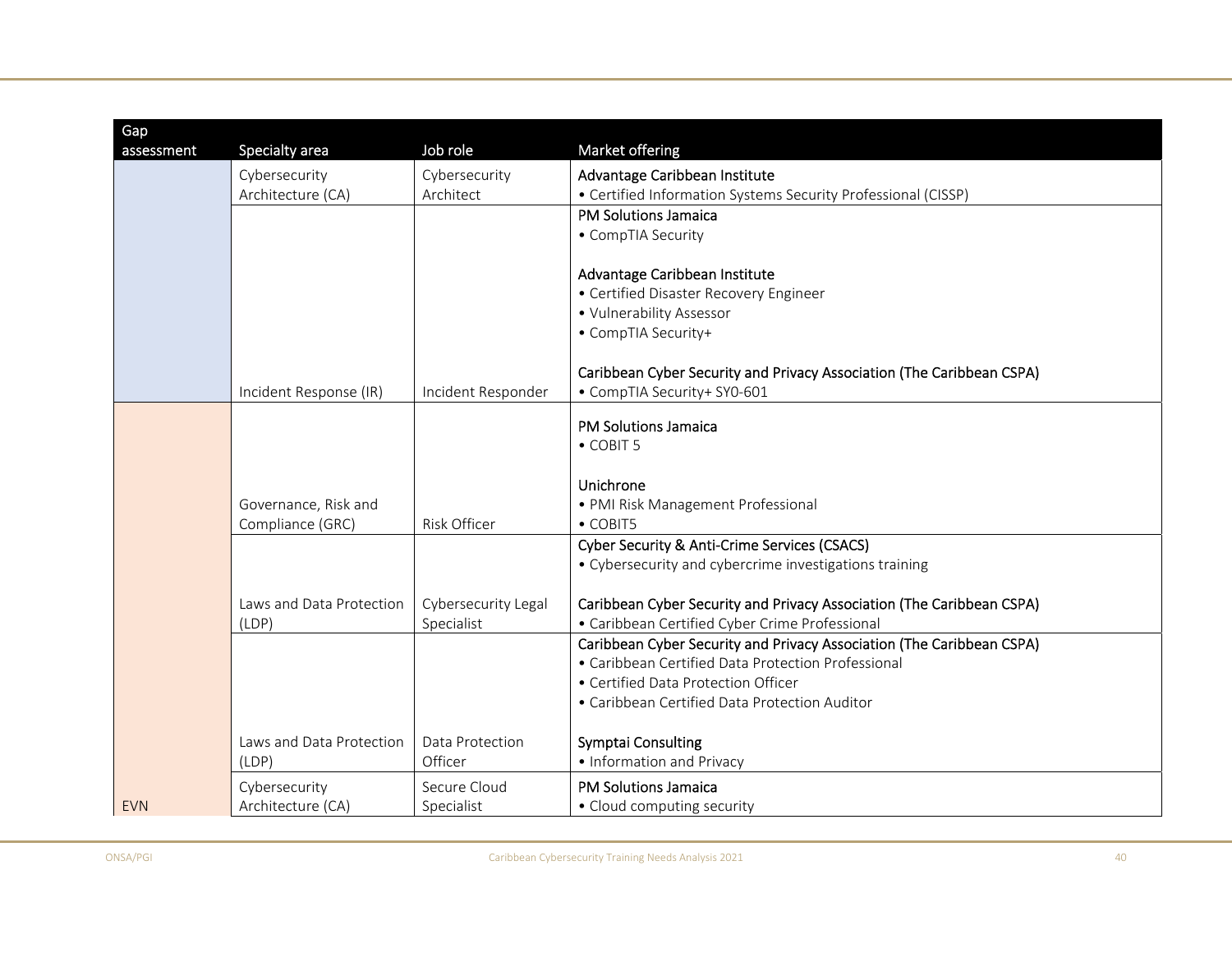| Gap        |                                 |                           |                                                                       |
|------------|---------------------------------|---------------------------|-----------------------------------------------------------------------|
| assessment | Specialty area                  | Job role                  | Market offering                                                       |
|            | Cybersecurity Research          | Secure Software           | Advantage Caribbean Institute                                         |
|            | and Development (CRD)           | Assessor                  | • Certified Information Systems Security Professional (CISSP)         |
|            | Cybersecurity Research          | <b>Systems Security</b>   | <b>PM Solutions Jamaica</b>                                           |
|            | and Development (CRD)           | Development               | • Information Systems Security                                        |
|            |                                 | Cyber Defence             | Advantage Caribbean Institute                                         |
|            | Defense (D)                     | Analyst                   | • Vulnerability Assessor                                              |
|            |                                 |                           | <b>Cyber Security &amp; Anti-Crime Services (CSACS)</b>               |
|            |                                 |                           | • Cybersecurity and cybercrime investigations training                |
|            |                                 | Cybercrime                | Caribbean Cyber Security and Privacy Association (The Caribbean CSPA) |
|            | Incident Response (IR)          | Investigator              | • Caribbean Certified Cyber Crime Professional                        |
|            |                                 | Identity and Access       | Advantage Caribbean Institute                                         |
|            |                                 | Management                | • Vulnerability Assessor                                              |
|            | Protection (P)                  | Specialist                | • Certified Information Systems Security Professional (CISSP)         |
|            |                                 |                           | <b>PM Solutions Jamaica</b>                                           |
|            |                                 |                           | • Information Systems Security                                        |
|            |                                 |                           | • Information System Auditing                                         |
|            |                                 |                           | Advantage Caribbean Institute                                         |
|            |                                 |                           | • Certified Information Systems Security Manager (CISSM)              |
|            |                                 | <b>Systems Security</b>   | • Certified Information Systems Security Officer (CISSO)              |
|            | Protection (P)                  | Specialist                | • Vulnerability Assessor                                              |
|            |                                 |                           | <b>Symptai Consulting</b>                                             |
|            |                                 |                           | • Ethical Hacking                                                     |
|            |                                 |                           |                                                                       |
|            |                                 |                           | <b>PM Solutions Jamaica</b>                                           |
|            |                                 |                           | • Ethical Hacking                                                     |
|            |                                 |                           | Advantage Caribbean Institute                                         |
|            |                                 |                           | • Certified Professional Ethical Hacker (CPEH)                        |
|            | <b>Vulnerability Assessment</b> |                           | • Certified Penetration Testing Engineer (CPTE)                       |
|            | (VA)                            | <b>Penetration Tester</b> |                                                                       |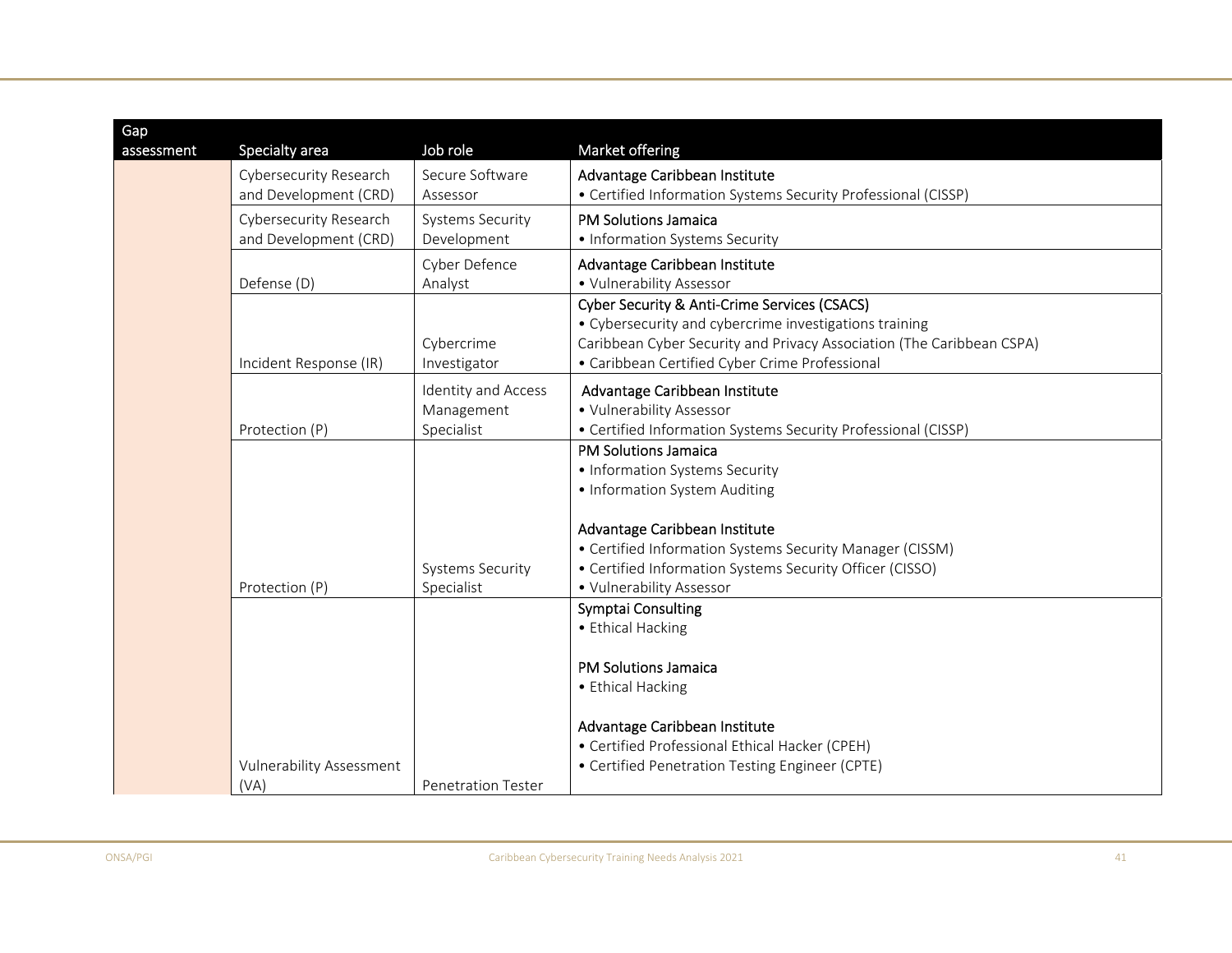| <b>Gap</b> |                                 |                         |                                                                       |
|------------|---------------------------------|-------------------------|-----------------------------------------------------------------------|
| assessment | Specialty area                  | Job role                | Market offering                                                       |
|            |                                 |                         | Caribbean Cyber Security and Privacy Association (The Caribbean CSPA) |
|            |                                 |                         | • EC-Council CEH V10                                                  |
|            |                                 |                         |                                                                       |
|            |                                 |                         |                                                                       |
|            |                                 |                         |                                                                       |
|            |                                 |                         |                                                                       |
|            |                                 |                         |                                                                       |
|            |                                 |                         | <b>PM Solutions Jamaica</b>                                           |
|            |                                 |                         | • Information System Auditing<br>• CompTIA Security                   |
|            |                                 |                         |                                                                       |
|            |                                 |                         | Advantage Caribbean Institute                                         |
|            |                                 |                         | • CompTIA Security+                                                   |
|            |                                 |                         |                                                                       |
|            | <b>Vulnerability Assessment</b> | Vulnerability           | Caribbean Cyber Security and Privacy Association (The Caribbean CSPA) |
|            | (VA)                            | Assessor                | • CompTIA Security+ SY0-601                                           |
|            | Governance, Risk and            |                         |                                                                       |
|            | Compliance (GRC)                | Policy Officer          |                                                                       |
|            |                                 | Chief Information       |                                                                       |
|            | Leadership (L)                  | Security Officer        |                                                                       |
|            | Workforce Development           | Cybersecurity           |                                                                       |
|            | (WD)                            | Instructors             |                                                                       |
|            |                                 | Instructional           |                                                                       |
|            | Workforce Development           | Curriculum              |                                                                       |
|            | (WD)                            | Developer               |                                                                       |
|            |                                 | Cybersecurity           |                                                                       |
|            | Cybersecurity Research          | Artificial Intelligence |                                                                       |
|            | and Development (CRD)           | Specialist              |                                                                       |
|            | Cybersecurity Research          | Cybersecurity Data      |                                                                       |
|            | and Development (CRD)           | Science Specialist      |                                                                       |
|            | Cybersecurity Research          | Cybersecurity           |                                                                       |
| <b>NEO</b> | and Development (CRD)           | Developer               |                                                                       |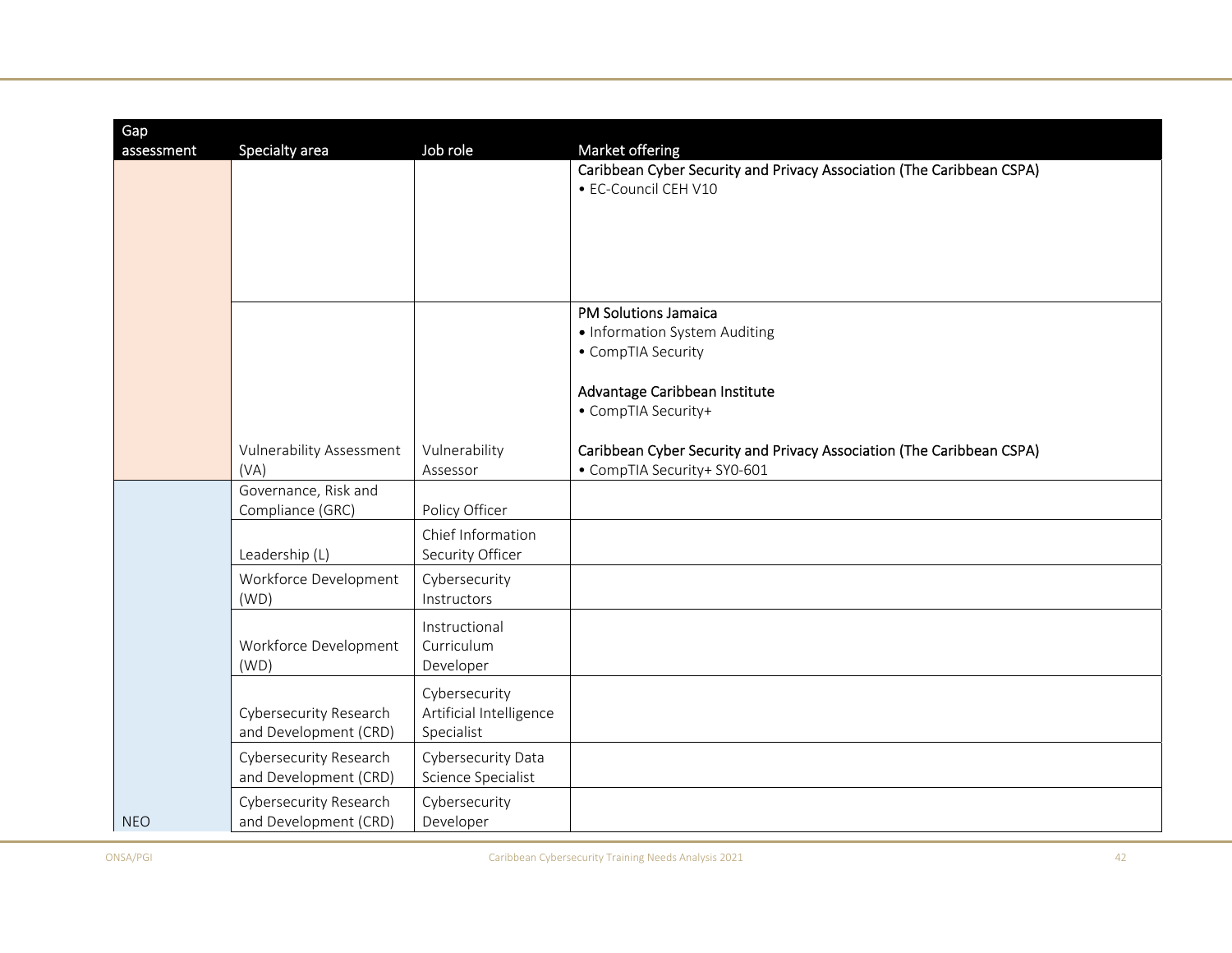| Gap<br>assessment | Specialty area            | Job role            | Market offering |
|-------------------|---------------------------|---------------------|-----------------|
|                   | Cybersecurity Research    | Cybersecurity       |                 |
|                   | and Development (CRD)     | Researcher          |                 |
|                   | <b>Industrial Control</b> |                     |                 |
|                   | Systems and Operational   | ICS Incident        |                 |
|                   | Technologies (ICS/OT)     | Responder           |                 |
|                   | Industrial Control        |                     |                 |
|                   | Systems and Operational   |                     |                 |
|                   | Technologies (ICS/OT)     | ICS Risk Officer    |                 |
|                   | <b>Industrial Control</b> |                     |                 |
|                   | Systems and Operational   | ICS/OT Defence      |                 |
|                   | Technologies (ICS/OT)     | Analyst             |                 |
|                   | <b>Industrial Control</b> |                     |                 |
|                   | Systems and Operational   | ICS/OT Security     |                 |
|                   | Technologies (ICS/OT)     | Architect           |                 |
|                   | <b>Industrial Control</b> | ICS/OT Security     |                 |
|                   | Systems and Operational   | Infrastructure      |                 |
|                   | Technologies (ICS/OT)     | Specialist          |                 |
|                   |                           | Cybersecurity       |                 |
|                   |                           | Infrastructure      |                 |
|                   | Defense (D)               | Specialist          |                 |
|                   | Incident Response (IR)    | Digital Forensics   |                 |
|                   |                           | Malware Reverse     |                 |
|                   |                           | Engineering         |                 |
|                   | Incident Response (IR)    | Specialist          |                 |
|                   |                           | Cryptography        |                 |
|                   | Protection (P)            | Specialist          |                 |
|                   | Threat Management         |                     |                 |
|                   | (TM)                      | Threat Hunter       |                 |
|                   | Threat Management         | Threat Intelligence |                 |
|                   | (TM)                      | Analyst             |                 |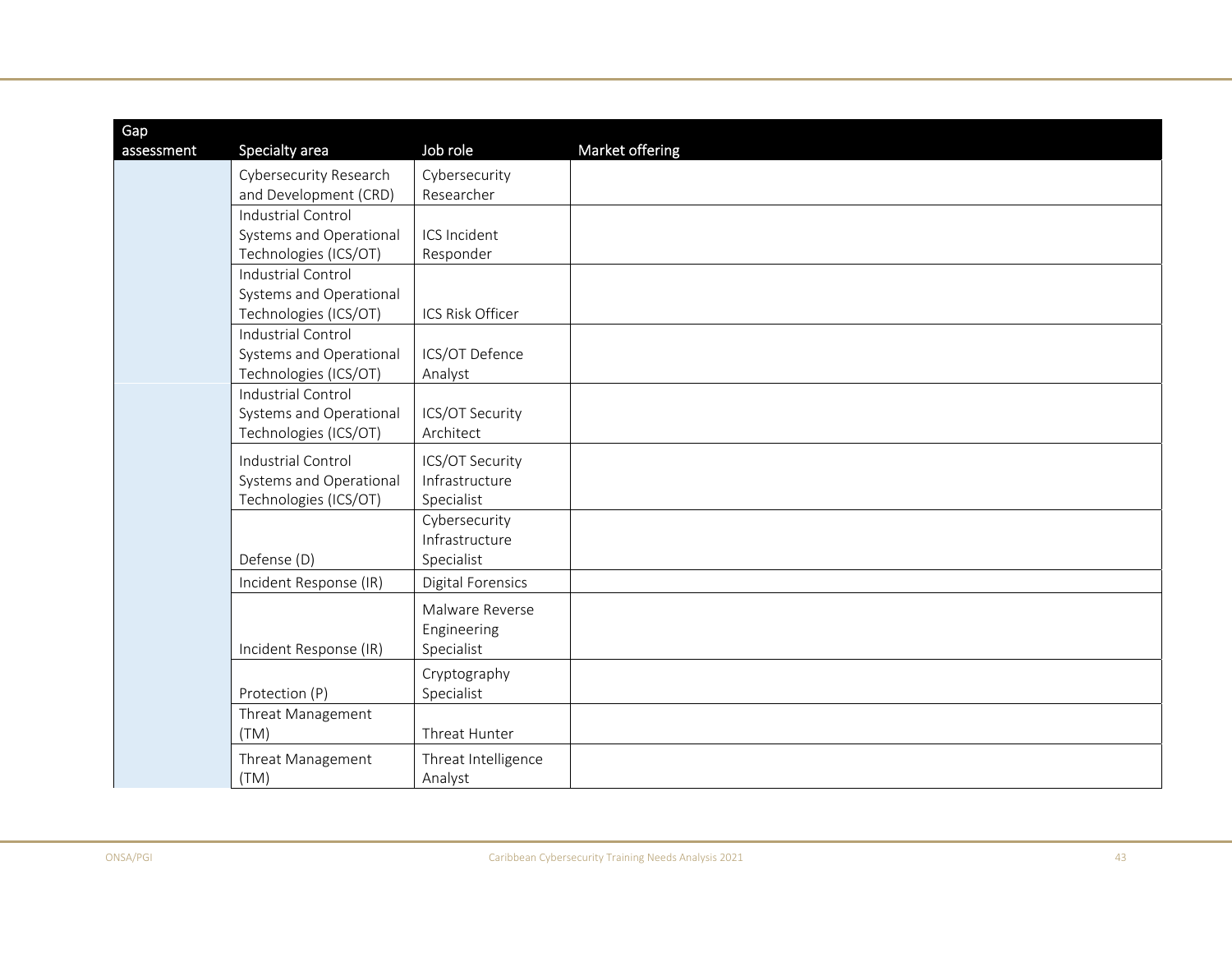| Gap        |                      |                   |                                                                              |
|------------|----------------------|-------------------|------------------------------------------------------------------------------|
| assessment | Specialty area       | Job role          | Market offering                                                              |
|            | Governance, Risk and | Security Controls |                                                                              |
|            | Compliance (GRC)     | Assessor          |                                                                              |
|            |                      |                   |                                                                              |
|            |                      |                   |                                                                              |
|            |                      |                   | <b>Udemy Course Provider</b>                                                 |
|            |                      |                   | • CompTIA                                                                    |
|            |                      |                   | • CompTIA Advanced Security Practitioner CompTIA ASP                         |
|            |                      |                   |                                                                              |
|            |                      |                   | The Chartered Institute of IT                                                |
|            |                      |                   | • BCS Management of Risk Practitioner BCS<br>MoRP                            |
|            |                      |                   | • BCS Practitioner Certificate in Information Risk Management BCS PCIRM      |
|            |                      |                   |                                                                              |
|            |                      |                   | <b>ISACA</b>                                                                 |
|            |                      |                   | • ISACA Certified in Risk and Information Systems Control ISACA CRISC        |
|            |                      |                   |                                                                              |
|            |                      |                   | The Knowledge Academy                                                        |
|            |                      |                   | · PMI Risk Management Professional                                           |
|            |                      |                   |                                                                              |
|            |                      |                   | <b>Security Forum</b><br>• ISF Information Risk Analysis Methodology (IRAM2) |
|            |                      |                   |                                                                              |
|            |                      |                   | <b>ISO</b>                                                                   |
|            |                      |                   | • ISO 31000 Risk Manager                                                     |
|            |                      |                   |                                                                              |
|            | Governance, Risk and |                   | Mile 2                                                                       |
|            | Compliance (GRC)     | Risk Officer      | • Certified Information Systems Risk Manager C)ISRM                          |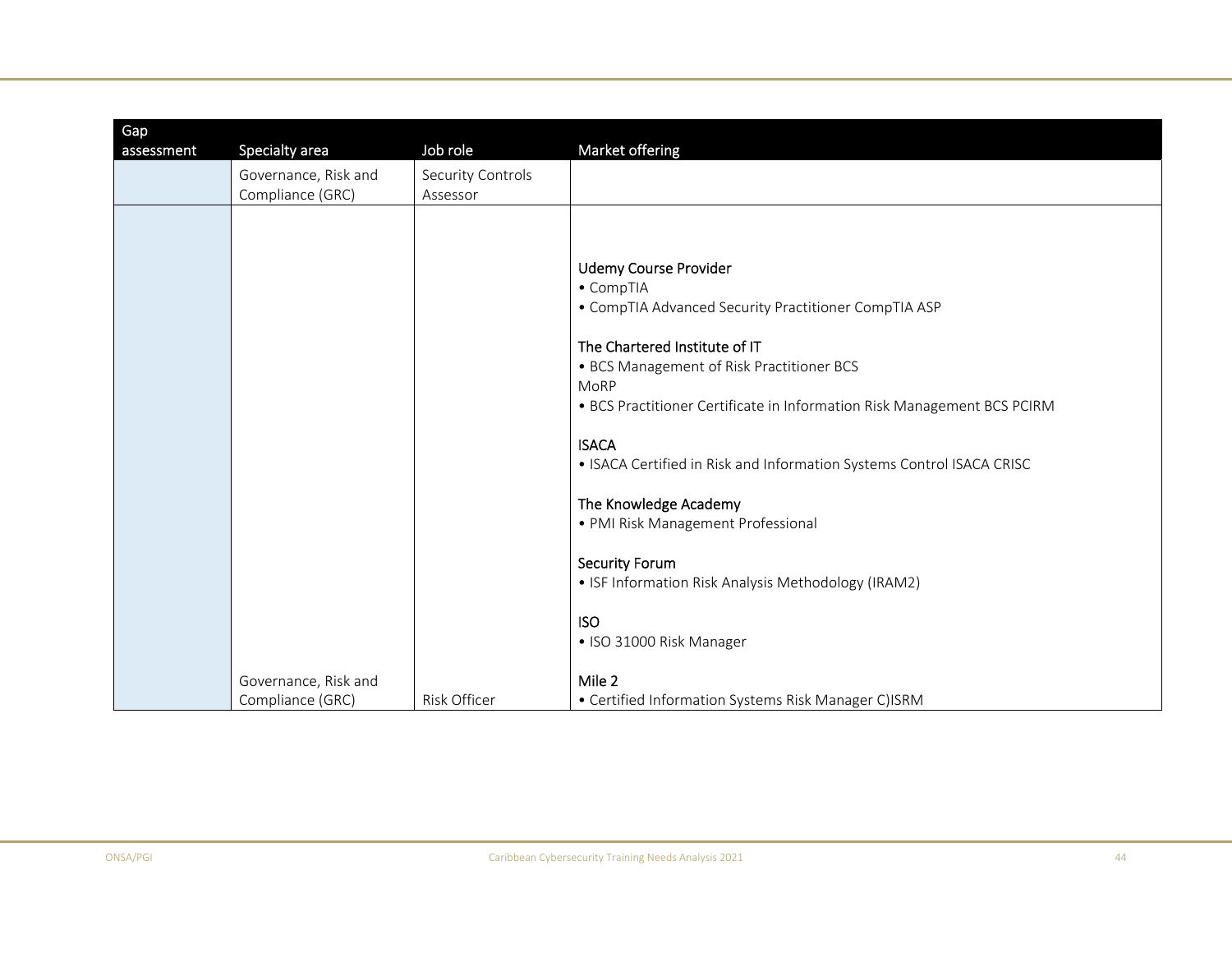## Additional Cyber Security Workforce Requirements

Table 3 below details the mapping of market offerings to job roles, with an assessment of the gap provided for each role.

*Table 3 ‐ Mapping and Gap Assessment of Additional Cybersecurity Workforce Requirements with Market Offerings* 

| Job Role                                                                                                                                                  | <b>Market Offering</b>                                                                                                                                                                                                                                                                                                | Gap<br><b>Assessment</b> |
|-----------------------------------------------------------------------------------------------------------------------------------------------------------|-----------------------------------------------------------------------------------------------------------------------------------------------------------------------------------------------------------------------------------------------------------------------------------------------------------------------|--------------------------|
| Senior Executives who can develop organisational<br>cybersecurity strategies and culture;                                                                 | <b>JaCIRT</b><br>Cybersecurity awareness<br><b>CIRT.GY</b><br>Cybersecurity awareness<br><b>PM Solutions Jamaica</b><br>COBIT <sub>5</sub><br>Unichrone<br>- COBIT5                                                                                                                                                   | <b>EVN</b>               |
|                                                                                                                                                           | SANS<br>Leadership Essentials                                                                                                                                                                                                                                                                                         |                          |
| Managers who understand security principles and apply<br>security policies;                                                                               | <b>JaCIRT</b><br>Cybersecurity awareness<br><b>CIRT.GY</b><br>Cybersecurity awareness                                                                                                                                                                                                                                 | <b>EVN</b>               |
|                                                                                                                                                           | Mile 2<br>Security Leadership Officer                                                                                                                                                                                                                                                                                 |                          |
| IT staff with knowledge of:<br>Information security management principles<br>Hacker techniques<br>Incident response and investigation<br>Network security | <b>PM Solutions Jamaica</b><br>CompTIA Security<br>COBIT <sub>5</sub><br>Advantage Caribbean Institute<br>Certified Security Sentinel<br>CompTIA Security+<br>Caribbean Cyber Security and Privacy Association (The Caribbean CSPA)<br>CompTIA Security+ SY0-601<br>CompTIA Network+ N10-007<br>Unichrone<br>- COBIT5 | <b>ENS</b>               |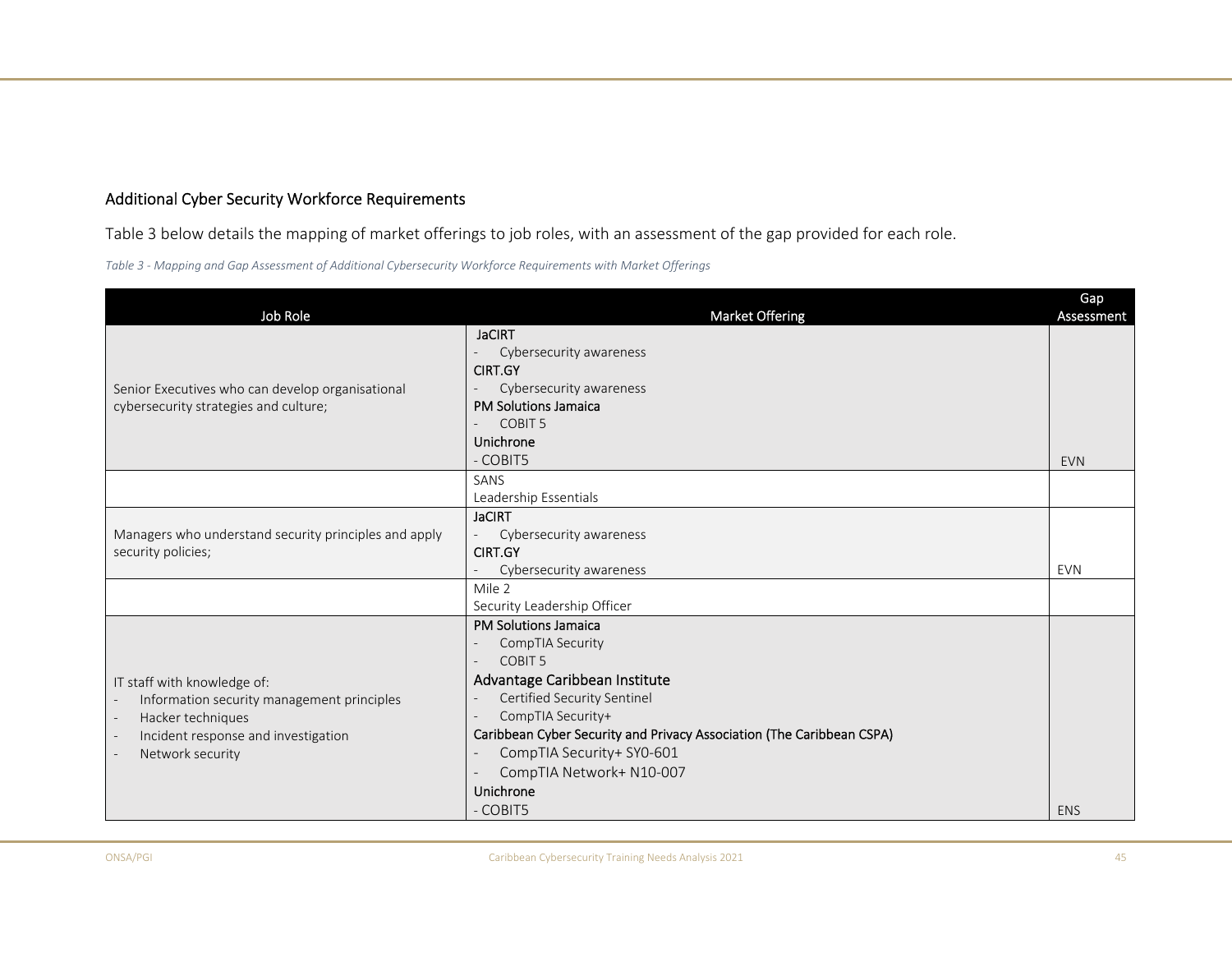|                                                                                                                                      | SANS<br>GIAC Certified Windows Security Administrator (GCWN)<br>GIAC Certified Unix Security Administrator |            |
|--------------------------------------------------------------------------------------------------------------------------------------|------------------------------------------------------------------------------------------------------------|------------|
|                                                                                                                                      | Mile<br>Certified Disaster Recovery Engineer                                                               |            |
| All staff have a general understanding of how to keep<br>themselves, organisational assets and their families safe in<br>cyberspace. | <b>JaCIRT</b><br>Cybersecurity awareness<br><b>CIRT.GY</b><br>Cybersecurity awareness                      | <b>EVN</b> |
|                                                                                                                                      |                                                                                                            |            |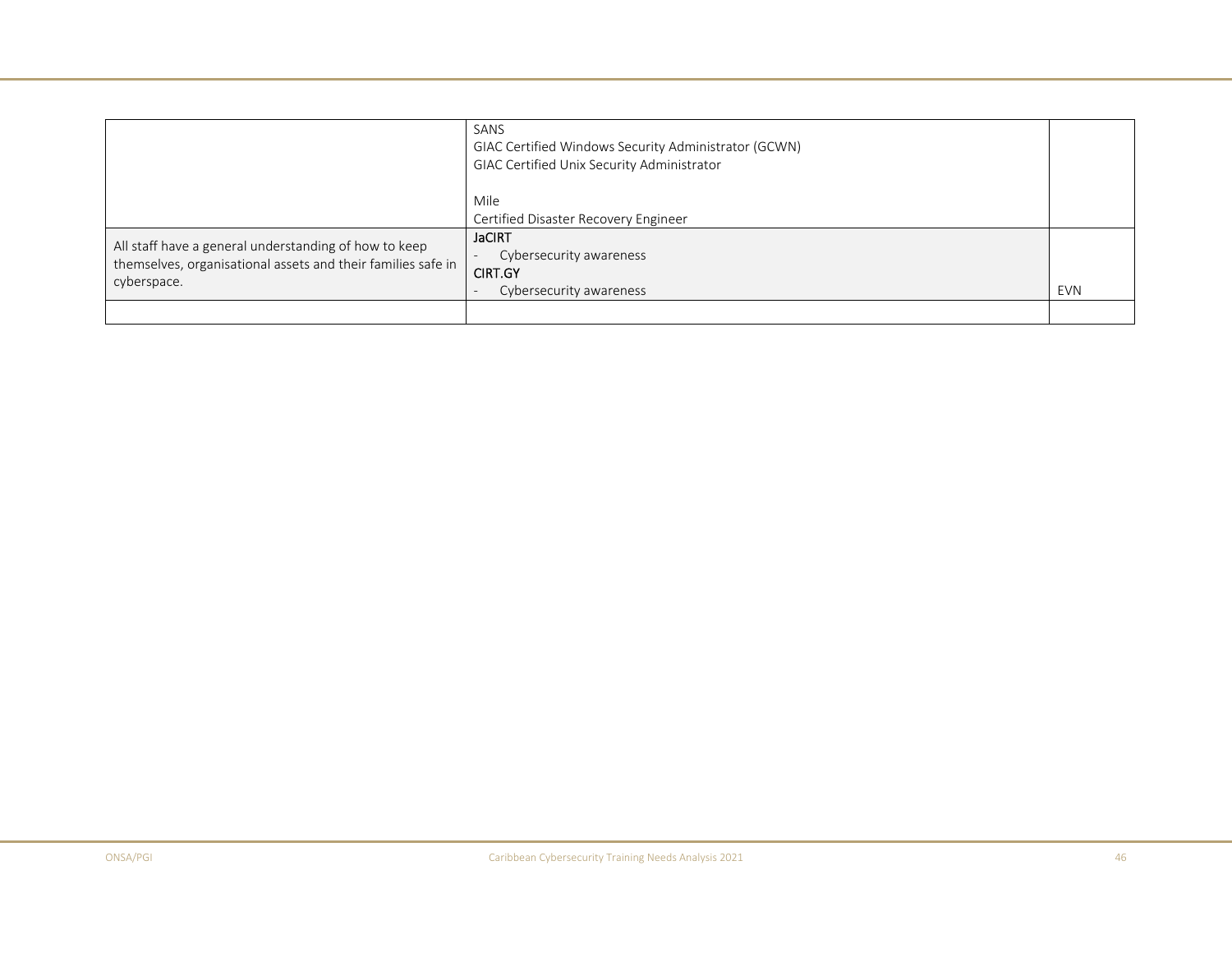## Conclusion

The gap between expected future cybersecurity workforce requirements and existing market education and training provisions and capabilities identified in this report provides an understanding of how the proposed Cyber Academy can best address cybersecurity workforce supply and demand deficits.

The identification of these gaps will inform the next stages of the Training Needs Assessment. The identified gaps in provision of technical training will be addressed in the Curriculum design that will be required to build the future cybersecurity workforce of Jamaica and the Caribbean. It will also inform the design of the commercial model for the proposed Cyber Academy to determine the required scale and capability to deliver education and training that can fill the identified education and training market gaps in order to meet the likely volume of demand for job-role-specific skills.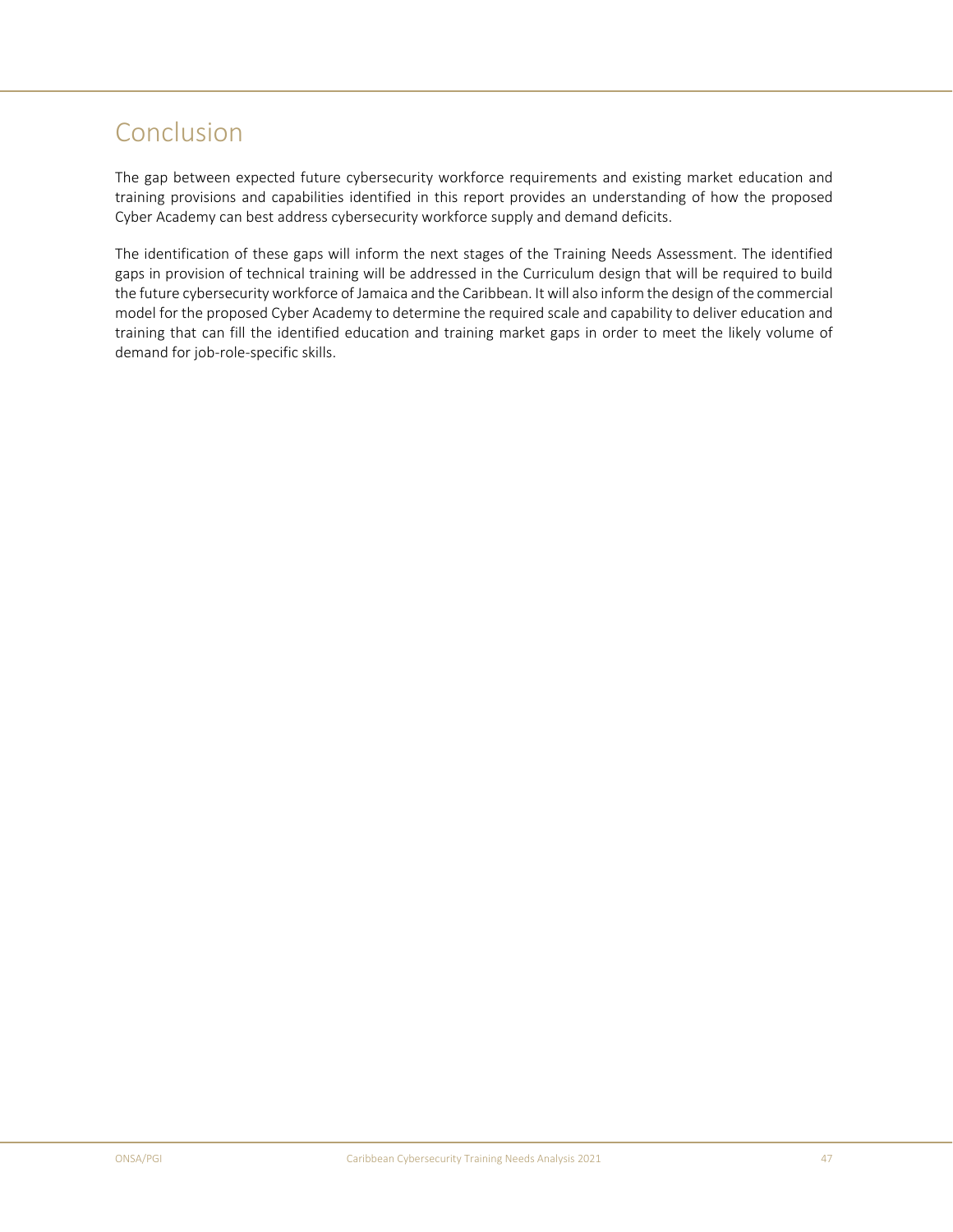# Appendix A – Caribbean Cybersecurity Skills Symposium Agenda

## CARIBBEAN CYBERSECURITY SKILLS SYMPOSIUM

25th August – 9:00 – 12:00

Part 1 – Opening Session

| <b>Time</b>     | Session                                                                                | Speaker                                                                                                                                     |
|-----------------|----------------------------------------------------------------------------------------|---------------------------------------------------------------------------------------------------------------------------------------------|
| $9:00 - 9:05$   | <b>Welcome Remarks</b>                                                                 | Brigadier Roderick Williams,<br>National Coordinator, Plan<br>Secure Jamaica, Office of the<br>National Security Advisor                    |
| $9:06 - 9:16$   | Address by Organization of American States                                             | Alison August Treppel,<br>Executive Secretary, Inter-<br>American Committee Against<br>Terrorism, Organisation of<br><b>American States</b> |
| $9:17 - 9:27$   | Address by the Caribbean Military Academy                                              | Lieutenant General Rocky<br>Meade, Chief of Defence Staff<br>and Vice Chancellor, Caribbean<br>Military Academy                             |
| $9:28 - 9:38$   | Address by the Caribbean Telecommunications Union                                      | Rodney Taylor, Secretary<br>General Caribbean<br><b>Telecommunications Union</b>                                                            |
| $9:39 - 9:49$   | Address by Representative of the Government of the<br>United Kingdom                   | Her Excellency Harriet Cross,<br>British High Commissioner to<br>Trinidad and Tobago                                                        |
| $9:50 - 10:00$  | Address by Jamaica's Minister of Education, Youth and<br>Information                   | The Honourable Fayval<br>Williams, Minister of Education,<br>Youth and Information                                                          |
| $10:01 - 10:16$ | Keynote Address - Jamaica's Deputy Prime Minister<br>and Minister of National Security | The Hon. Dr. Horace Chang,<br>Deputy Prime Minister and<br><b>Minister of National Security</b>                                             |
| $10:16 - 1020$  | Close of Part 1                                                                        | <b>Brigadier Williams</b>                                                                                                                   |

#### 10:20 – 11:00 – Screen Break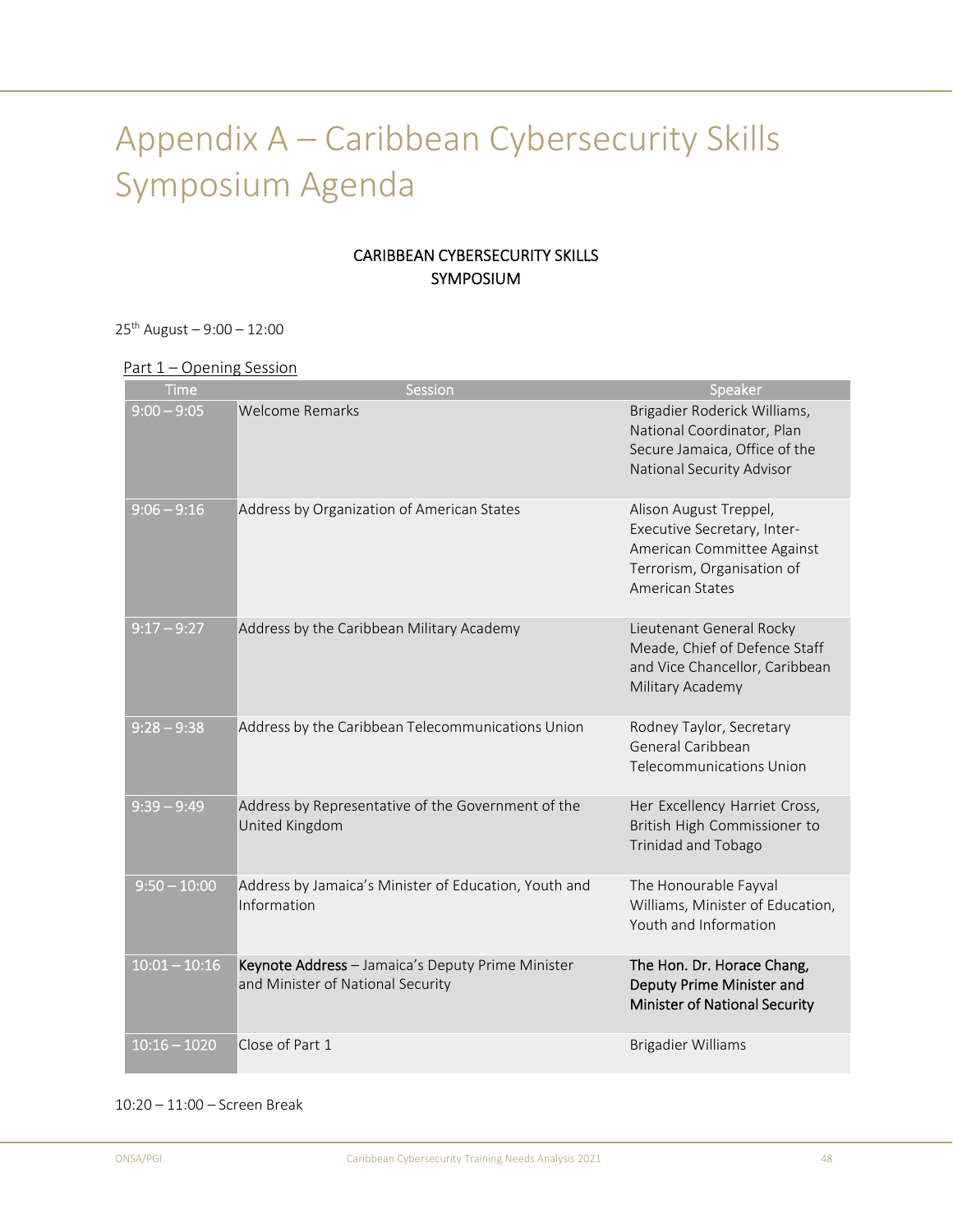Part 2 – Setting the Scene – Learning from external experience and identifying available resources

| $'$ Iime        | <b>Session</b>                                                                                           | Speaker                                                                     |
|-----------------|----------------------------------------------------------------------------------------------------------|-----------------------------------------------------------------------------|
| $11:00 - 11:15$ | OAS Cybersecurity Programme                                                                              | Kerry-Ann Barrett, Interim<br>Program Manager Cybersecurity<br>Program, OAS |
| $11:15 - 11:35$ | <b>Building Transformational Cybersecurity Skills</b><br>Development Programmes: the key building blocks | Sebastian Madden, Chief<br>Corporate Development Officer,<br>PGI            |
| $11:35 - 11:55$ | Q and A on both Presentations                                                                            | Office of the National Security<br>Advisor                                  |
| $11:55 - 12:00$ | Close of Day 1                                                                                           | Office of the National Security<br>Advisor                                  |

 $26^{th}$  August – 9:00 – 13:10

## Part 3 – Focusing – Understanding further the key areas of priority for cybersecurity skills development

| <b>Time</b>              | Session                                                                                                                                                                                                                                                                      | Facilitator                 |  |
|--------------------------|------------------------------------------------------------------------------------------------------------------------------------------------------------------------------------------------------------------------------------------------------------------------------|-----------------------------|--|
| $08:50 - 9:00$           | Welcome and Summary of Day 1                                                                                                                                                                                                                                                 | Brigadier Roderick Williams |  |
| Development Officer, PGI | Facilitated by Lara Pace, Head of Capacity Building, PGI and Sebastian Madden, Chief Corporate                                                                                                                                                                               |                             |  |
| $09:00 - 09:45$          | <b>Understanding Cybersecurity Capability</b><br>Session Objective is to Benchmark Capability Understanding<br>Elicit Gaps and Immediate Strategic Drivers                                                                                                                   |                             |  |
|                          | Screen break                                                                                                                                                                                                                                                                 |                             |  |
| $09:55 - 10:40$          | <b>Cybersecurity Skills Development</b><br>Building on presentation on Day 1 Illustrating the Need for a National or<br>Regional Skills Framework.<br>Understand Levels of Skills Base Nationally/Regionally<br>$\bullet$<br>Demonstrate Sustainability Element<br>$\bullet$ |                             |  |
|                          | Screen break                                                                                                                                                                                                                                                                 |                             |  |
| $10:50 - 11:30$          | National Cybersecurity and the Future of Work<br>Enablers<br><b>Barriers</b><br>Initiatives<br>Lessons Learned                                                                                                                                                               |                             |  |

11:30 – 12:00 – Screen Break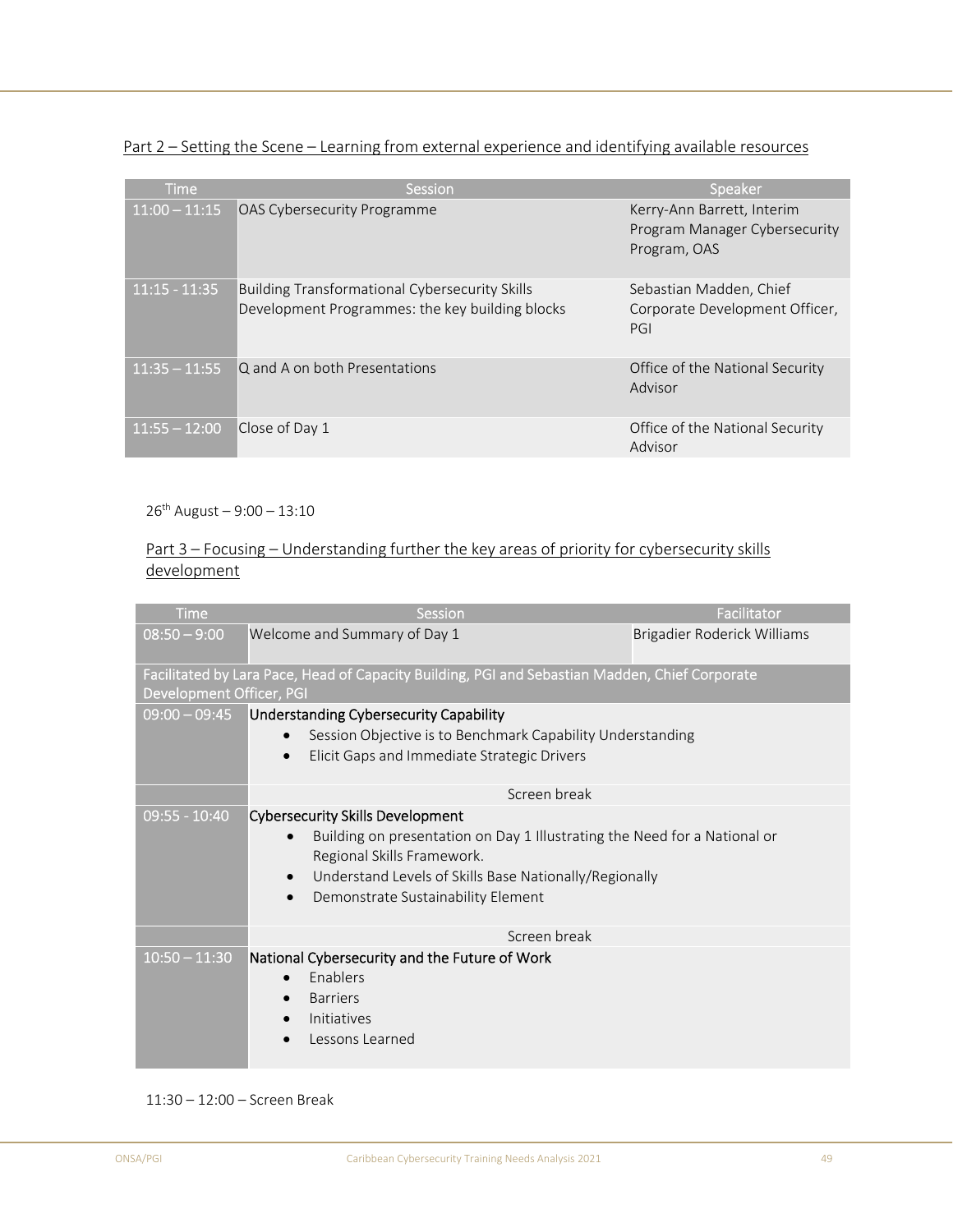| <b>Time</b>     | Session                                                                                                                                                     | Speaker                                                          |  |  |
|-----------------|-------------------------------------------------------------------------------------------------------------------------------------------------------------|------------------------------------------------------------------|--|--|
| $12:00 - 12:45$ | <b>Reporting Back</b><br>Rapporteur for Capability Track<br>$\bullet$<br>Rapporteur for Skills Track<br>$\bullet$<br>Rapporteur for Jobs Track<br>$\bullet$ | Office of the National Security<br>Advisor                       |  |  |
| $12:45 - 13:00$ | Conclusion and Next Steps                                                                                                                                   | Sebastian Madden, Chief<br>Corporate Development<br>Officer, PGI |  |  |
| $13:00 - 13:10$ | <b>Closing Remarks</b>                                                                                                                                      | Brigadier Roderick Williams                                      |  |  |

## Part 4: Act. Turning ideas into action – presenting the forward plan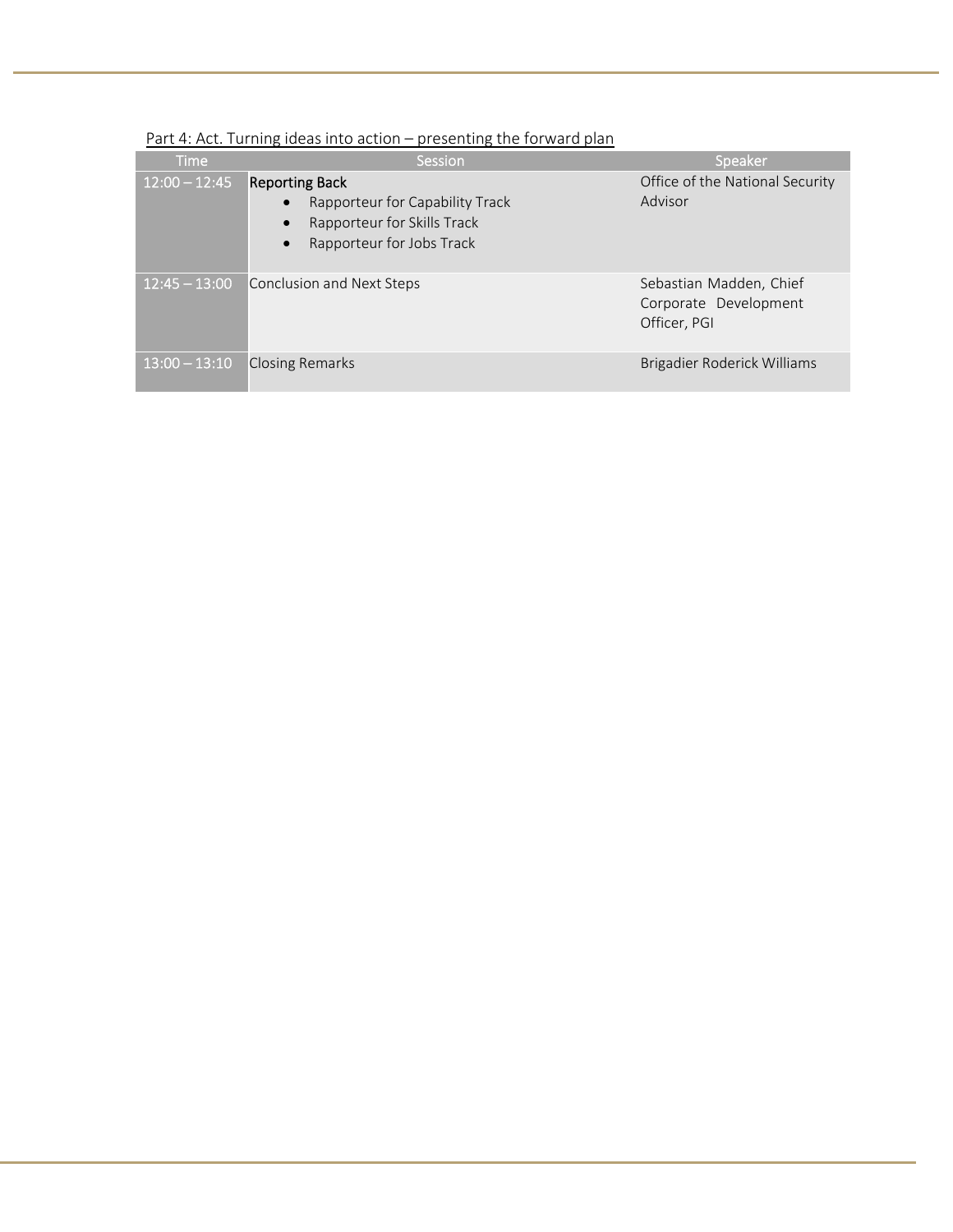# Appendix B – Caribbean Cybersecurity Skills Symposium Summary

## Caribbean Cybersecurity Skills Symposium ‐ August 25th and 26th

## Summary of Key Themes

A Caribbean Cybersecurity Skills Symposium took place on August 25<sup>th</sup> and 26<sup>th</sup> hosted by the National Security Advisor's Office in Jamaica and the General Secretariat of the Organization of American States and supported by Protection Group International (PGI). Over the two days, the Symposium convened over 100 representatives from 9 Caribbean countries to launch a Strategic Cybersecurity Training Needs Analysis of Jamaica and the English‐Speaking Caribbean.

The Honourable Deputy Prime Minister of Jamaica, Dr Horace Chang opened the symposium alongside Senior representatives from the Organization of American States, the Caribbean Telecommunication Union, and the government of the United Kingdom who is funding the Caribbean Training Needs Analysis. The first day provided participants with key thematic areas of national cybersecurity capacity as well as the building blocks of National Skills Development Programmes. The second day was a facilitated discussion to begin to understand key areas of priority for cybersecurity skills development through direct stakeholder consultation.

The proceedings highlighted the importance of digital transformation and the development of national and transnational capabilities to support economies of the future; particularly as the Covid‐19 Pandemic further accelerated the demand in digital technologies worldwide. This demand has been acerbated for countries still developing and strengthening their digital ecosystem.

Throughout the two‐day event, several key themes emerged covering areas of cybersecurity, cybercrime, cyber‐education, cyber‐governance and cyberlaw, which are highlighted below.

Cybercrime Response and Cooperation – The proliferation of malicious activities and malicious actors in the Caribbean region is seeing exponential growth, making the threat landscape increasingly intricate, complex, dynamic, and ever-changing. This is presenting significant cyber vulnerabilities that threaten the fabric of society on all levels: government, domestic, institutional, and financial. The response to these threats needs to be coordinated and cooperative across all sectors – public, private, and civil society – to ensure the disruption of cybercrime.

Cyber-workforce, Skills, Challenges and Mitigation – The current cybersecurity skills challenges are many and varied. In relation to skills gaps in particular, the region faces professional and expertise shortages as well as difficulty in retaining cyber talent (especially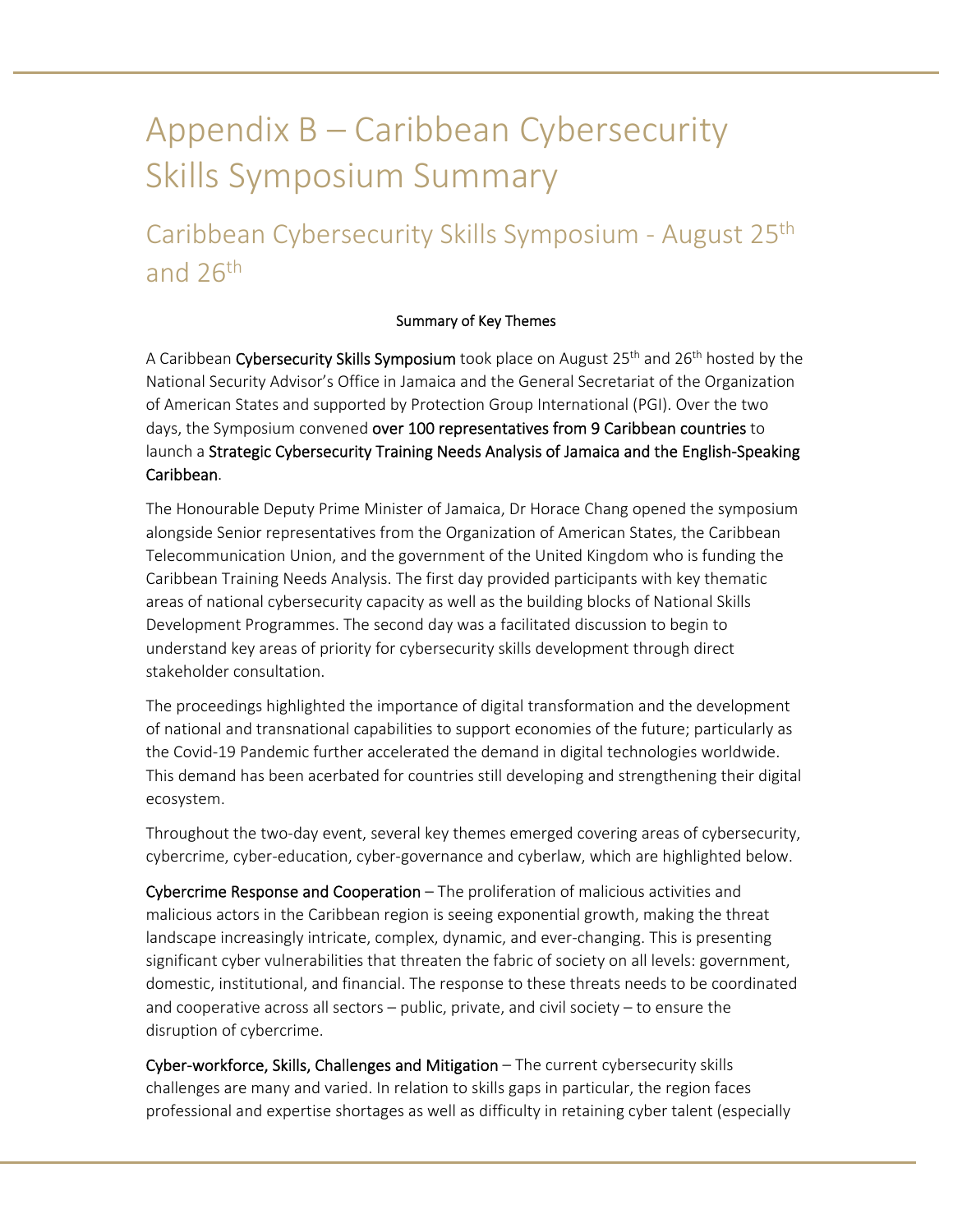in government) due to more lucrative opportunities abroad or in the private sector. To overcome the challenge of retention, the way in which organisations structure their workforce will perhaps need to be reviewed. Many do not have information security or cybersecurity expertise within their organisations. There is a need for companies to be mandated to maintain a standard level of cyber hygiene. Future workforce investments would be deemed necessary to increase the update of ICT and to upskill existing staff. In addition, development of resourcing and sustainability to support staff and the workforce to ensure job retention will be crucial.

Cyber-governance - Building internal capacities as well as adopting a multilateral transnational collaborative approach (across ministries, institutions, and governments) to increase digital foreign policy strategy, train up public servants and those that support the governance structure more widely.

Cyber-laws and regulations - Current laws and regulations do not support the speed of change in the cyber world. As such the revision of current provisions and the making of new ones will significantly impact national, regional, and global efforts towards addressing and preventing cybercrime, particularly for CNI and Financial Services in the Caribbean.

Cyber-infrastructure and its future  $-$  Countries in the Caribbean have begun the implementation of cyber‐infrastructures particularly in the health, financial and immigration sectors. Physical spaces for services have seen closures to encourage more digitisation. As a result, the need for increased protection, awareness and optimisation of services is becoming paramount and will continue to increase as further digitisation progresses.

Cyber-education across all sectors – The discussion revealed that Cyber-education is needed across all sectors of society: private, public, and civil society; and across a wide‐range of topics. A cyber‐education curriculum should exist from as early as primary school, not only to raise awareness around possible threats, but also to offer individuals knowledge on the technical and policy aspects of cybersecurity that could be later pursued into careers. Specific programmes need to be developed for existing public servants and heads of businesses to not only understand threat, but also to be able to drive policy and incident response. In addition, an awareness, understanding and expertise in AI, Cryptocurrencies and further emerging technologies is also of great importance to the region.

At the end of Day 2 a Training Needs Analysis Questionnaire was issued to participants for completion as part of the first phase of the undertaking. Participants engaged directly with facilitators and were keen to support and be part of the entire process of understanding what the Cybersecurity Technical Training Requirements for the Caribbean are.

## Next Steps

The training needs analysis is underway and the comprehensive deliverable is expected to be completed by the middle of November 2021, with an expected validation workshop scheduled for the end of October 2021.

The next steps include: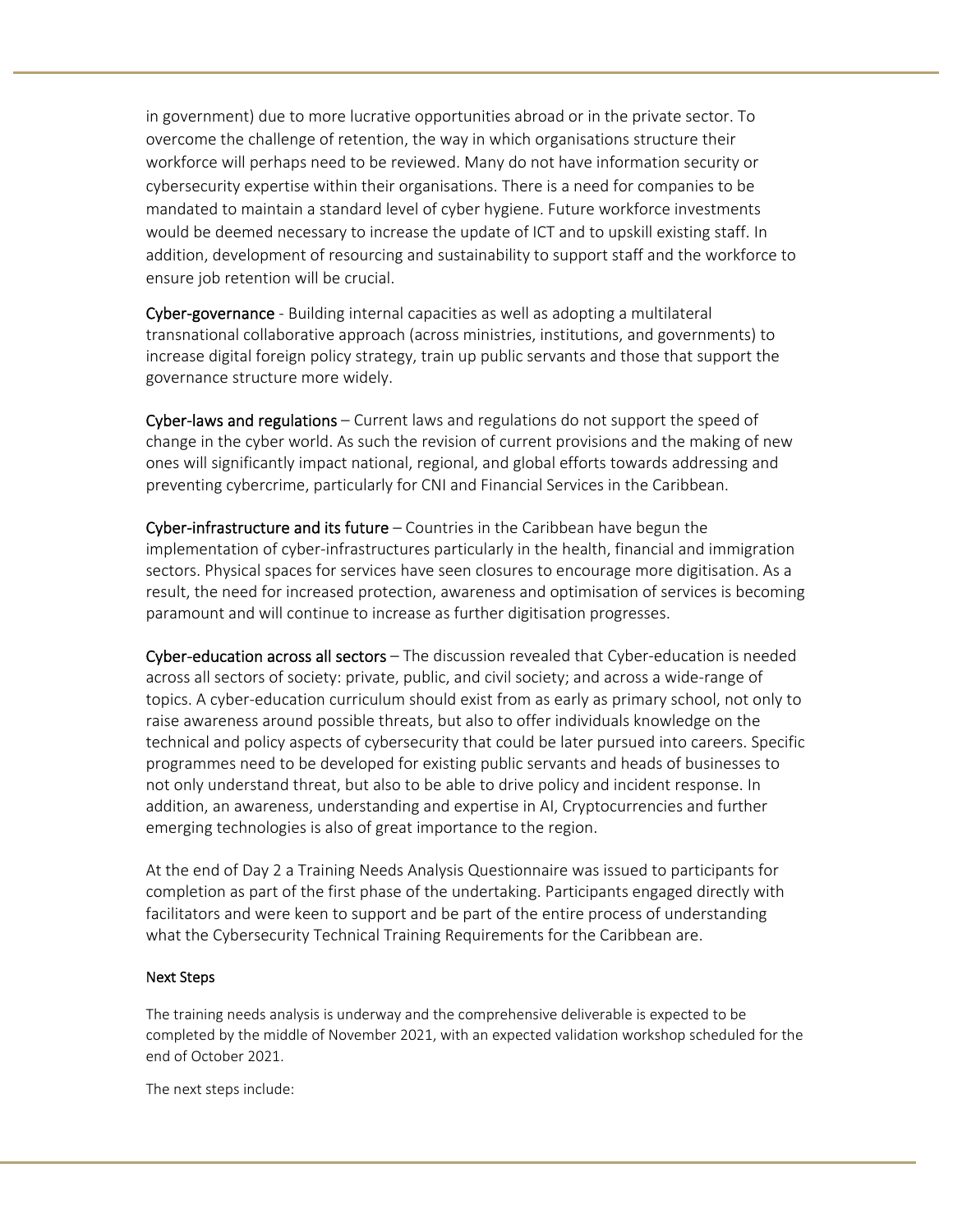- 1. Collection and analysis of Training Needs Analysis Questionnaires.
- 2. One‐on‐one Interview with selected stakeholders to gather further insight to the cybersecurity capability in the region.
- 3. The development of a Strategic Drivers' Report, with the aim of further extrapolating workforce needs (job roles and levels required).
- 4. Documentary assessment of skills, gaps, and training provision currently in national markets to further inform workforce needs.
- 5. Training School's design: curriculum, commercial model, and strategies for implementation in target countries.
- 6. A validation workshop of the findings and recommendations in late October 2021.

## ENTITIES THAT PARTICIPATED IN THE CYBERSECURITY SKILLS SYMPOSIUM

## 25‐26 August 2021

| Organization                                                 | <b>Country/Region Name</b>       |  |
|--------------------------------------------------------------|----------------------------------|--|
| <b>Broadcasting Commission</b>                               | Jamaica                          |  |
| Cable & Wireless                                             | Jamaica                          |  |
| Caribbean Telecommunications Union                           | Trinidad and Tobago              |  |
| <b>CARICOM IMPACS</b>                                        | Trinidad and Tobago              |  |
| CIBC FirstCaribbean                                          | <b>Barbados</b>                  |  |
| CMOC                                                         | Jamaica                          |  |
| <b>Consumer Affairs Commission</b>                           | Jamaica                          |  |
| Crime Consensus Monitoring and Oversight Committee<br>(CMOC) | Jamaica                          |  |
| Crypto Caribbean                                             | Trinidad and Tobago              |  |
| eGov Jamaica Limited<br>Jamaica                              |                                  |  |
| E-Governance & Digitization Unit                             | Belize                           |  |
| <b>FCDO</b>                                                  | The United Kingdom               |  |
| Financial Investigations Division                            | Jamaica                          |  |
| First Global Bank                                            | Jamaica                          |  |
| Government of Dominica                                       | Dominica                         |  |
| <b>iGovTT</b><br>Trinidad and Tobago                         |                                  |  |
| <b>ISOC SVG. SVGCC</b>                                       | Saint Vincent and the Grenadines |  |
| Jamaica Bankers Association                                  | Jamaica                          |  |
| Jamaica Chamber of Commerce                                  | Jamaica                          |  |
| Jamaica Civil Aviation Authority                             | Jamaica                          |  |
| Jamaica Constabulary Force                                   | Jamaica                          |  |
| Jamaica Customs Agency                                       | Jamaica                          |  |
| Jamaica Defence Force                                        | Jamaica                          |  |
| Jamaica National Bank                                        | Jamaica                          |  |
| <b>JCA</b>                                                   | Jamaica                          |  |
| <b>KWL</b>                                                   | Jamaica                          |  |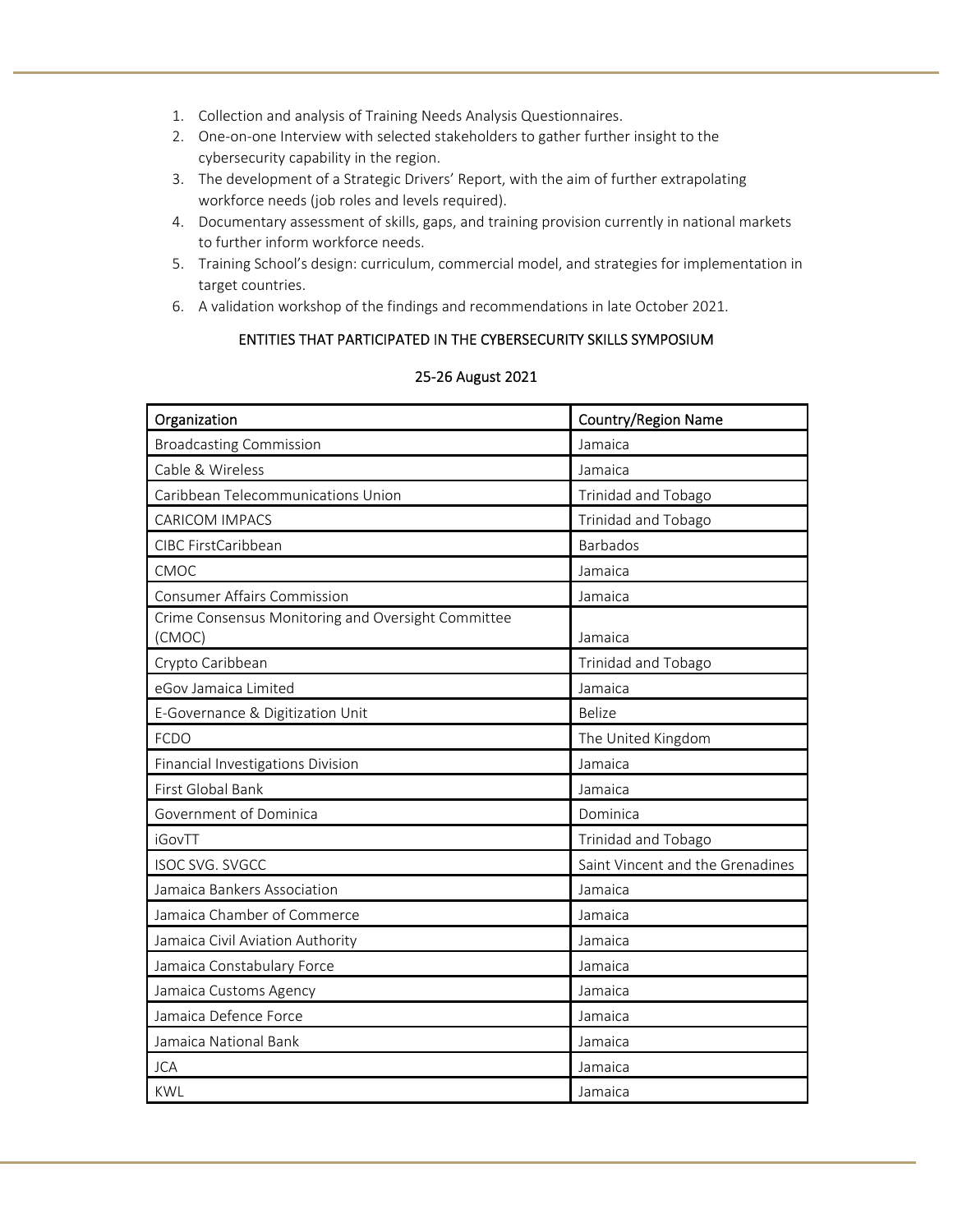| MAJOR ORGANISED CRIME AND ANTI-CORRUPTION AGENCY            | Jamaica                |  |
|-------------------------------------------------------------|------------------------|--|
| Ministry of Education, Youth & Information                  | Jamaica                |  |
| Ministry of Foreign Affairs and Foreign Trade               | Jamaica                |  |
| Ministry of Home Affairs                                    | <b>Belize</b>          |  |
| Ministry of National Security                               | Jamaica                |  |
| Ministry of Transport and Mining                            | Jamaica                |  |
| <b>MSET</b>                                                 | Jamaica                |  |
| National Security Council Secretariat                       | <b>Belize</b>          |  |
| National Works Agency                                       | Jamaica                |  |
| NCB JA Ltd.                                                 | Jamaica                |  |
| NWA                                                         | Jamaica                |  |
| OAS                                                         | The United States      |  |
| Office of National Drug and Money Laundering Control Policy | Antigua and Barbuda    |  |
| Office of the National Security Advisor                     | Jamaica                |  |
| Office of Utilities Regulation                              | Jamaica                |  |
| ONDCP                                                       | The United States      |  |
| <b>OUR</b>                                                  | Jamaica                |  |
| PGI                                                         | The United Kingdom     |  |
| Port Authority of Jamaica                                   | Jamaica                |  |
| PSOJ                                                        | Jamaica                |  |
| Sagicor Bank Jamaica                                        | Jamaica                |  |
| Scotiabank                                                  | Jamaica                |  |
| The Mico University College                                 | Jamaica                |  |
| The Ministry of Foreign Affairs and Foreign Trade           | The United States      |  |
| The Port Authority of Jamaica                               | Jamaica                |  |
| The University of The West Indies, Mona                     | Jamaica                |  |
| The World Bank                                              | The United States      |  |
| Trinidad & Tobago Police Service                            | Trinidad and Tobago    |  |
| Trinidad and Tobago Cyber Security Incident Response Team   | Trinidad and Tobago    |  |
| <b>TTCSIRT</b>                                              | Trinidad and Tobago    |  |
| <b>TTPS</b>                                                 | The United States      |  |
| U.S. Embassy                                                | The United States      |  |
| University of the Commonwealth Caribbean (UCC)              | Jamaica                |  |
| <b>UNODC</b>                                                | The Dominican Republic |  |
| Victoria Mutual Building Society                            | Jamaica                |  |
| VM Group                                                    | Jamaica                |  |
| Wigton Windfarm Limited                                     | Jamaica                |  |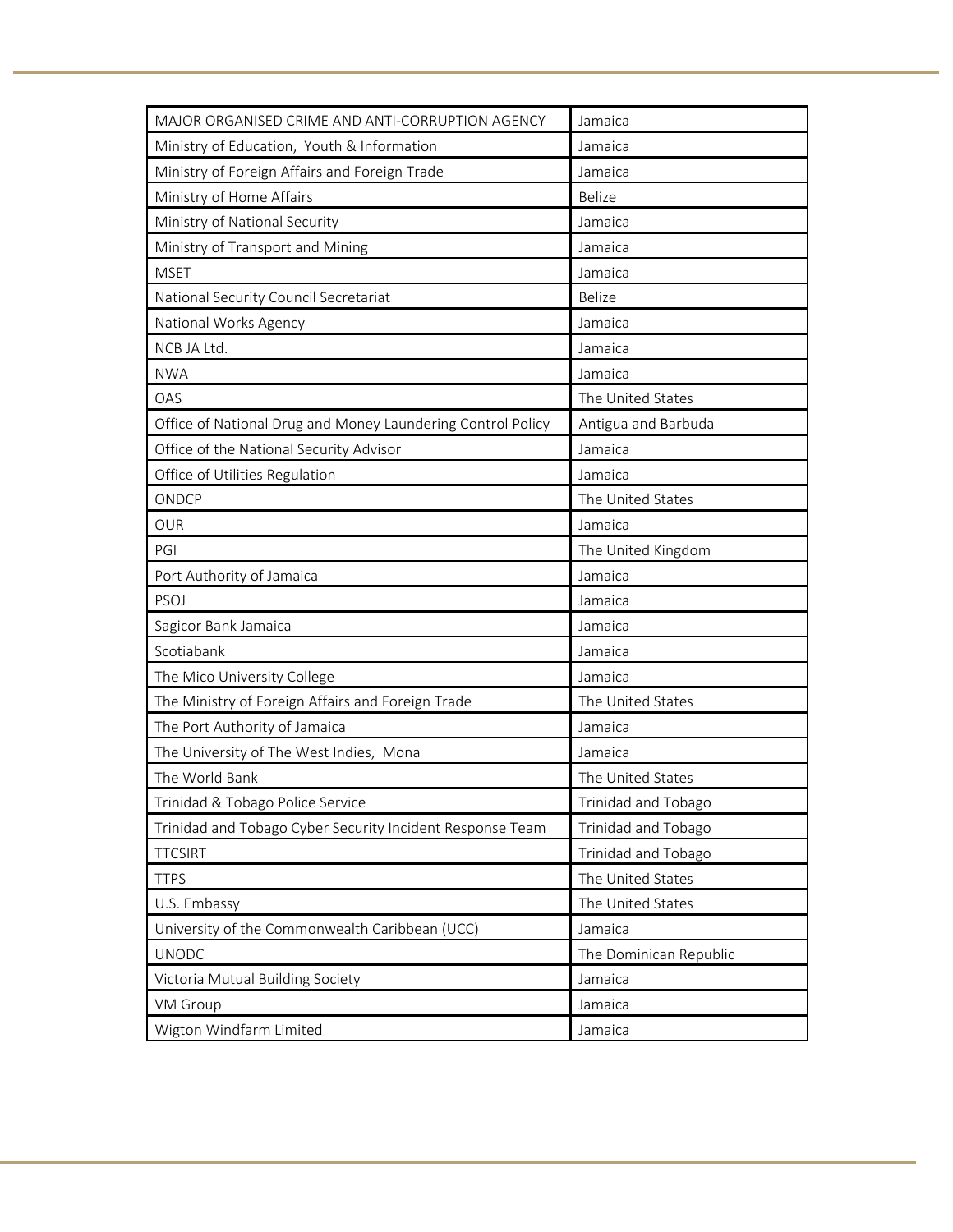# Appendix D – Literature Review Source Summary

| Source #       | <b>Source Details</b>                                                                                                                                                         |
|----------------|-------------------------------------------------------------------------------------------------------------------------------------------------------------------------------|
| 1              | OAS (2020). 'Cybersecurity risks, progress, and the way forward in Latin America and<br>the Caribbean: 2020 Cybersecurity Report'                                             |
| $\overline{2}$ | GoJ (2021). 'Consultant workshop for the development of the National Cybersecurity<br>Strategy'                                                                               |
| 3              | GoJ (2020). 'Review of the 2015 National Cyber Security Strategy of the Government<br>of Jamaica'                                                                             |
| 4              | Council of Europe (2019). 'Report on the Regional Conference on Cybercrime<br>Strategies and Policies and features of the Budapest Convention for the Caribbean<br>Community' |
| 5              | Government of the Republic of Trinidad & Tobago (2012) 'National Cyber Security<br>Strategy'                                                                                  |
| 6              | Antigua and Barbuda Information and Communication Technologies (ICTs) Draft<br>Policy                                                                                         |
| $\overline{7}$ | Guyana (2019). 'Green State Development Strategy: Vision 2040'                                                                                                                |
| 8              | OAS (2020). 'Cybersecurity Education: Planning for the Future through Workforce<br>Development'                                                                               |
| 9              | Caribbean Development Bank (2019). 'Keynote Address: Harnessing Digital<br>Transformation to Boost Socio-Economic Development in the Caribbean'                               |
| 10             | CARICOM (2017). 'CARICOM Cyber Security and Cybercrime Action Plan'                                                                                                           |
| 11             | CARICOM (2014). 'Strategic Plan - Caribbean Community 2015-2019'                                                                                                              |
| 12             | World Bank (2020). 'CARIBBEAN DIGITAL TRANSFORMATION PROJECT ("DIGITAL<br>CARIBBEAN")                                                                                         |
| 13             | Economic Commission for Latin America and the Caribbean (2020). 'Digital<br>Transformation in Latin American and Caribbean logistics'                                         |
| 14             | CTU (2017). 'Vision and Roadmap for a CARICOM Single ICT Space'.                                                                                                              |
| 15             | IADB (2019). 'The future of work in Latin America and the Caribbean'                                                                                                          |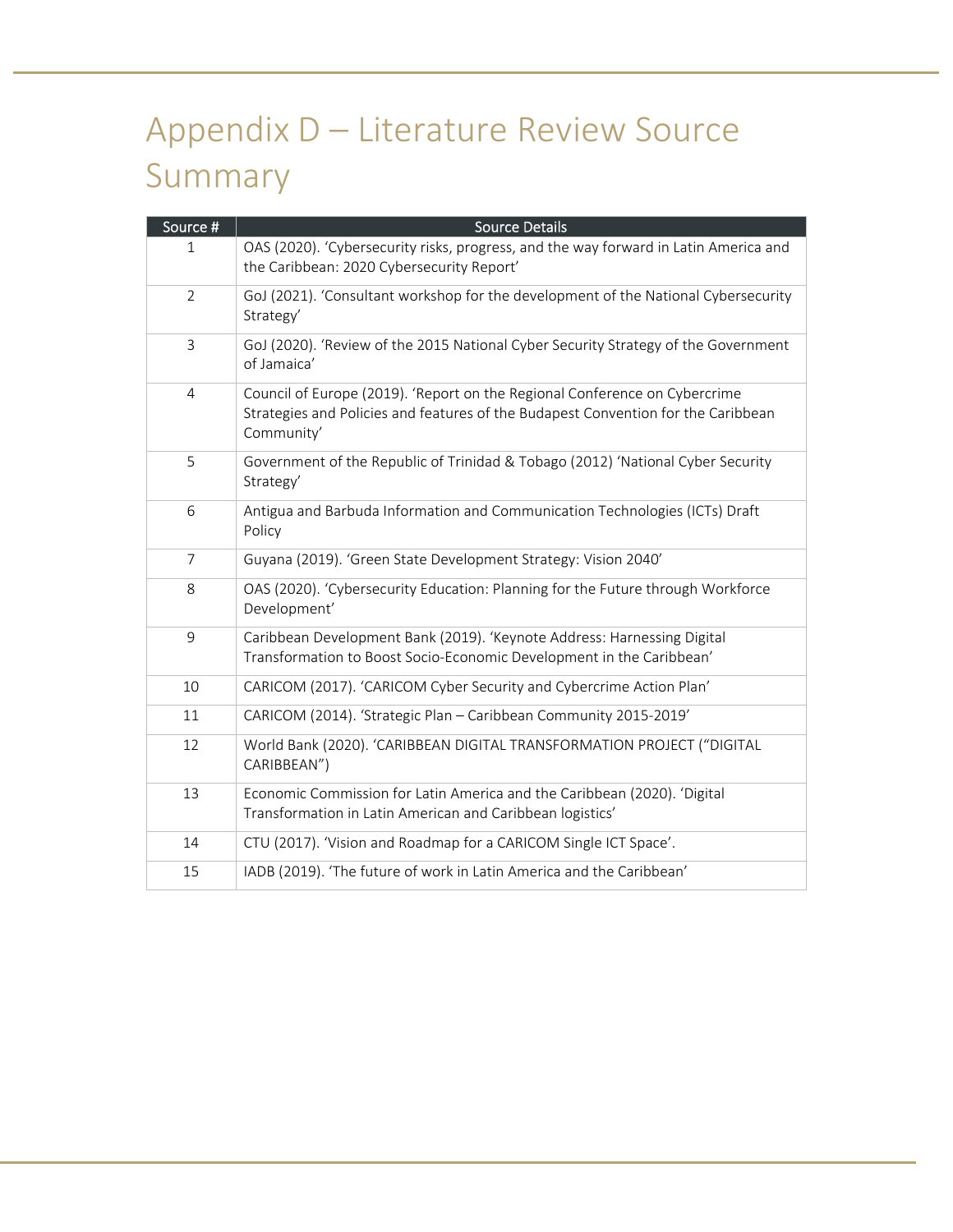# Appendix E – Interview Summary

| Name                               | Sector                                     | Organisation                                                                                       | Country                  |
|------------------------------------|--------------------------------------------|----------------------------------------------------------------------------------------------------|--------------------------|
| Secretary General<br>Rodney Taylor | Telecommunications                         | Caribbean<br>Telecommunications<br>Union                                                           | Regional<br>Organisation |
| <b>Godphey Sterling</b>            | Telecommunications                         | <b>JaCIRT</b>                                                                                      | Jamaica                  |
| Liina Areng                        | Cybersecurity Capacity<br><b>Building</b>  | EU CyberNET                                                                                        | EU                       |
| Kerry Ann Barrett                  | Cybersecurity Capacity<br><b>Building</b>  | Organization of<br>American States                                                                 | Regional<br>Organisation |
| Major Corlane<br>Barclay           | Public Service                             | Office of the National<br>Security Advisor                                                         | Jamaica                  |
| Gordina Hector-<br>Murrell         | <b>Public Service</b>                      | Ministry of<br>Information,<br>Broadcasting,<br>Telecommunication<br>and Information<br>Technology | Antigua and Barbuda      |
| Ronald Donaldson                   | Telecommunications                         | Fortinet                                                                                           | Jamaica                  |
| Gunjan Mansingh                    | Education                                  | University of West<br>Indies                                                                       | Jamaica                  |
| Dr Nadiya Figueroa                 | <b>Public Service</b>                      | National ICT Advisory<br>council                                                                   | Jamaica                  |
| Sandra Sargent                     | Cybersecurity Capacity<br><b>Building</b>  | World Bank                                                                                         | Global Organisation      |
| Dr Sharmaine<br>Stapper            | Education                                  | National Caribbean<br>University                                                                   | Jamaica                  |
| Professor Sean<br>Thorpe           | Education                                  | University of<br>Technology, Jamaica                                                               | Jamaica                  |
| Professor Gordon<br>Shirley        | <b>Critical National</b><br>Infrastructure | Port Authority                                                                                     | Jamaica                  |